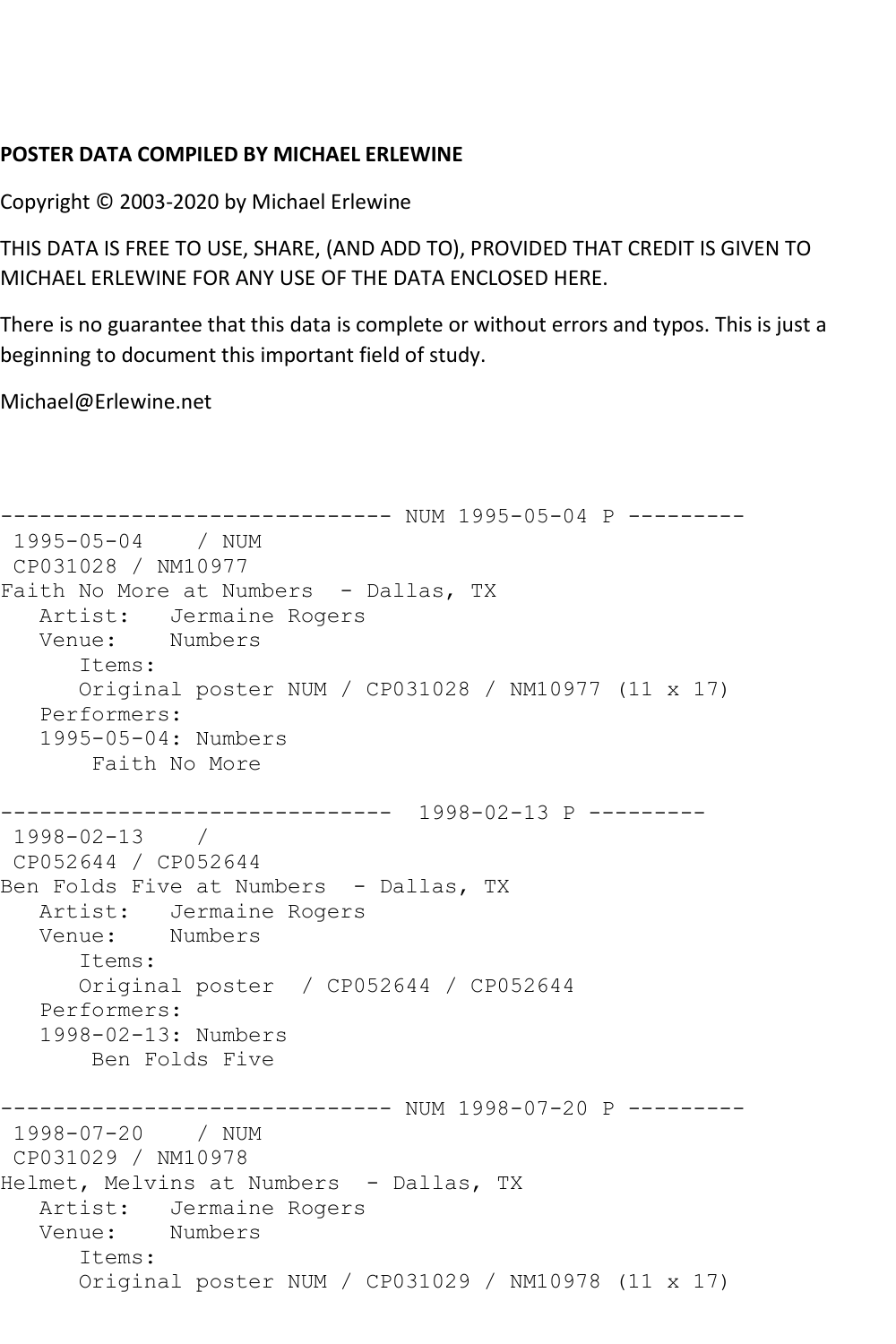```
 Performers:
    1998-07-20: Numbers
        Helmet / Melvins / Regurgitator
------------------------------ 1998-08-28 P ---------
1998-08-28 / 
CP030737 / NM10686
Crystal Method, Lunatic Calm
   Artist: Jermaine Rogers
       Items:
       Original poster / CP030737 / NM10686 (21 x 26)
    Performers:
    1998-08-28: Crystal Method / Lunatic Calm
      ------------------------------ AER 1998-09-02 P-1 ---------
1998-09-02 / AER 
CP013621 / JE19980902
Bauhaus at Aerial Theater - Houston - Houston, TX
   Artist: Jermaine Rogers
   Venue: Aerial Theater - Houston
       Items:
       Original poster AER Edition 1 / CP013621 / JE19980902
        Price: 50.00
        AER / NONE / JE1998090
    Performers:
    1998-09-02: Aerial Theater - Houston
        Bauhaus
                      --------- MUD 1998-09-27 P-1 ---------
1998-09-27 / MUD 
CP013623 / JE19980927
Fiona Apple, Blue at Mud Island Amphitheater - Memphis, TN
  Artist: Jermaine Rogers<br>Venue: Mudd Island Amp
            Mudd Island Amphitheater
       Items:
       Original poster MUD Edition 1 / CP013623 / JE19980927
         Price: 10.00
        MUD / NONE / JE1998092
    Performers:
    1998-09-27: Mudd Island Amphitheater
        Fiona Apple / Blue / Smash Mouth
  ------------------------------ NUM 1998-12-05 P-1 ---------
1998-12-05
CP013625 / JE19981205
311 at Numbers - Dallas, TX
   Artist: Jermaine Rogers
```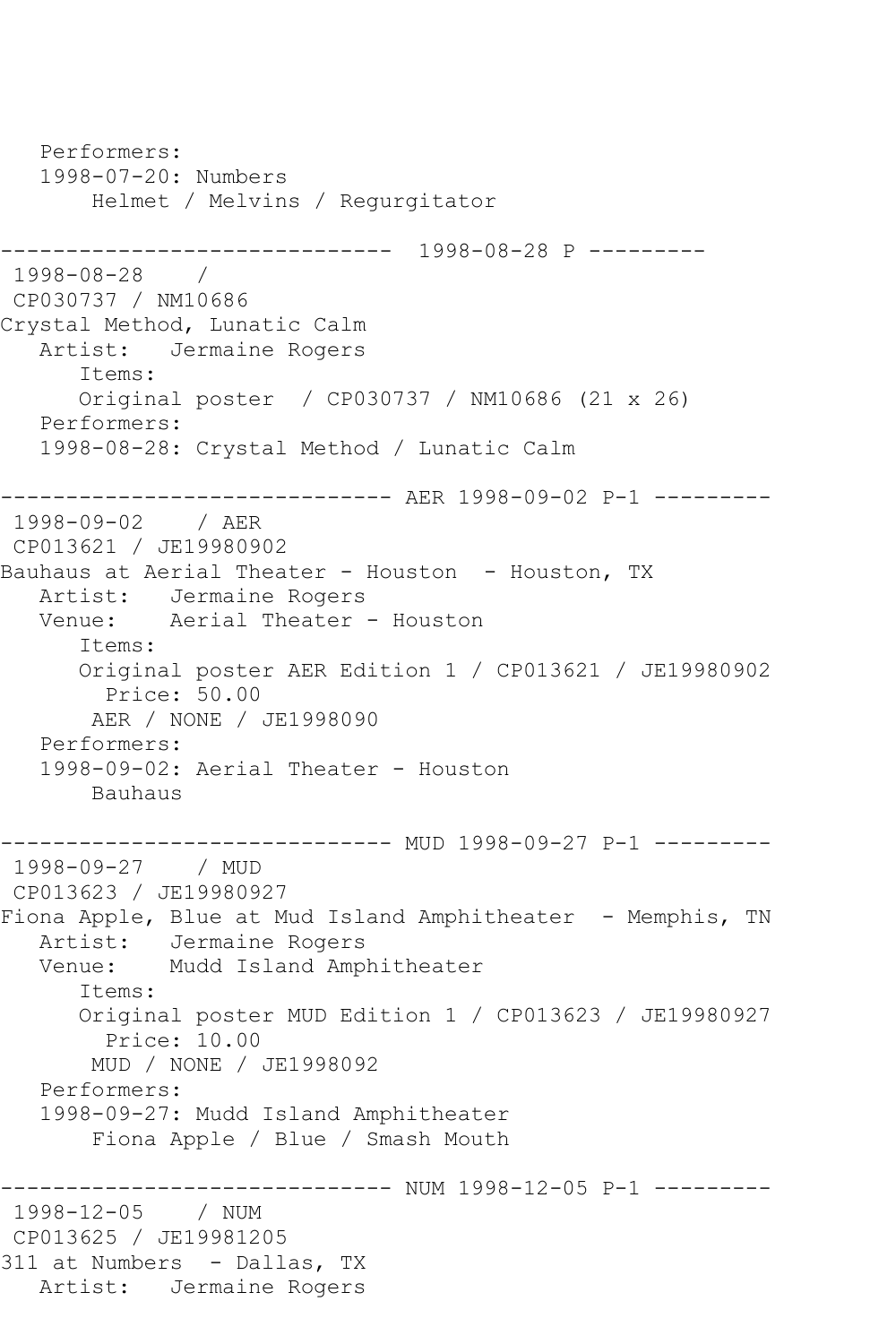Venue: Numbers Items: Original poster NUM Edition 1 / CP013625 / JE19981205 NUM / NONE / JE1998120 Performers: 1998-12-05: Numbers 311 ------------------------------ 1999 P-1 --------- 1999 CP013626 / JE1999 GWAR Artist: Jermaine Rogers Items: Original poster Edition 1 / CP013626 / JE1999 Price: 25.00 Performers: 1999: GWAR ------------------------------ EMO 1999-05-25 P-1 --------- 1999-05-25 / EMO CP013628 / JE19990525 Loaded at Emo's - Austin, TX Artist: Jermaine Rogers Venue: Emo's Items: Original poster EMO Edition 1 / CP013628 / JE19990525 Price: 25.00 EMO / NONE / JE1999052 Performers: 1999-05-25: Emo's Loaded ------------------------------ 1999-07-15 P-1 --------- 1999-07-15 / CP013630 / JE19990715 The Exploited, D.O.A., Social Chaos Tour 1999 Artist: Jermaine Rogers Items: Original poster Edition 1 / CP013630 / JE19990715 / NONE / JE1999071 Performers: 1999-07-15: Exploited ------------------------------ EMO 1999-07-29 P-1 --------- 1999-07-29 / EMO CP013632 / JE19990729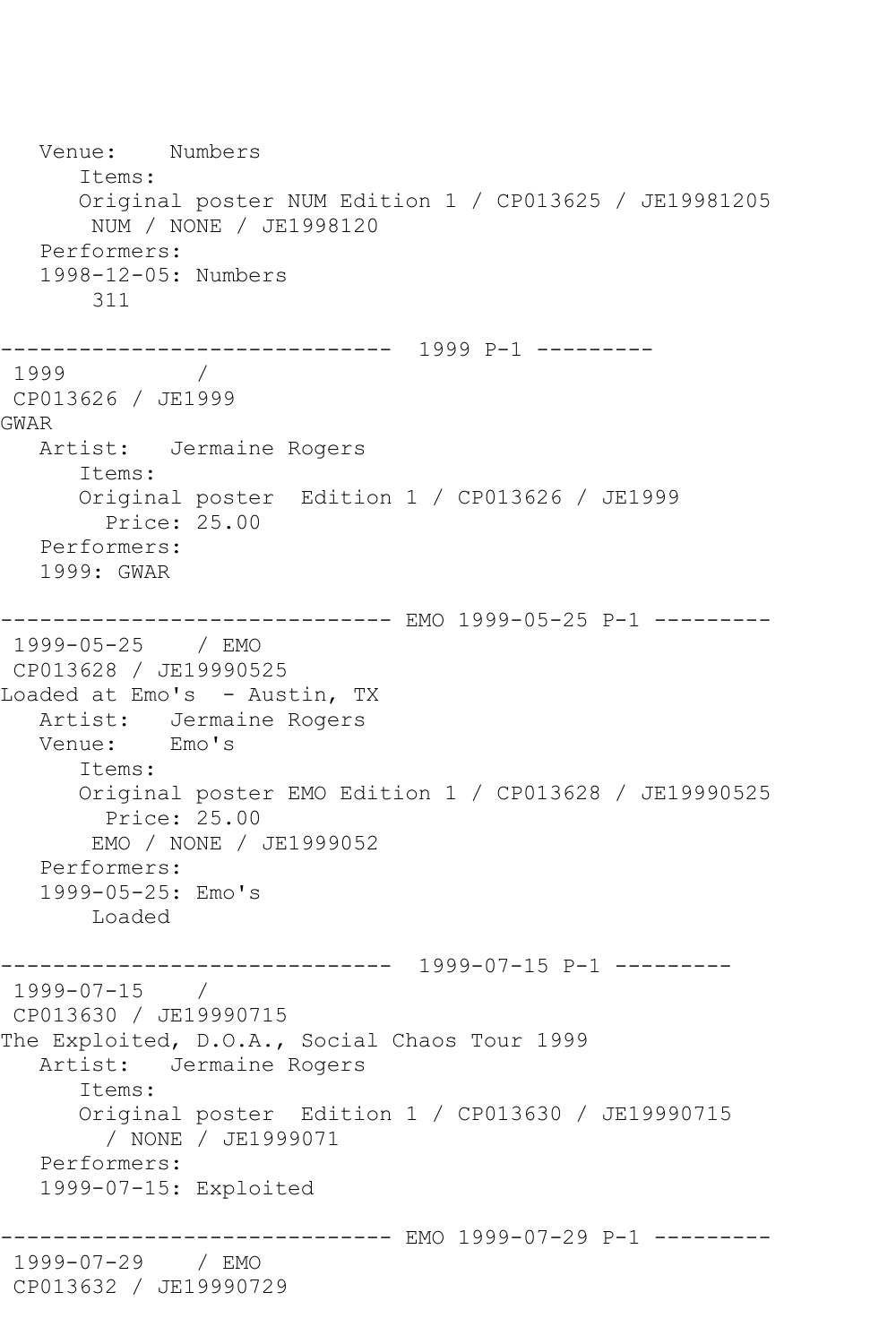Honky at Emo's - Austin, TX Artist: Jermaine Rogers Venue: Emo's Items: Original poster EMO Edition 1 / CP013632 / JE19990729 Price: 20.00 EMO / NONE / JE1999072 Performers: 1999-07-29: Emo's Honky ------------------------------ EMO 1999-08-13 P-1 --------- 1999-08-13 / EMO CP013634 / JE19990813 Honky at Emo's - Austin, TX Artist: Jermaine Rogers Venue: Emo's Items: Original poster EMO Edition 1 / CP013634 / JE19990813 EMO / NONE / JE1999081 Performers: 1999-08-13: Emo's Honky ------------------------------ NUM 1999-08-16 P --------- 1999-08-16 / NUM CP030913 / NM10862 Kings X at Numbers - Dallas, TX Artist: Jermaine Rogers Venue: Numbers Items: Original poster NUM / CP030913 / NM10862 (18 x 23) Performers: 1999-08-16: Numbers Kings X ------------------------------ 1999-09-22 P --------- 1999-09-22 / CP700898 / CP700898 Chemical Brothers at Austin Music Hall [Austin, TX] Notes: This item appears in the book 'The Art of Modern Rock' as AMR # 262.4 Artist: Jermaine Rogers Venue: Austin Music Hall Promoter: Pace / Direct Events Items: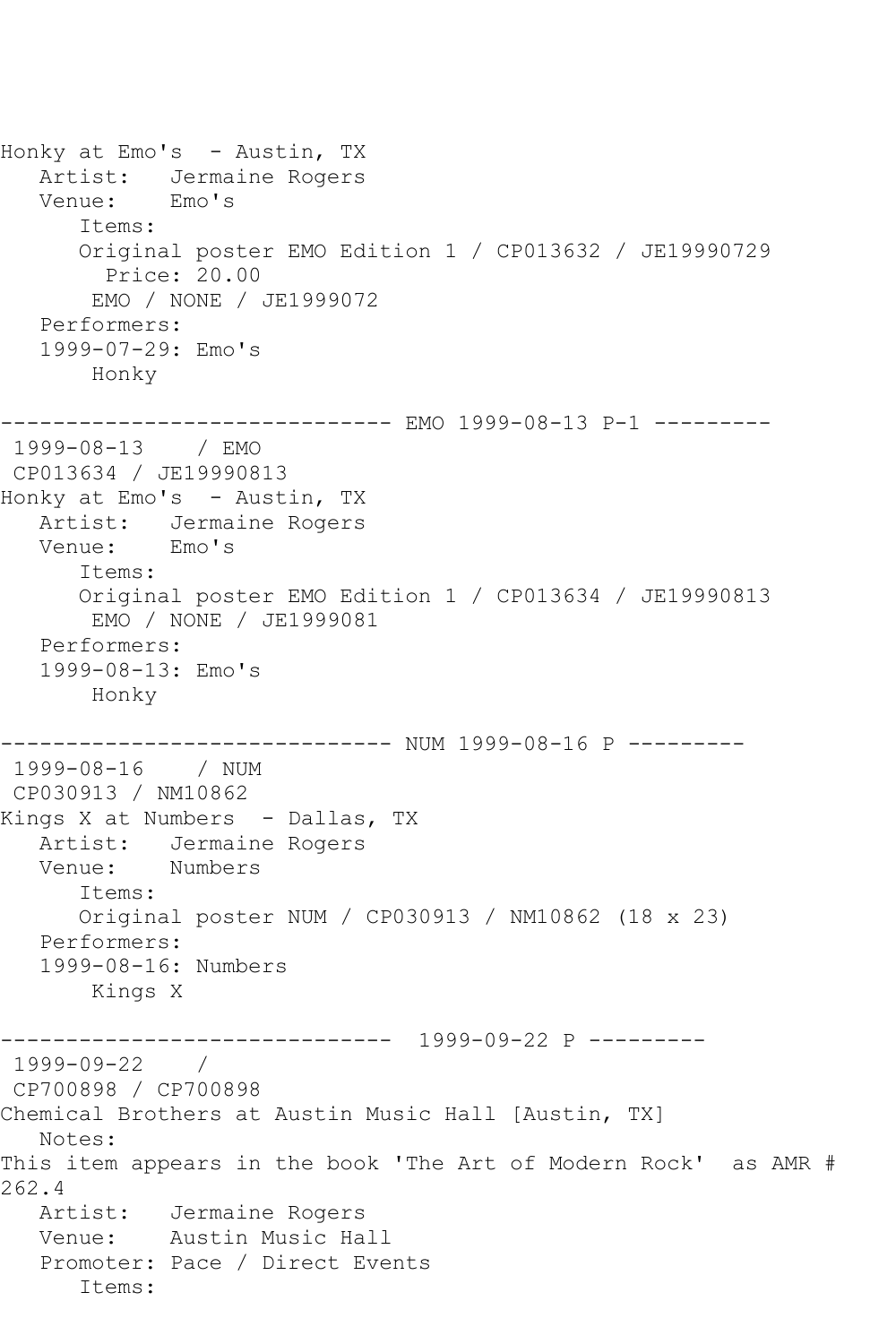Original poster / CP700898 / CP700898 (24 x 19) Performers: 1999-09-22: Austin Music Hall Chemical Brothers ------------------------------ 1999-09-30 P-1 --------- 1999-09-30 / CP013636 / JE19990930 Tori Amos at C.W. Mitchell Pavilion - Houston, TX Artist: Jermaine Rogers Venue: C.W. Mitchell Pavilion Items: Original poster Edition 1 / CP013636 / JE19990930 (17 x 23) / NONE / JE1999093 Performers: 1999-09-30: C.W. Mitchell Pavilion Tori Amos ------------------------------ 1999-10-31 P-1 --------- 1999-10-31 / CP013638 / JE19991031 London After Midnight at Halloween Masquerade Ball - Houston, TX Artist: Jermaine Rogers<br>Venue: Halloween Masque Halloween Masquerade Ball Items: Original poster Edition 1 / CP013638 / JE19991031 / NONE / JE1999103 Performers: 1999-10-31: Halloween Masquerade Ball London After Midnight ------------------------------ INK 1999-11-08 P-1 --------- 1999-11-08 / INK CP014479 / MARM283 Switchblade Symphony at Instant Karma - Houston, TX Event: Into the Dark Secrets Every Little Girl Keeps Locked Away in their Closet Artist: Jermaine Rogers Venue: Instant Karma Items: Original poster INK Edition 1 / CP014479 / MARM283 Original poster INK Edition 1 / NONE / J INK / CP013640 / JE19991108 INK / NONE / JE1999110 Performers: 1999-11-08: Instant Karma Switchblade Symphony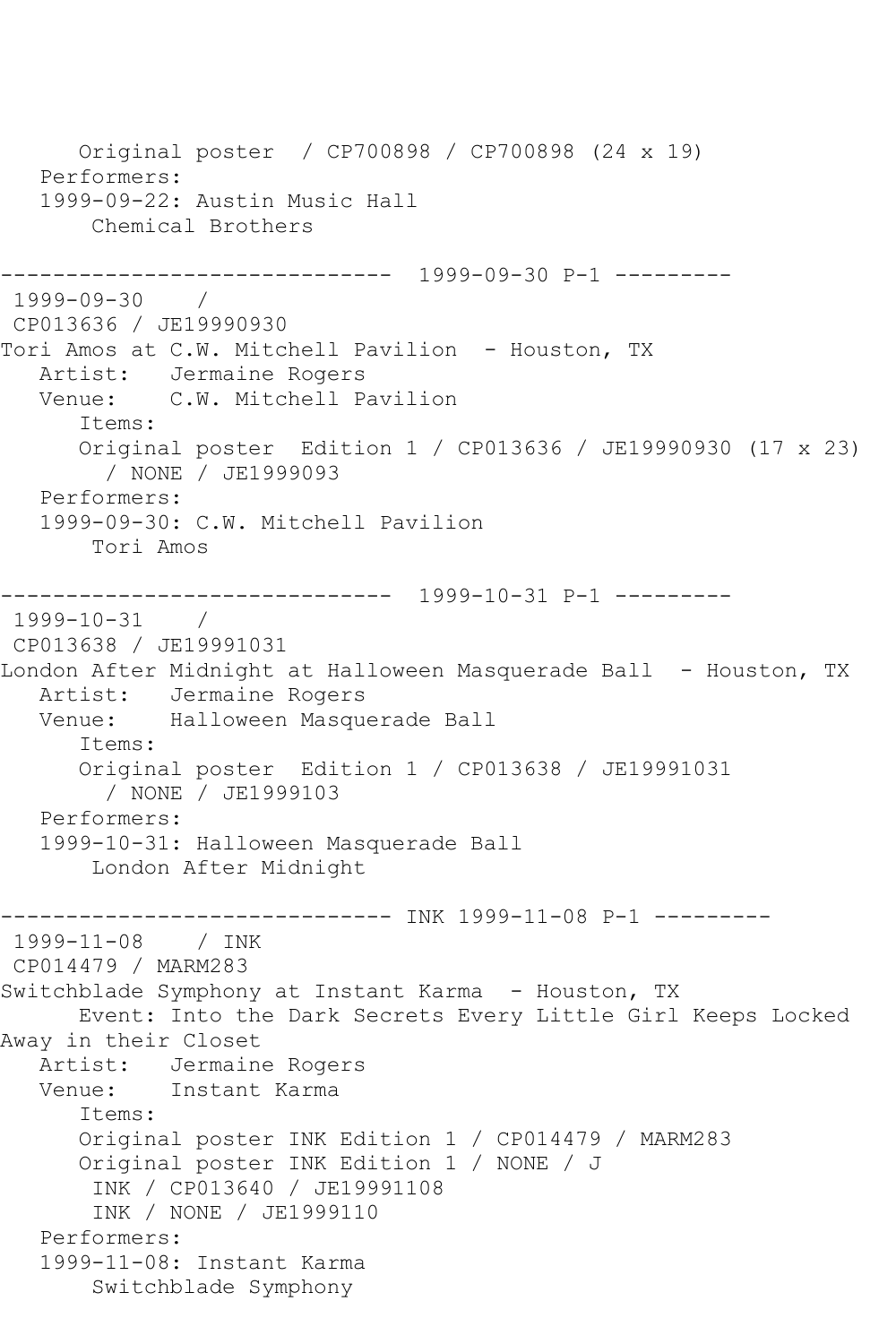------------------------------ AER 1999-11-15 P --------- 1999-11-15 / AER CP030579 / NM10528 Kid Rock at Aerial Theater - Houston - Houston, TX Artist: Jermaine Rogers<br>Venue: Aerial Theater Aerial Theater - Houston Items: Original poster AER / CP030579 / NM10528 Performers: 1999-11-15: Aerial Theater - Houston Kid Rock ------------------------------ 1999-12-10 P --------- 1999-12-10 / CP700266 / CP700266 Morrissey, Meat Is Murder at Maritime Hall [San Francisco, CA] Notes: This item appears in the book 'The Art of Modern Rock' as AMR # 040.1 Artist: Jermaine Rogers Venue: Maritime Hall Items: Original poster / CP700266 / CP700266 (11 x 27-1/5) Performers: 1999-12-10 1999-12-11: Maritime Hall Morrissey / Meat Is Murder ------------------------------ 1999-12-12 P-1 --------- 1999-12-12 / CP013643 / JE19991212 Rage Against the Machine at Compaq Center - Houston, TX Event: The Politics of Whips and Chains is Alive and Well in American Artist: Jermaine Rogers Venue: Compaq Center, Houston Items: Original poster Edition 1 / CP013643 / JE19991212 / CP014474 / MARM278 / NONE / JE1999121 Performers: 1999-12-12: Compaq Center, Houston Rage Against the Machine ------------------------------ STUB 19zz-08-13 P-1 --------- 19zz-08-13 / STUB CP014480 / MARM284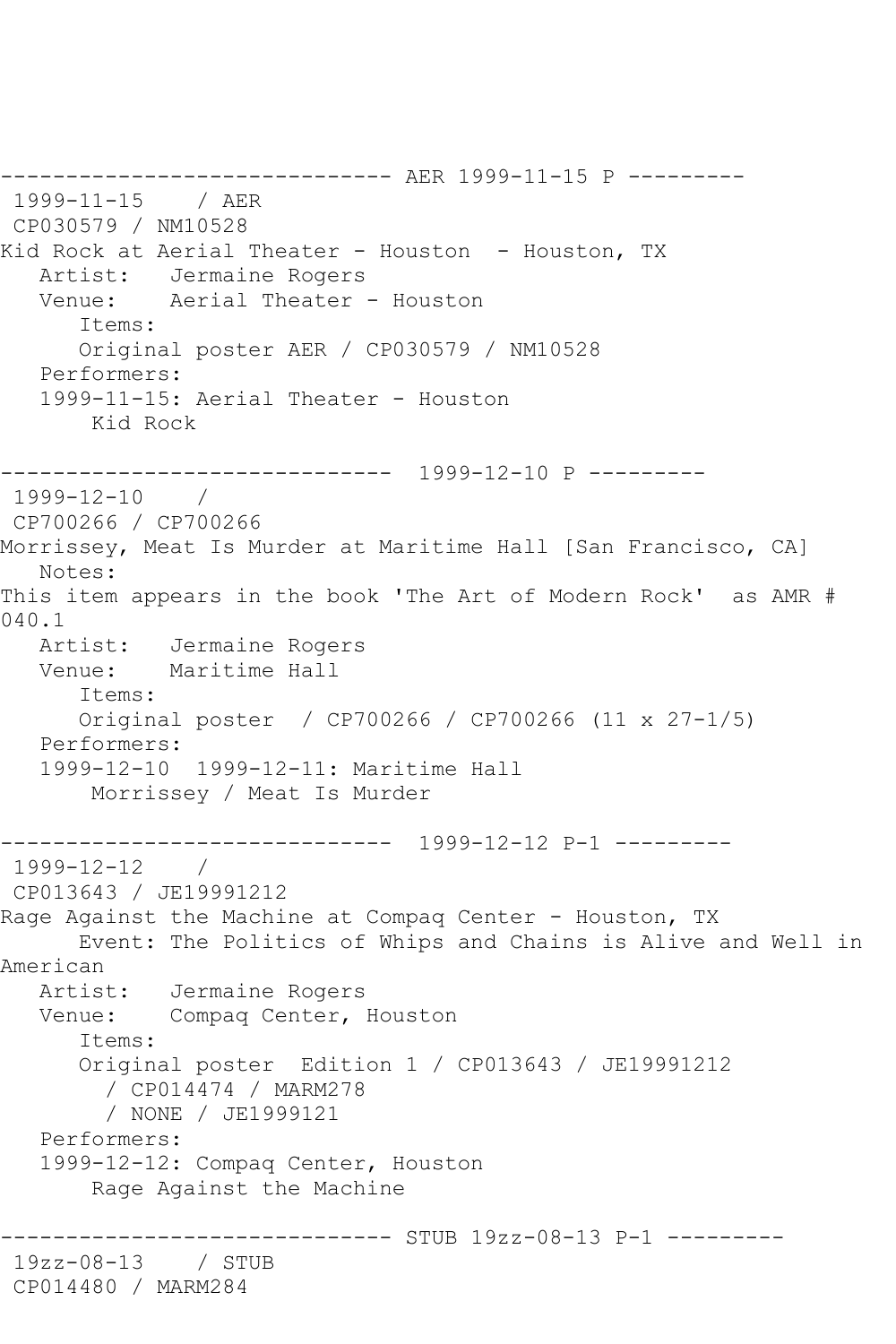Ween, Queens of the Stone Age at Stubbs Artist: Jermaine Rogers<br>Venue: Stubb's Venue: Items: Original poster STUB Edition 1 / CP014480 / MARM284 Performers: 19zz-08-13: Stubb's Ween / Queens of the Stone Age ------------------------------ AER 2000-01-12 P-1 --------- 2000-01-12 / AER CP013681 / JE20010112 Green Day at Aerial Theater - Houston - Houston, TX Artist: Jermaine Rogers Venue: Aerial Theater - Houston Items: Original poster AER Edition 1 / CP013681 / JE20010112 AER / NONE / JE2001011 Performers: 2000-01-12: Aerial Theater - Houston Green Day --------------- INK 2000-02-17 P-1 ---------2000-02-17 / INK CP013645 / JE20000217 Decoded, Feedback at Instant Karma - Houston, TX Artist: Jermaine Rogers Venue: Instant Karma Items: Original poster INK Edition 1 / CP013645 / JE20000217 INK / NONE / JE2000021 Performers: 2000-02-17: Instant Karma Decoded / Feedback ------------------------------ EMO 2000-03-08 P-1 --------- 2000-03-08 / EMO CP014244 / MARM048 The Donnas, Smugglers at Emos - Austin, TX<br>Artist: Jermaine Rogers Jermaine Rogers Venue: Emo's Items: Original poster EMO Edition 1 / CP014244 / MARM048 Performers: 2000-03-08: Emo's Donnas / Smugglers / Plus Ones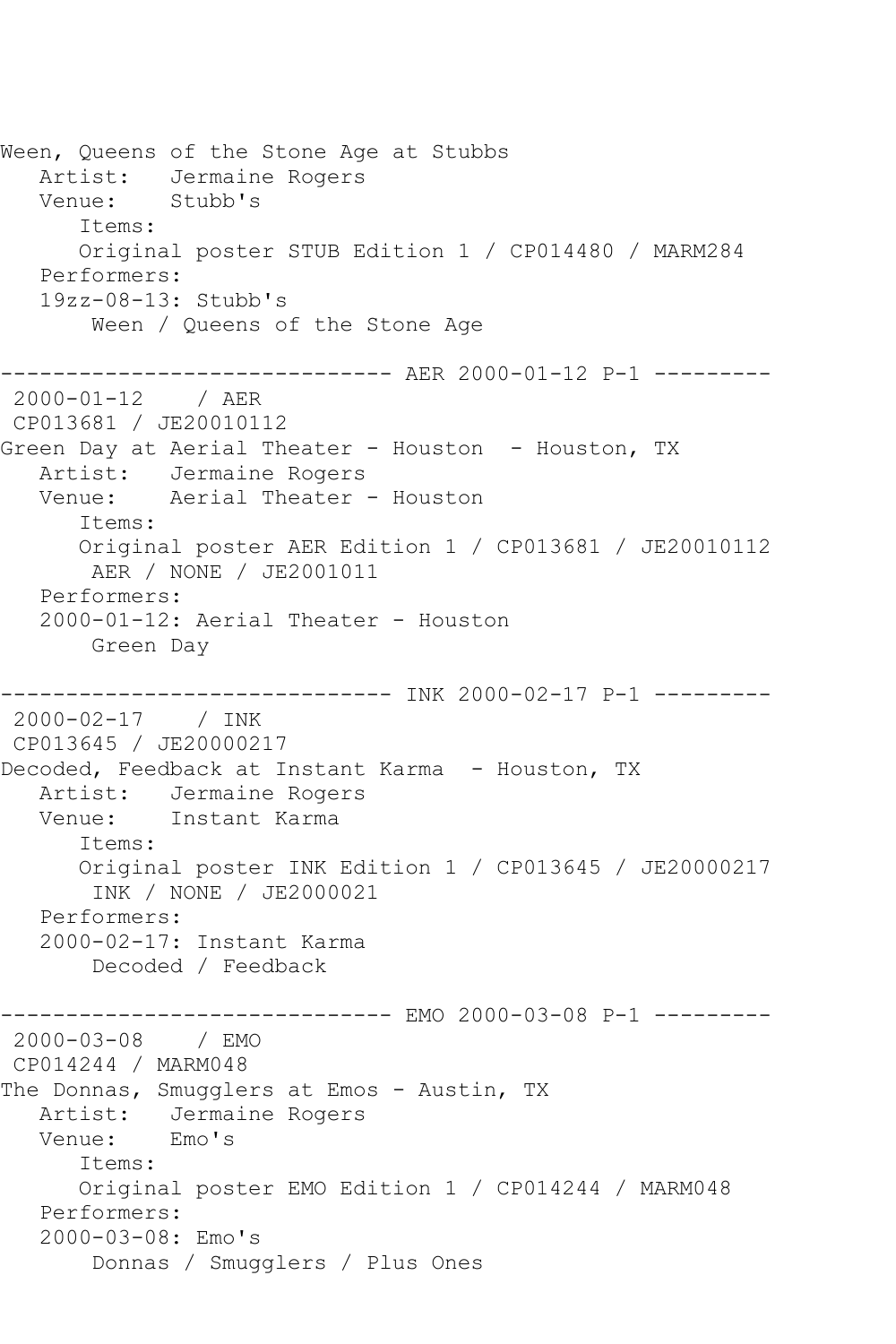------------------------------ 2000-03-10 P --------- 2000-03-10 / CP700897 / CP700897 Hot Water Music, Elliott at Emo's [Austin, TX] Notes: Limited Edition of 250 This item appears in the book 'The Art of Modern Rock' as AMR # 262.3<br>Artist: Jermaine Rogers Venue: Emo's Items: Original poster / CP700897 / CP700897 (15 x 23) Performers: 2000-03-10: Emo's Hot Water Music / Elliott / By the Grace of God ------------------------------ FIT 2000-05-02 P-1 --------- 2000-05-02 / FIT CP013647 / JE20000502 Kittle at Fitzgerald's - Houston, TX Artist: Jermaine Rogers Venue: Fitzgerald's Items: Original poster FIT Edition 1 / CP013647 / JE20000502 Performers: 2000-05-02: Fitzgerald's Kittle ------------------------------ FIT 2000-05-04 P-1 --------- 2000-05-04 / FIT CP013648 / JE20000504 Staind at Fitzgerald's - Houston, TX Artist: Jermaine Rogers Venue: Fitzgerald's Items: Original poster FIT Edition 1 / CP013648 / JE20000504 Price: 40.00 FIT / NONE / JE2000050 Performers: 2000-05-04: Fitzgerald's Staind ------------------------------ FIT 2000-05-13 P-1 --------- 2000-05-13 / FIT CP013650 / JE20000513 Melvins at Fitzgerald's - Houston, TX Artist: Jermaine Rogers Venue: Fitzgerald's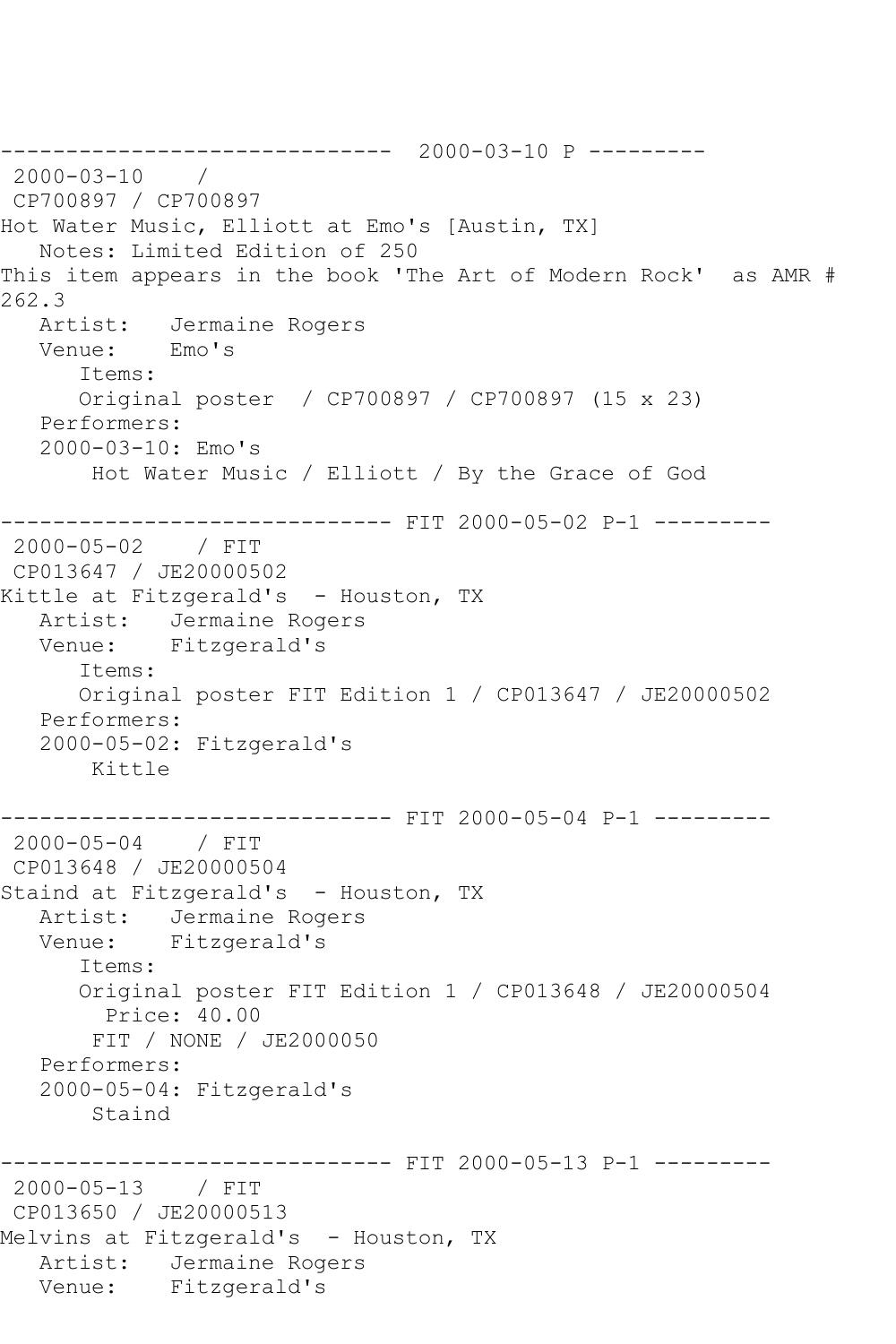Items: Original poster FIT Edition 1 / CP013650 / JE20000513 Performers: 2000-05-13: Fitzgerald's Melvins ------------------------------ FIT 2000-05-13 P-1 --------- 2000-05-13 / FIT CP013651 / JE20000513A Sun Ra and his Arkestra at Fitzgerald's - Houston, TX Artist: Jermaine Rogers Venue: Fitzgerald's Items: Original poster FIT Edition 1 / CP013651 / JE20000513A Price: 75.00 FIT / NONE / JE2000051 Performers: 2000-05-13: Fitzgerald's Sun Ra and his Arkestra ------------------------------ 2000-05-24 P-1 --------- 2000-05-24 / CP013653 / JE20000524 Cure at C.W. Mitchell Pavilion - Houston, TX Artist: Jermaine Rogers Venue: C.W. Mitchell Pavilion Items: Original poster Edition 1 / CP013653 / JE20000524 / NONE / JE2000052 Performers: 2000-05-24: C.W. Mitchell Pavilion Cure ------------------------------ FIT 2000-06-05 P-1 --------- 2000-06-05 / FIT CP013655 / JE20000605 Frank Black at Fitzgerald's - Houston, TX<br>Artist: Jermaine Rogers Jermaine Rogers Venue: Fitzgerald's Items: Original poster FIT Edition 1 / CP013655 / JE20000605 Price: 40.00 FIT / NONE / JE2000060 Performers: 2000-06-05: Fitzgerald's Frank Black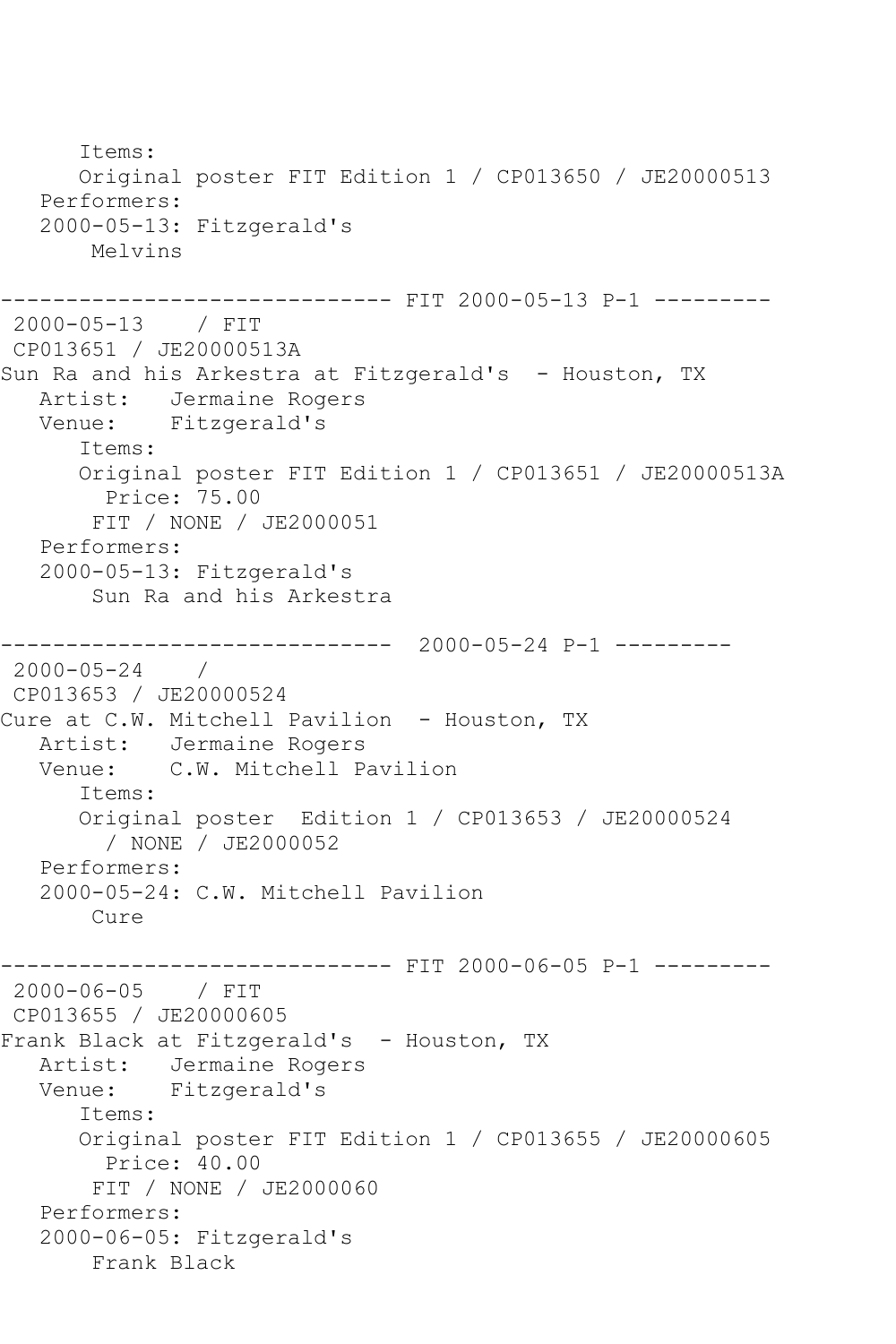------------------------------ AER 2000-06-08 P-1 --------- 2000-06-08 / AER CP013656 / JE20000608 Stone Temple Pilots at Aerial Theater - Houston - Houston, TX Artist: Jermaine Rogers Venue: Aerial Theater - Houston Items: Original poster AER Edition 1 / CP013656 / JE20000608 Price: 75.00 Performers: 2000-06-08: Aerial Theater - Houston Stone Temple Pilots ------------------------------ EMO 2000-06-14 P-1 --------- 2000-06-14 / EMO CP013658 / JE20000614 Secret Chiefs 3 at Emo's - Austin, TX Artist: Jermaine Rogers Venue: Emo's Items: Original poster EMO Edition 1 / CP013658 / JE20000614 Price: 30.00 Performers: 2000-06-14: Emo's Secret Chiefs 3 ------------------------------ EMO 2000-06-15 P-1 --------- 2000-06-15 / EMO CP013659 / JE20000615A L7 at Emo's - Austin, TX Artist: Jermaine Rogers Venue: Emo's Items: Original poster EMO Edition 1 / CP013659 / JE20000615A Price: 30.00 EMO / NONE / JE2000061 Performers: 2000-06-15: Emo's  $L7$ ---------- EMO 2000-06-16 P ---------2000-06-16 / EMO CP030575 / NM10524 Cave In, Loser! at Emo's - Austin, TX Artist: Jermaine Rogers Venue: Emo's Items: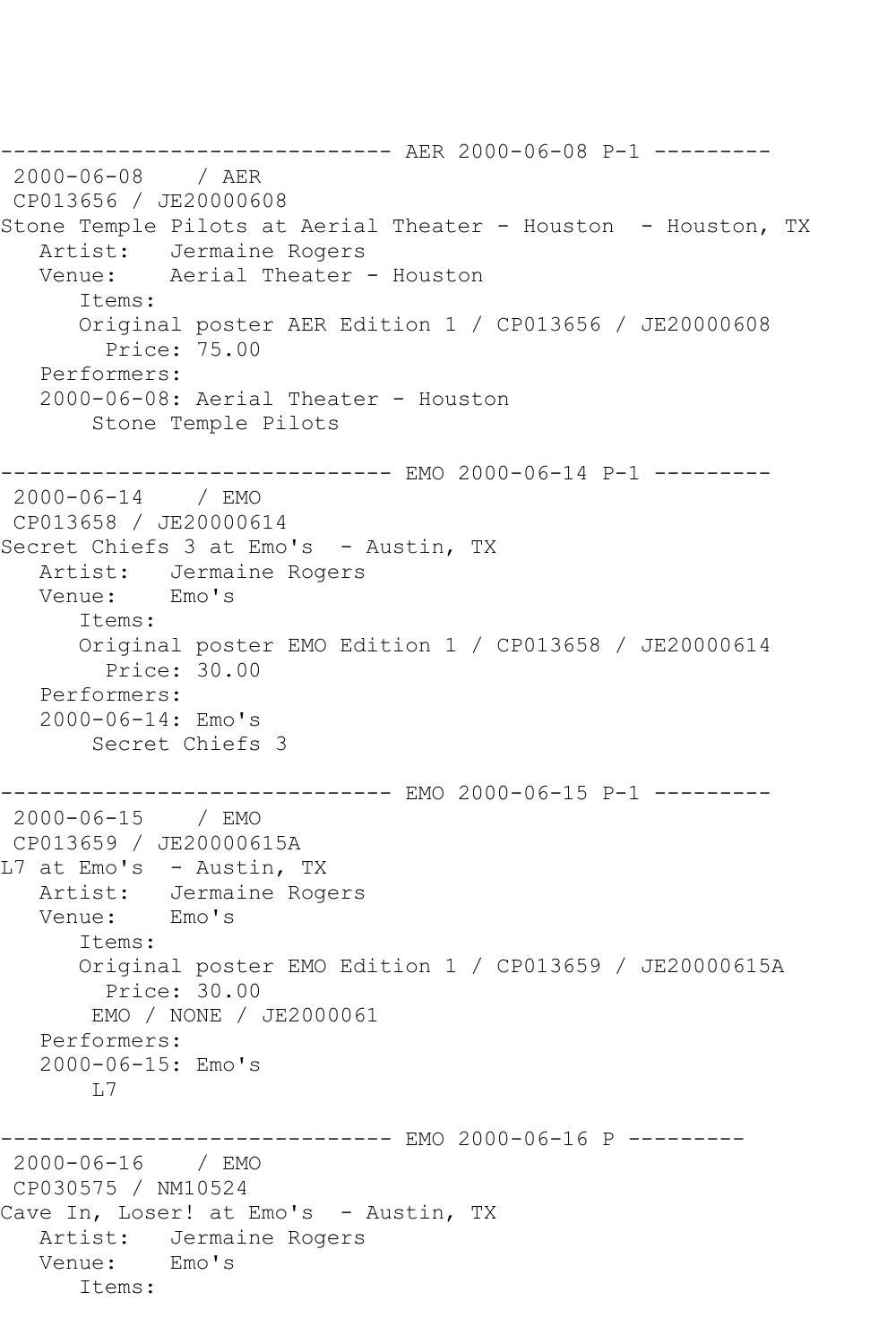Original poster EMO / CP030575 / NM10524 (26 x 10) Price: 30.00 Performers: 2000-06-16: Emo's Cave In / Loser! / Spoon ------------------------------ FIT 2000-07-09 P-1 --------- 2000-07-09 / FIT CP013662 / JE20000709 Strung Out at Fitzgerald's - Houston, TX Artist: Jermaine Rogers Venue: Fitzgerald's Items: Original poster FIT Edition 1 / CP013662 / JE20000709 Price: 30.00 Performers: 2000-07-09: Fitzgerald's Strung Out ------------------------------ AER 2000-07-09 P-1 --------- 2000-07-09 / AER CP013663 / JE20000709A Violent Femmes at Aerial Theater - Houston - Houston, TX Artist: Jermaine Rogers Venue: Aerial Theater - Houston Items: Original poster AER Edition 1 / CP013663 / JE20000709A AER / NONE / JE2000070 Performers: 2000-07-09: Aerial Theater - Houston Violent Femmes ------------------------------ FIT 2000-07-21 P --------- 2000-07-21 / FIT CP030900 / NM10849 Blue October, Fly Letter at Fitzgerald's - Houston, TX Artist: Jermaine Rogers Venue: Fitzgerald's Items: Original poster FIT / CP030900 / NM10849 (10-1/2 x 24) Performers: 2000-07-21: Fitzgerald's Blue October / Fly Letter ----------- EMO 2000-08-11 P ---------2000-08-11 / EMO CP030894 / NM10843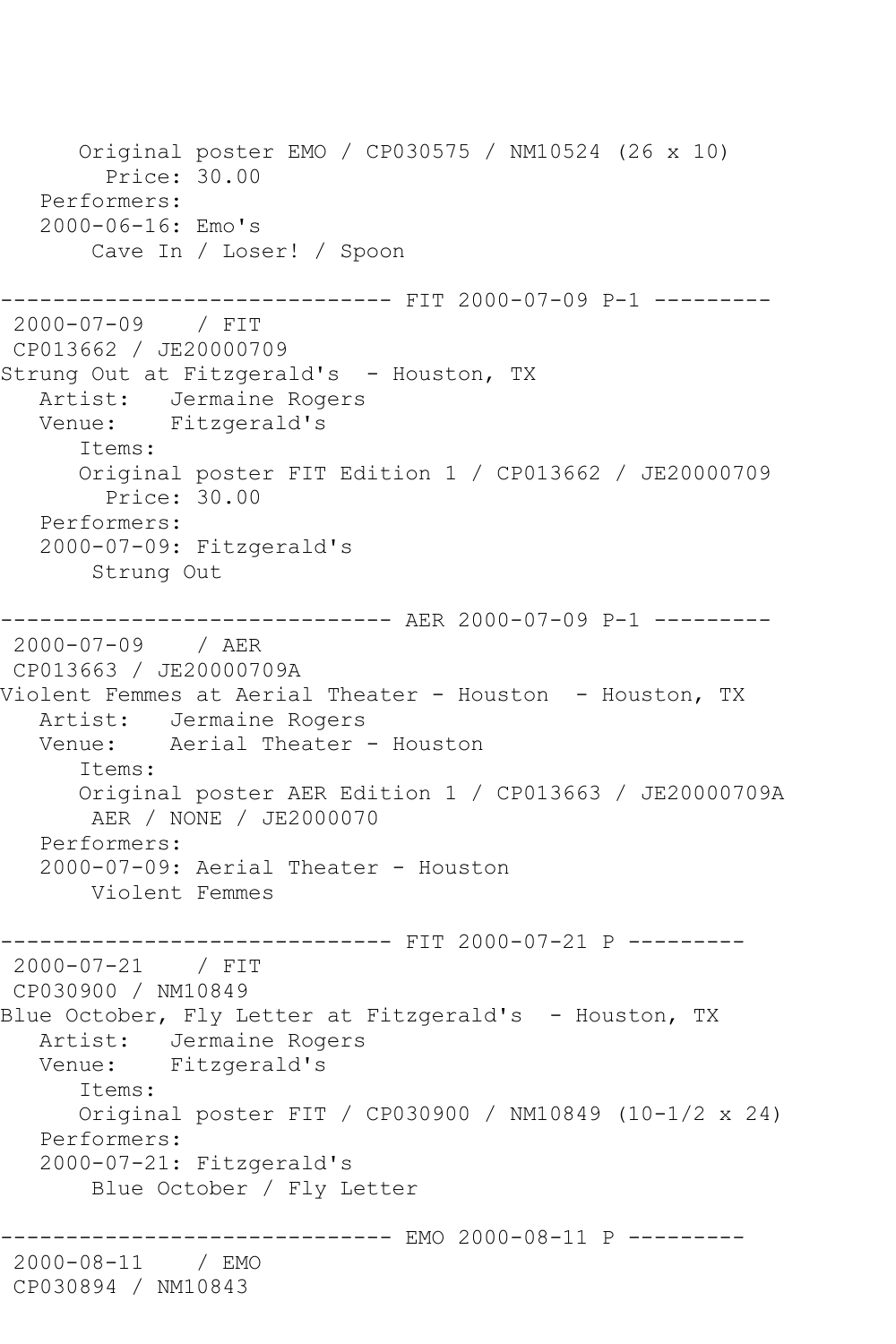Circle Jerks, U.S. Bombs at Emo's - Austin, TX Artist: Jermaine Rogers Venue: Emo's Items: Original poster EMO / CP030894 / NM10843 (10 x 33) Performers: 2000-08-11: Emo's Circle Jerks / U.S. Bombs / Applicators / American Steel ------------------------------ 2000-08-18 P ---------  $2000 - 08 - 18$ CP052500 / CP052500 Skatenigs, Drowning Pool at Fitzgerald's - Houston, TX Artist: Jermaine Rogers Venue: Fitzgerald's Items: Original poster / CP052500 / CP052500 Performers: 2000-08-18: Fitzgerald's Skatenigs / Drowning Pool ------------------------------ FIT 2000-08-22 P-1 --------- 2000-08-22 / FIT CP013665 / JE20000822 Earth Crisis at Fitzgerald's - Houston, TX Artist: Jermaine Rogers Venue: Fitzgerald's Items: Original poster FIT Edition 1 / CP013665 / JE20000822 Performers: 2000-08-22: Fitzgerald's Earth Crisis ------------------------------ FIT 2000-08-26 P-1 --------- 2000-08-26 / FIT CP013666 / JE20000826 Rob Wasserman at Fitzgerald's - Houston, TX Artist: Jermaine Rogers Venue: Fitzgerald's Items: Original poster FIT Edition 1 / CP013666 / JE20000826 Price: 20.00 FIT / NONE / JE2000082 Performers: 2000-08-26: Fitzgerald's Rob Wasserman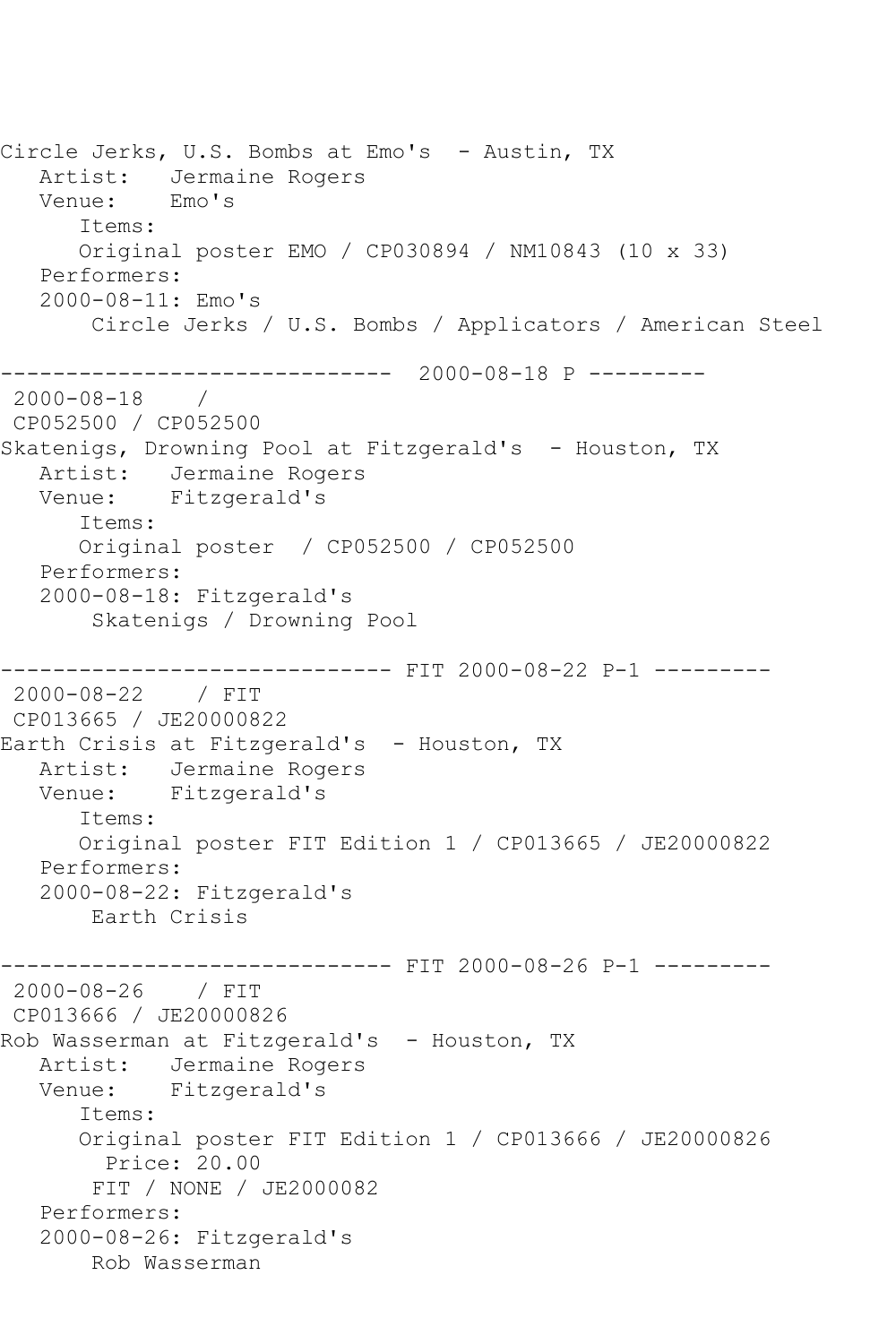------------------------------ EF 2000-09-05 P-1 --------- 2000-09-05 / EF CP013668 / JE20000905 Modest Mouse at Electric Factory - Philadelphia, PA Artist: Jermaine Rogers Venue: Electric Factory Items: Original poster EF Edition 1 / CP013668 / JE20000905 EF / NONE / JE2000090 Performers: 2000-09-05: Electric Factory Modest Mouse ------------------------------ AER 2000-09-16 P-1 --------- 2000-09-16 / AER CP013670 / JE20000916 Perfect Circle at Aerial Theater - Houston - Houston, TX Artist: Jermaine Rogers Venue: Aerial Theater - Houston Items: Original poster AER Edition 1 / CP013670 / JE20000916 AER / NONE / JE2000091 Performers: 2000-09-16: Aerial Theater - Houston Perfect Circle ------------------------------ FIT 2000-09-21 P-1 --------- 2000-09-21 / FIT CP013672 / JE20000921 Johnny Winter at Fitzgerald's - Houston, TX Artist: Jermaine Rogers Venue: Fitzgerald's Items: Original poster FIT Edition 1 / CP013672 / JE20000921 Price: 50.00 FIT / NONE / JE2000092 Performers: 2000-09-21: Fitzgerald's Johnny Winter ------------------------------ ENR 2000-10-10 P-1 --------- 2000-10-10 / ENR CP013674 / JE20001010 Allman Brothers at Engine Room - Houston, TX Artist: Jermaine Rogers Venue: Engine Room Items: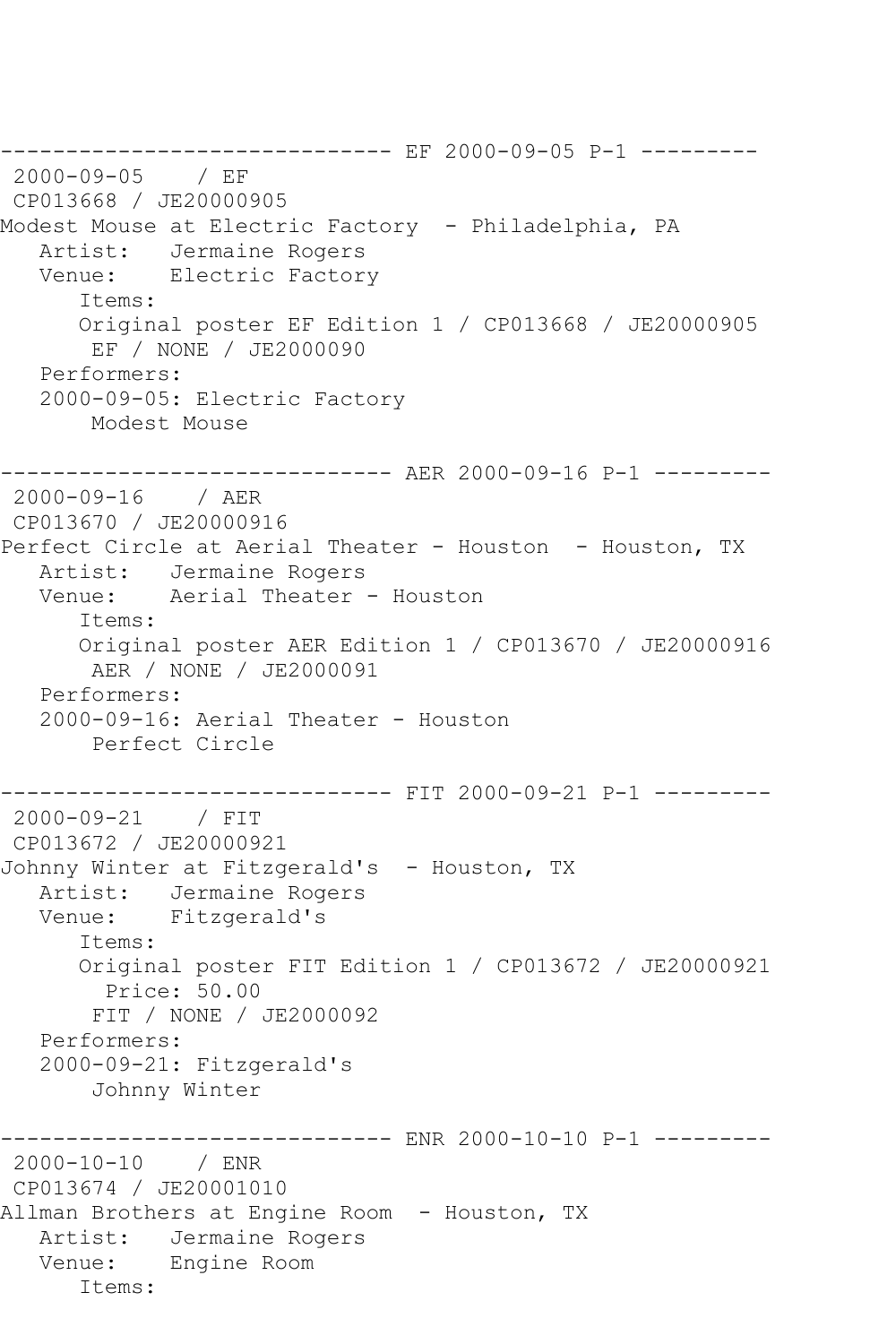Original poster ENR Edition 1 / CP013674 / JE20001010 Performers: 2000-10-10: Engine Room Allman Brothers ------------ FIT 2000-10-12 P-1 ---------2000-10-12 / FIT CP013675 / JE20001012 Mighty Mighty Bosstones at Fitzgerald's - Houston, TX Artist: Jermaine Rogers Venue: Fitzgerald's Items: Original poster FIT Edition 1 / CP013675 / JE20001012 Price: 50.00 FIT / NONE / JE2000101 Performers: 2000-10-12: Fitzgerald's Mighty Mighty Bosstones ------------------------------ AER 2000-11-02 P-1 --------- 2000-11-02 / AER CP013677 / JE20001102 Deftones at Aerial Theater - Houston - Houston, TX Artist: Jermaine Rogers Venue: Aerial Theater - Houston Items: Original poster AER Edition 1 / CP013677 / JE20001102 AER / NONE / JE2000110 Performers: 2000-11-02: Aerial Theater - Houston Deftones ------------------------------ FIT 2000-11-16 P-1 --------- 2000-11-16 / FIT CP013679 / JE20001116 Dandy Warhols at Fitzgerald's - Houston, TX Artist: Jermaine Rogers Venue: Fitzgerald's Items: Original poster FIT Edition 1 / CP013679 / JE20001116 FIT / NONE / JE2000111 Performers: 2000-11-16: Fitzgerald's Dandy Warhols ------------------------------ 2000-12-30 P --------- 2000-12-30 /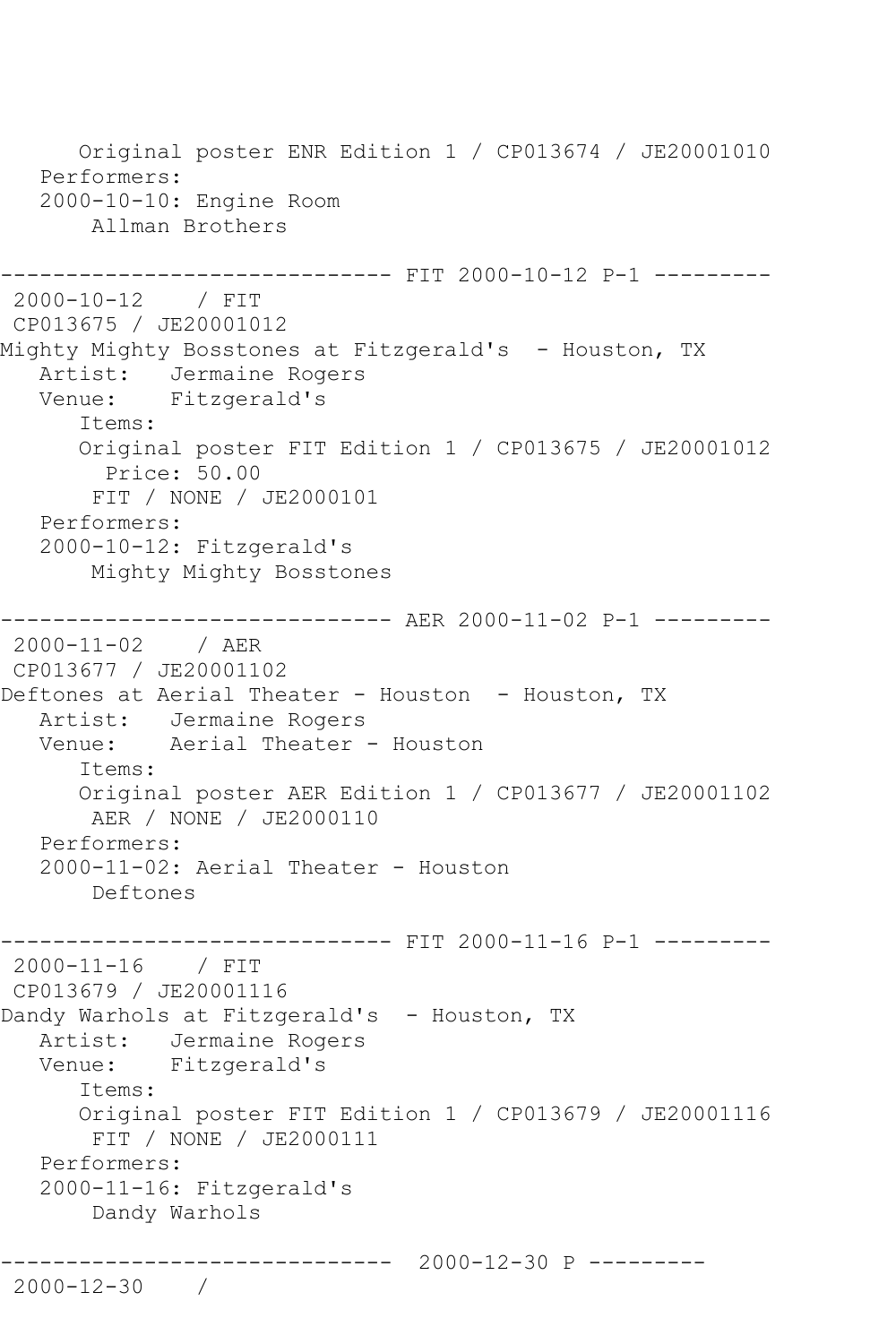CP052518 / CP052518 Brutal Juice, Dixie Witch at Emo's - Austin, TX Artist: Jermaine Rogers<br>Venue: Emo's Venue: Items: Original poster / CP052518 / CP052518 Performers: 2000-12-30: Emo's Brutal Juice / Dixie Witch ------------------------------ AER 2001-02-22 P-1 --------- 2001-02-22 / AER CP013683 / JE20010222 Weeze, Get-Up Kids at Aerial Theater - Houston - Houston, TX Artist: Jermaine Rogers Venue: Aerial Theater - Houston Items: Original poster AER Edition 1 / CP013683 / JE20010222 AER / NONE / JE2001022 Performers: 2001-02-22: Aerial Theater - Houston Weeze / Get-Up Kids ------------------------------ ENR 2001-02-26 P-1 --------- 2001-02-26 / ENR CP013684 / JE20010226 Jon Spencer Blues Explosion at Engine Room - Houston, TX Artist: Jermaine Rogers Venue: Engine Room Items: Original poster ENR Edition 1 / CP013684 / JE20010226 Performers: 2001-02-26: Engine Room Jon Spencer Blues Explosion ------------------------------ AER 2001-06-27 P --------- 2001-06-27 / AER CP031032 / NM10981 Staind, Cold at Aerial Theater - Houston - Houston, TX Artist: Jermaine Rogers Venue: Aerial Theater - Houston Items: Original poster AER / CP031032 / NM10981 (11 x 17) Performers: 2001-06-27: Aerial Theater - Houston Staind / Cold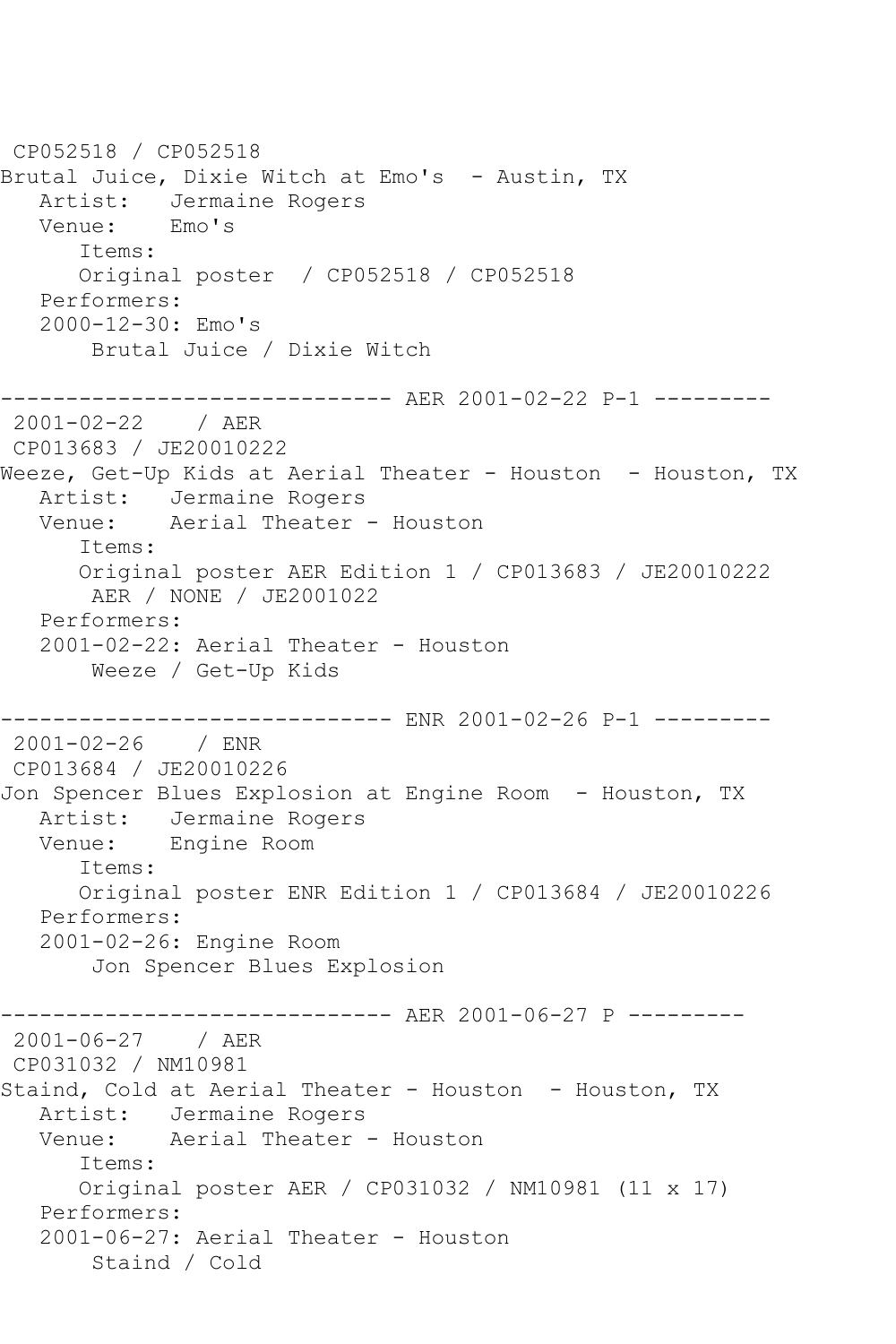------------------------------ FIT 2001-07-06 P --------- 2001-07-06 / FIT CP031040 / NM10989 Fishbone, AKP at Fitzgerald's - Houston, TX Artist: Jermaine Rogers Venue: Fitzgerald's Items: Original poster FIT / CP031040 / NM10989 (11 x 17) Price: 20.00 Performers: 2001-07-06: Fitzgerald's Fishbone / AKP / Middlefinger / Simpletons ------------------------------ AER 2001-07-29 P --------- 2001-07-29 / AER CP030738 / NM10687 Cult, Monster Magnet at Aerial Theater - Houston - Houston, TX Artist: Jermaine Rogers Venue: Aerial Theater - Houston Items: Original poster AER / CP030738 / NM10687 (11 x 17) Performers: 2001-07-29: Aerial Theater - Houston Cult / Monster Magnet / Stabbing Westward ------------------------------ 2001-07-29 P ---------  $2001 - 07 - 29$ CP052525 / CP052525 Cult, Monster Magnet at Aerial Theater - Houston - Houston, TX Artist: Jermaine Rogers<br>Venue: Aerial Theater Aerial Theater - Houston Items: Original poster / CP052525 / CP052525 Performers: 2001-07-29: Aerial Theater - Houston Cult / Monster Magnet / Stabbing Westward ----------- FIT 2001-08-05 P ---------2001-08-05 / FIT CP031039 / NM10988 Factory 81, Ill Nino at Fitzgerald's - Houston, TX Artist: Jermaine Rogers Venue: Fitzgerald's Items: Original poster FIT / CP031039 / NM10988 (11 x 17) Performers: 2001-08-05: Fitzgerald's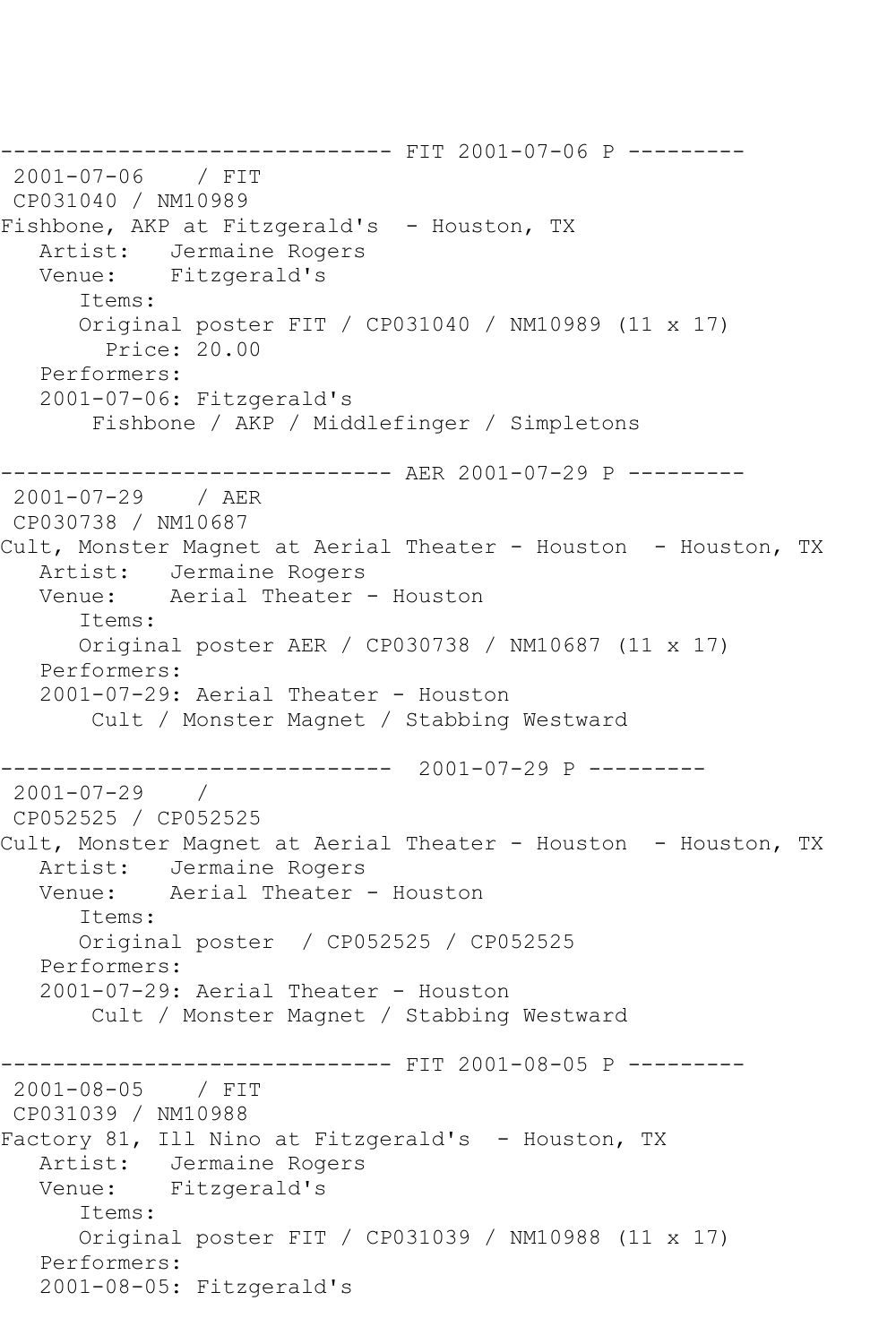Factory 81 / Ill Nino / 40 Below Summer ------------- NUM 2001-08-25 P ---------2001-08-25 / NUM CP031030 / NM10979 Rollin's Band at Numbers - Dallas, TX Artist: Jermaine Rogers Venue: Numbers Items: Original poster NUM / CP031030 / NM10979 (11 x 17) Performers: 2001-08-25: Numbers Rollin's Band ------------------------------ 2001-08-25 P --------- 2001-08-25 / CP052549 / CP052549 Rollins Band at Number's Artist: Jermaine Rogers Venue: Number's Items: Original poster / CP052549 / CP052549 Performers: 2001-08-25: Number's Rollins Band ------------------------------ EMO 2001-09-15 P --------- 2001-09-15 / EMO CP030489 / NM10438 White Stripes, Greenhornes at Emo's - Austin, TX Artist: Brian Ewing Venue: Emo's Items: Original poster EMO / CP030489 / NM10438 (17 x 20) Performers: 2001-09-15: Emo's White Stripes / Greenhornes / Young Heart Attack ------------------------------ FIT 2001-09-23 P --------- 2001-09-23 / FIT CP031035 / NM10984 Nonpoint, Darwin's Waiting Room at Fitzgerald's - Houston, TX Artist: Jermaine Rogers Venue: Fitzgerald's Items: Original poster FIT / CP031035 / NM10984 (11 x 17) Performers: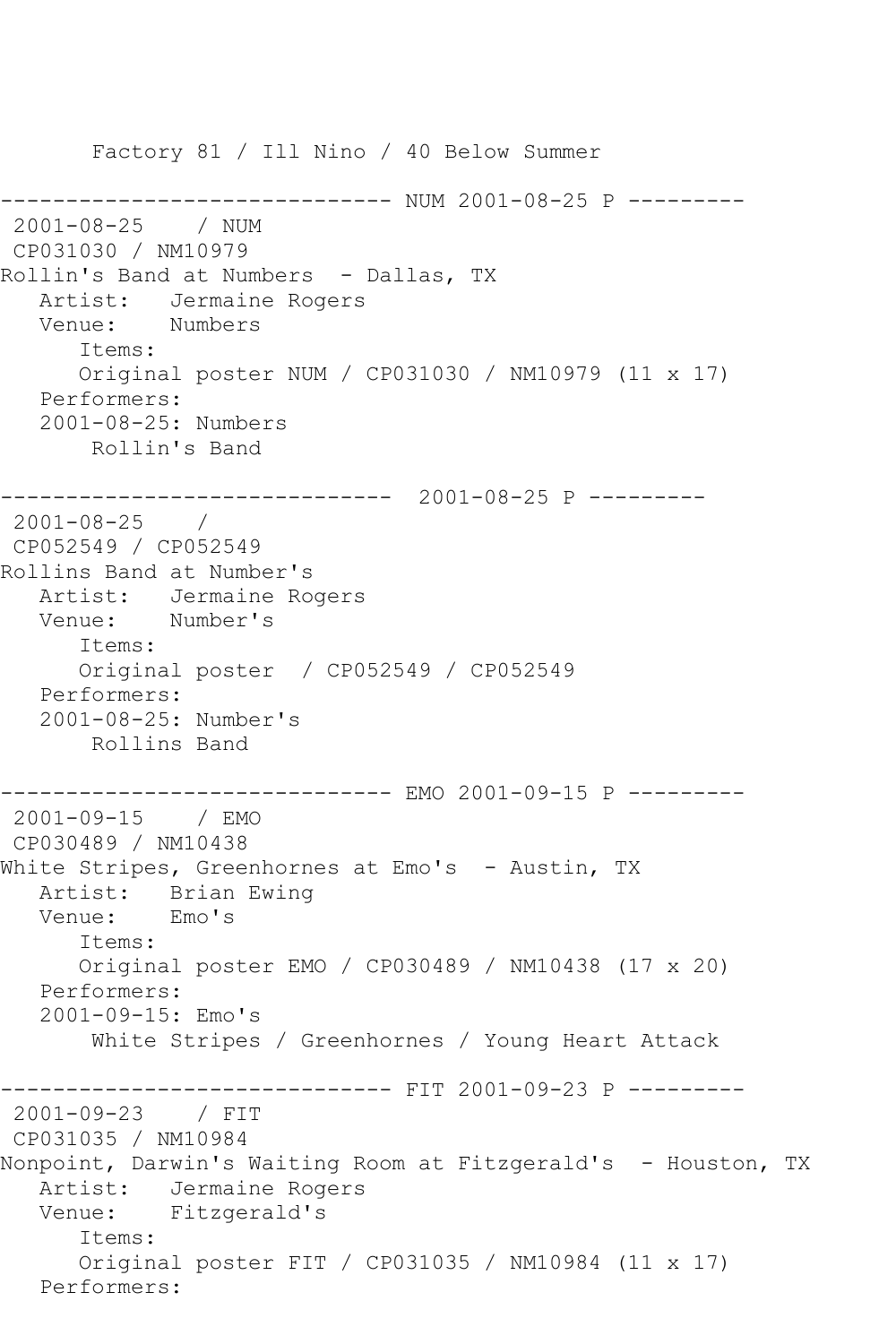2001-09-23: Fitzgerald's Nonpoint / Darwin's Waiting Room / Switched / Unloco ------------------------------ EMO 2001-09-28 P --------- 2001-09-28 / EMO CP031031 / NM10980 Faint, Har Mar Superstar at Emo's - Austin, TX Artist: Jermaine Rogers Venue: Emo's Items: Original poster EMO / CP031031 / NM10980 (11 x 17) Performers: 2001-09-28: Emo's Faint / Har Mar Superstar / Now Its Overhead / Gaza Strippers / Damn Times / Sunshine Supergirl ------------------------------ AER 2001-09-28 P --------- 2001-09-28 / AER CP031034 / NM10983 Toadies at Aerial Theater - Houston - Houston, TX Artist: Jermaine Rogers Venue: Aerial Theater - Houston Items: Original poster AER / CP031034 / NM10983 (11 x 17) Performers: 2001-09-28: Aerial Theater - Houston Toadies ------------------------------ ENR 2001-09-28 P --------- 2001-09-28 / ENR CP031036 / NM10985 Built To Spill at Engine Room - Houston, TX Artist: Jermaine Rogers<br>Venue: Engine Room Engine Room Items: Original poster ENR / CP031036 / NM10985 (17 x 11) Performers: 2001-09-28: Engine Room Built To Spill ------------------------------ 2001-09-28 P --------- 2001-09-28 / CP052531 / CP052531 Gaza Strippers, Damn Times at Emo's - Austin, TX Artist: Jermaine Rogers Venue: Emo's Items: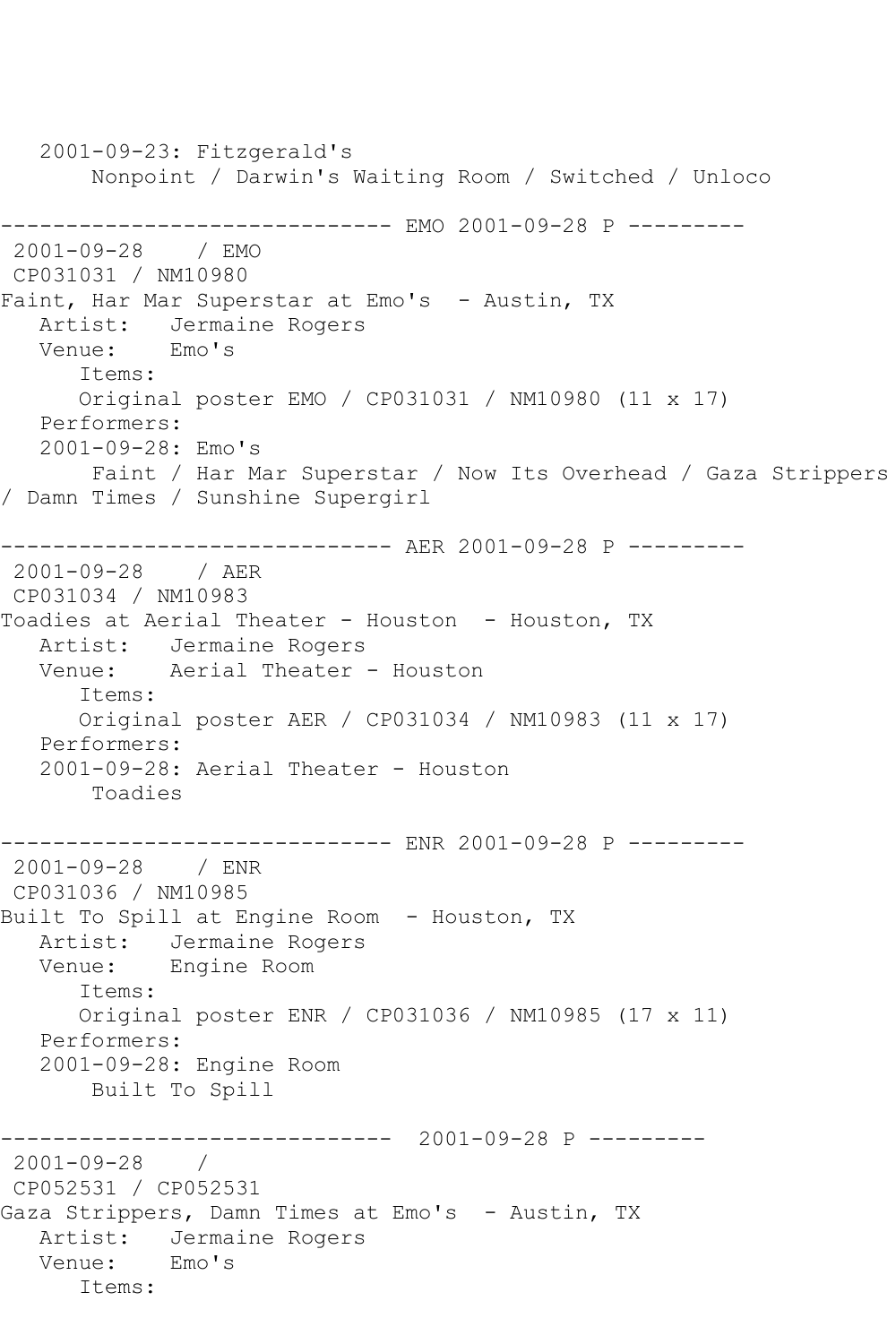Original poster / CP052531 / CP052531 Price: 20.00 Performers: 2001-09-28: Emo's Gaza Strippers / Damn Times / Sunshine Supergirl / Faint ------------------------------ 2001-09-28 P --------- 2001-09-28 / CP700903 / CP700903 Faint, Har Mar Superstar at Emo's [Austin, TX] Notes: Limited Edition of 150 This item appears in the book 'The Art of Modern Rock' as AMR # 263.4 Artist: Jermaine Rogers Venue: Emo's Items: Original poster / CP700903 / CP700903 (11 x 17) Performers: 2001-09-28: Emo's Faint / Har Mar Superstar / Now Its Overhead / Gaza Strippers / Damn Times / Sunshine Supergirl ------------------------------ AER 2001-10-07 P --------- 2001-10-07 / AER CP031038 / NM10987 Incubus at Aerial Theater - Houston - Houston, TX Artist: Jermaine Rogers<br>Venue: Aerial Theater Aerial Theater - Houston Items: Original poster AER / CP031038 / NM10987 (17 x 11) Performers: 2001-10-07: Aerial Theater - Houston Incubus ---------- NUM 2001-10-19 P ---------2001-10-19 / NUM CP030828 / NM10777 Brad at Numbers - Dallas, TX Artist: Jermaine Rogers<br>Venue: Numbers Numbers Items: Original poster NUM / CP030828 / NM10777 (11 x 17) Performers: 2001-10-19: Numbers Brad

------------------------------ 2001-10-19 P ---------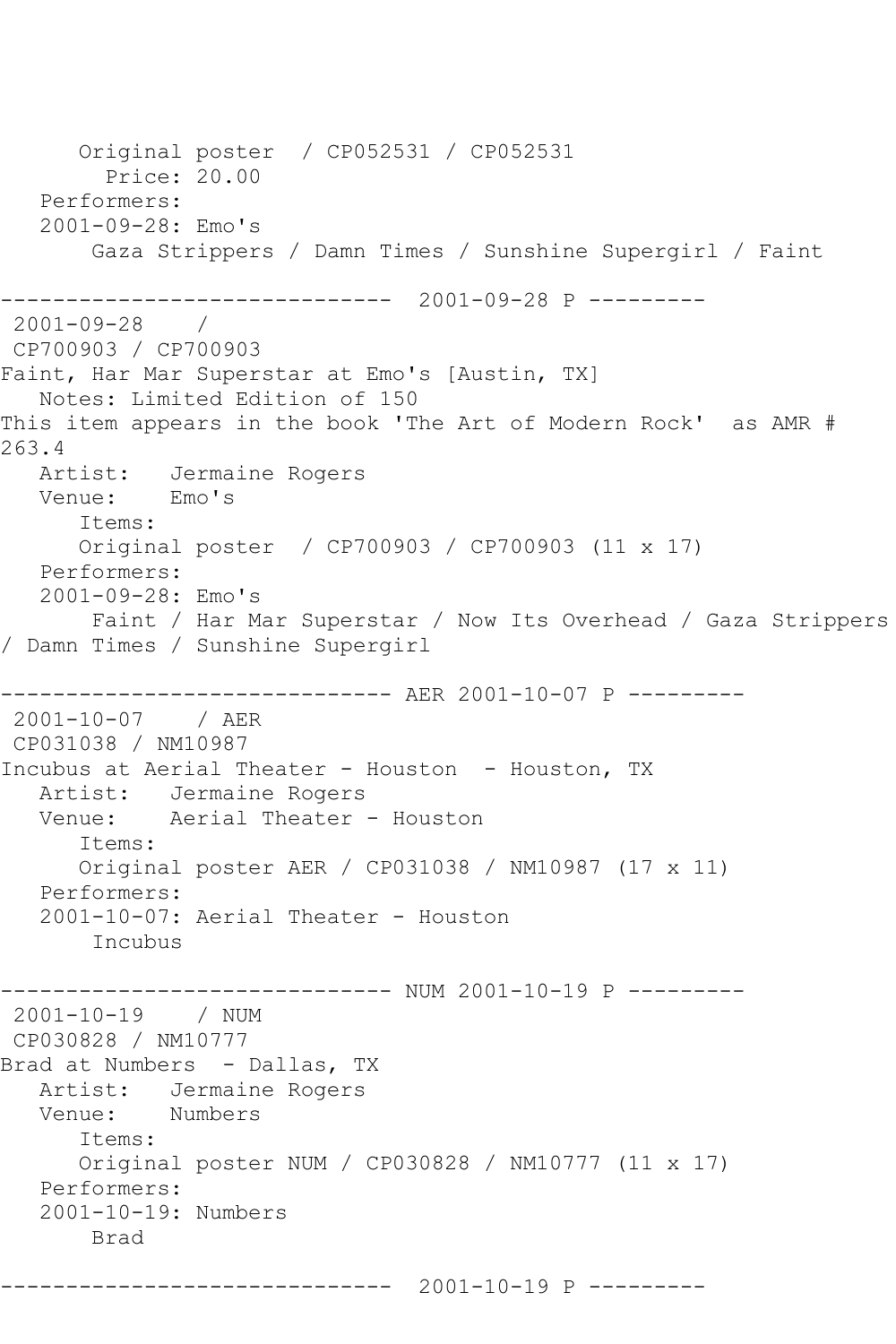2001-10-19 / CP700901 / CP700901 30 Foot Fall, Middlefinger at Fitzgerald's [Houston, TX] Notes: Limited Edition of 100 This item appears in the book 'The Art of Modern Rock' as AMR # 263.2 Artist: Jermaine Rogers Venue: Fitzgerald's Items: Original poster / CP700901 / CP700901 (11 x 17) Performers: 2001-10-19: Fitzgerald's 30 Foot Fall / Middlefinger / Suspects ------------------------------ STUB 2001-10-23 P --------- 2001-10-23 / STUB CP030892 / NM10841 Strokes, Moldy Peaches at Stubb's - Austin, TX Artist: Jermaine Rogers<br>Venue: Stubb's Stubb's Items: Original poster STUB / CP030892 / NM10841 (30 x 20) Performers: 2001-10-23: Stubb's Strokes / Moldy Peaches ------------------------------ 2001-10-28 P --------- 2001-10-28 / CP700267 / CP700267 Tool, Tricky at Cynthia Woods Mitchell Pavilion [Woodlands, TX] Notes: Limited Edition of 200 This item appears in the book 'The Art of Modern Rock' as AMR # 040.2 Artist: Jermaine Rogers Venue: Cynthia Woods Mitchell Pavilion Items: Original poster / CP700267 / CP700267 (30 x 20-1/2) Performers: 2001-10-28: Cynthia Woods Mitchell Pavilion Tool / Tricky ------------------------------ 2001-10-31 P --------- 2001-10-31 / CP701084 / CP701084 Tori Amos, Rufus Wainwright at Aerial Theater Notes: Limited Edition of 150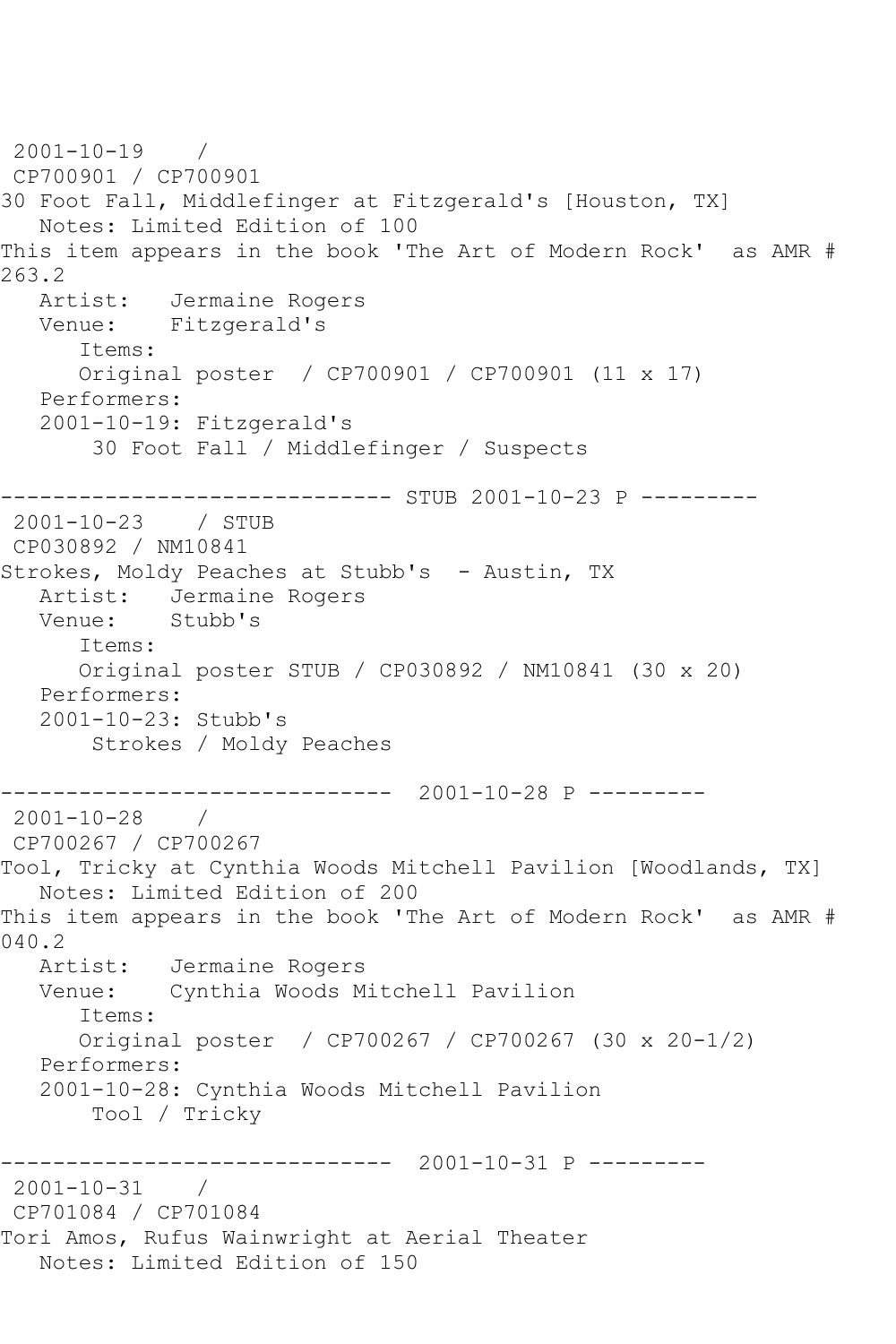This item appears in the book 'The Art of Modern Rock' as AMR # 307.4 Artist: Jermaine Rogers Venue: Aerial Theater Items: Original poster / CP701084 / CP701084 (11 x 17) Performers: 2001-10-31: Aerial Theater Tori Amos / Rufus Wainwright ------------------------------ 2001-11-01 P ---------  $2001 - 11 - 01$  / CP030890 / NM10839 Superchunk, Lucky Motors at Rice University Artist: Jermaine Rogers Venue: Rice University Items: Original poster / CP030890 / NM10839 (13 x 17) Performers: 2001-11-01: Rice University Superchunk / Lucky Motors ------------------------------ FIL 2001-11-08 P --------- 2001-11-08 / FIL CP030891 / NM10840 Incubus at Fillmore - San Francisco, CA Artist: Jermaine Rogers Venue: Fillmore Auditorium - SF Items: Original poster FIL / CP030891 / NM10840 (15 x 20) Performers: 2001-11-08: Fillmore Auditorium - SF Incubus ---------- GCL 2001-11-16 P ---------2001-11-16 / GCL CP030893 / NM10842 Anniversary, Mars Volta at Graceland - Seattle, WA Artist: Jermaine Rogers Venue: Graceland Items: Original poster GCL / CP030893 / NM10842 (14 x 20) Performers: 2001-11-16: Graceland Anniversary / Mars Volta / Pretty Girls Make Graves ------------------------------ 2001-11-25 P ---------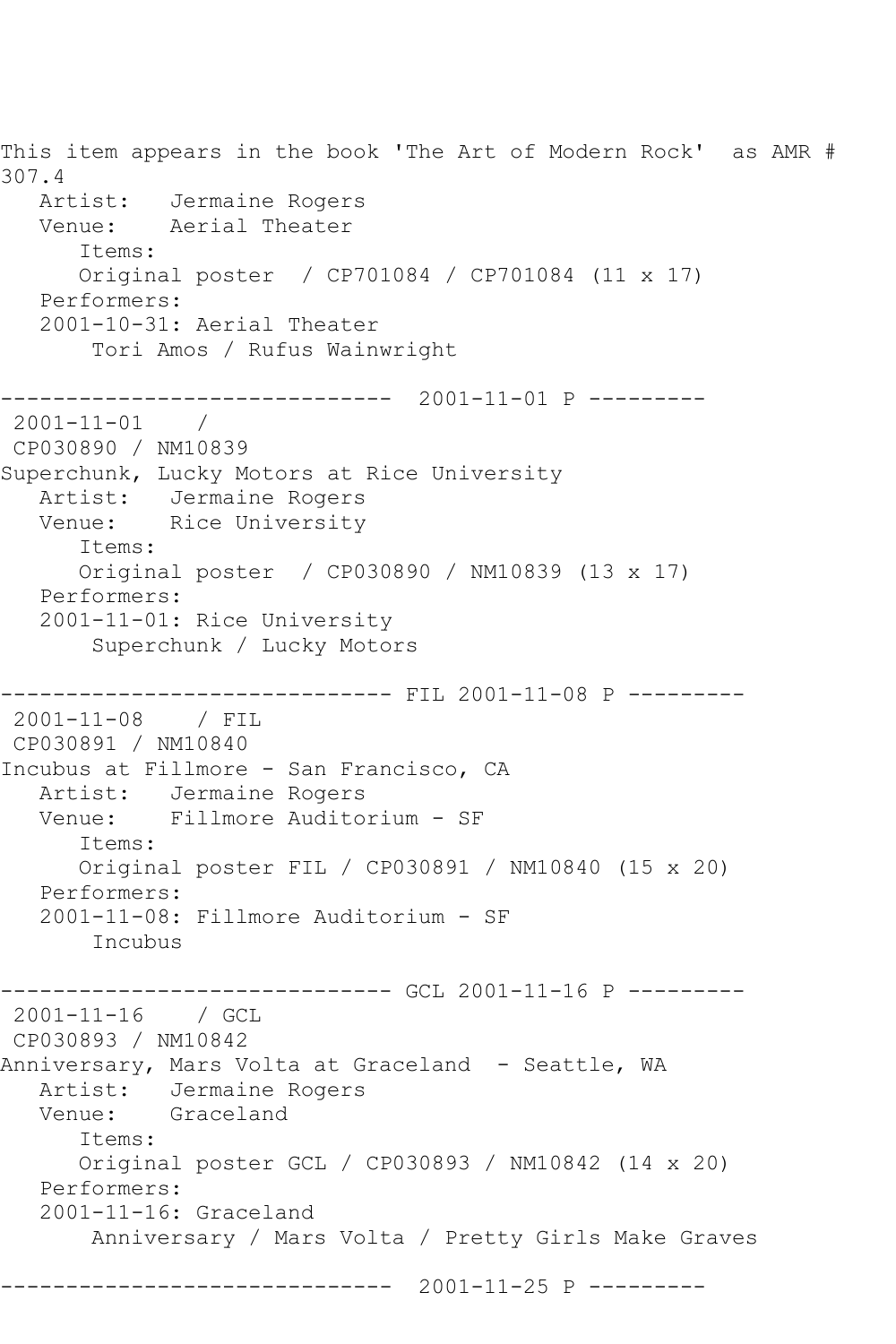2001-11-25 / CP700272 / CP700272 International Noise Conspiracy, Rival Schools at Mary Jane's [Houston, TX] Notes: This item appears in the book 'The Art of Modern Rock' as AMR # 041.3 Artist: Jermaine Rogers Venue: Mary Jane's Promoter: Hands Up Houston Items: Original poster / CP700272 / CP700272 (15 x 20) Performers: 2001-11-25: Mary Jane's International Noise Conspiracy / Rival Schools / Hives ------------------------------ GCL 2001-12-02 P --------- 2001-12-02 / GCL CP030899 / NM10848 Death Cab For Cutie at Graceland - Seattle, WA Artist: Jermaine Rogers Venue: Graceland Items: Original poster GCL / CP030899 / NM10848 (14 x 20) Performers: 2001-12-02: Graceland Death Cab For Cutie ------------------------------ 2001-12-21 P --------- 2001-12-21 / CP700895 / CP700895 Death Cab For Cutie at Graceland [Seattle, WA] Notes: This item appears in the book 'The Art of Modern Rock' as AMR # 262 Artist: Jermaine Rogers<br>Venue: Graceland Graceland Items: Original poster / CP700895 / CP700895 (14 x 20) Performers: 2001-12-21: Graceland Death Cab For Cutie ----------------- AER 2002-01-24 P ----------<br>/ AER  $2002 - 01 - 24$ CP030898 / NM10847 Strokes, Longwave at Aerial Theater - Houston - Houston, TX Artist: Jermaine Rogers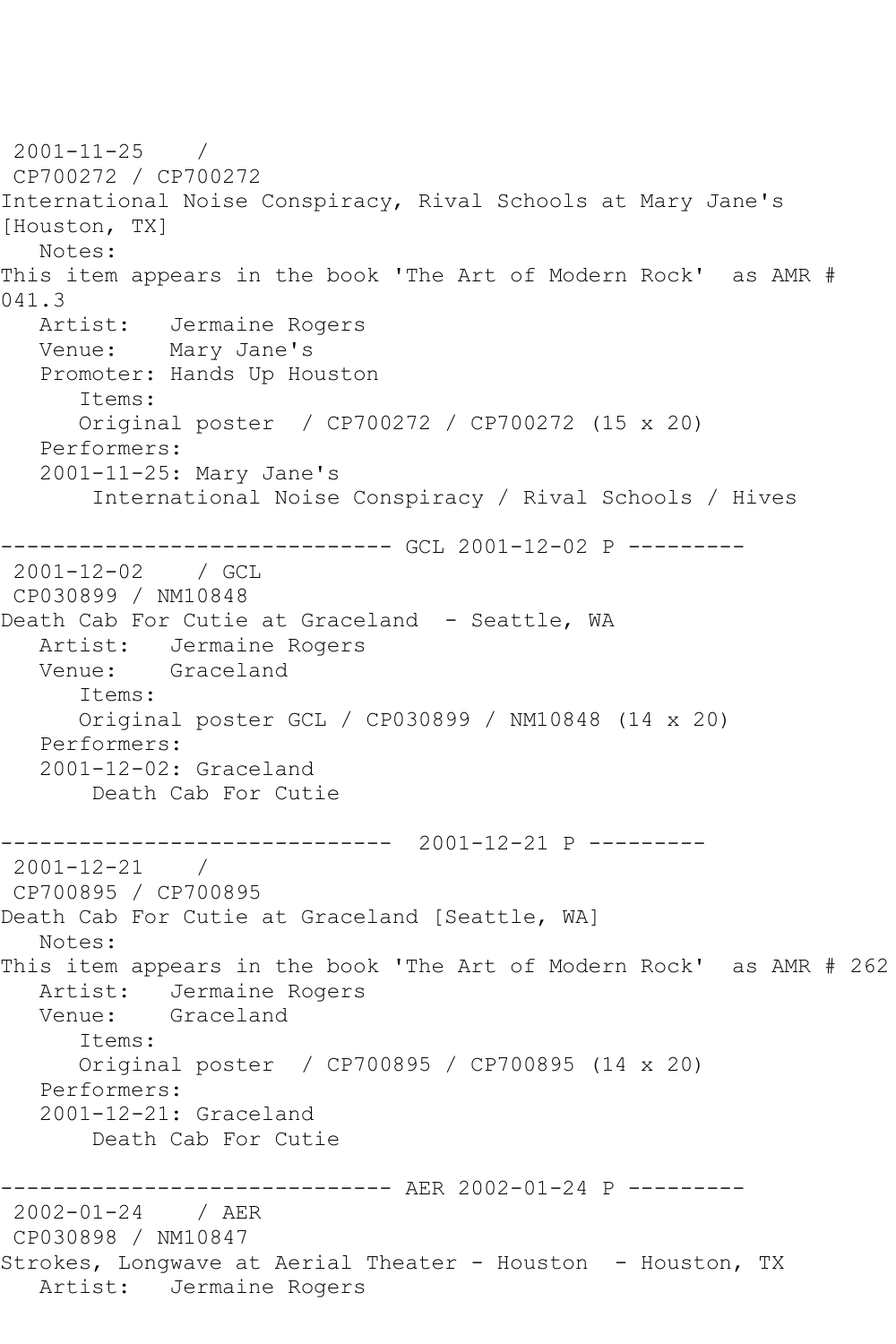Venue: Aerial Theater - Houston Items: Original poster AER / CP030898 / NM10847 (14 x 20) Price: 50.00 Performers: 2002-01-24: Aerial Theater - Houston Strokes / Longwave ----------- BBT 2002-02-02 P ---------2002-02-02 / BBT CP030897 / NM10846 Hank Williams III at Bluebird Theater - Denver, CO Artist: Jermaine Rogers Venue: Bluebird Theater Items: Original poster BBT / CP030897 / NM10846 (14 x 20) Performers: 2002-02-02: Bluebird Theater Hank Williams III ------------------------------ 2002-02-22 P --------- 2002-02-22 / CP052565 / CP052565 Breeders at Bluebird Theater - Denver, CO Artist: Jermaine Rogers Venue: Bluebird Theater Items: Original poster / CP052565 / CP052565 Performers: 2002-02-22: Bluebird Theater Breeders ------------------------------ 2002-03-28 P --------- 2002-03-28 / CP030631 / NM10580 Morrissey at Paramount Theater Artist: Jermaine Rogers Venue: Paramount Theater, Oakland Items: Original poster / CP030631 / NM10580 (30 x 40) Performers: 2002-03-28: Paramount Theater, Oakland Morrissey -------------- IBH 2002-03-28 P ----------2002-03-28 / IBH CP031131 / NM11081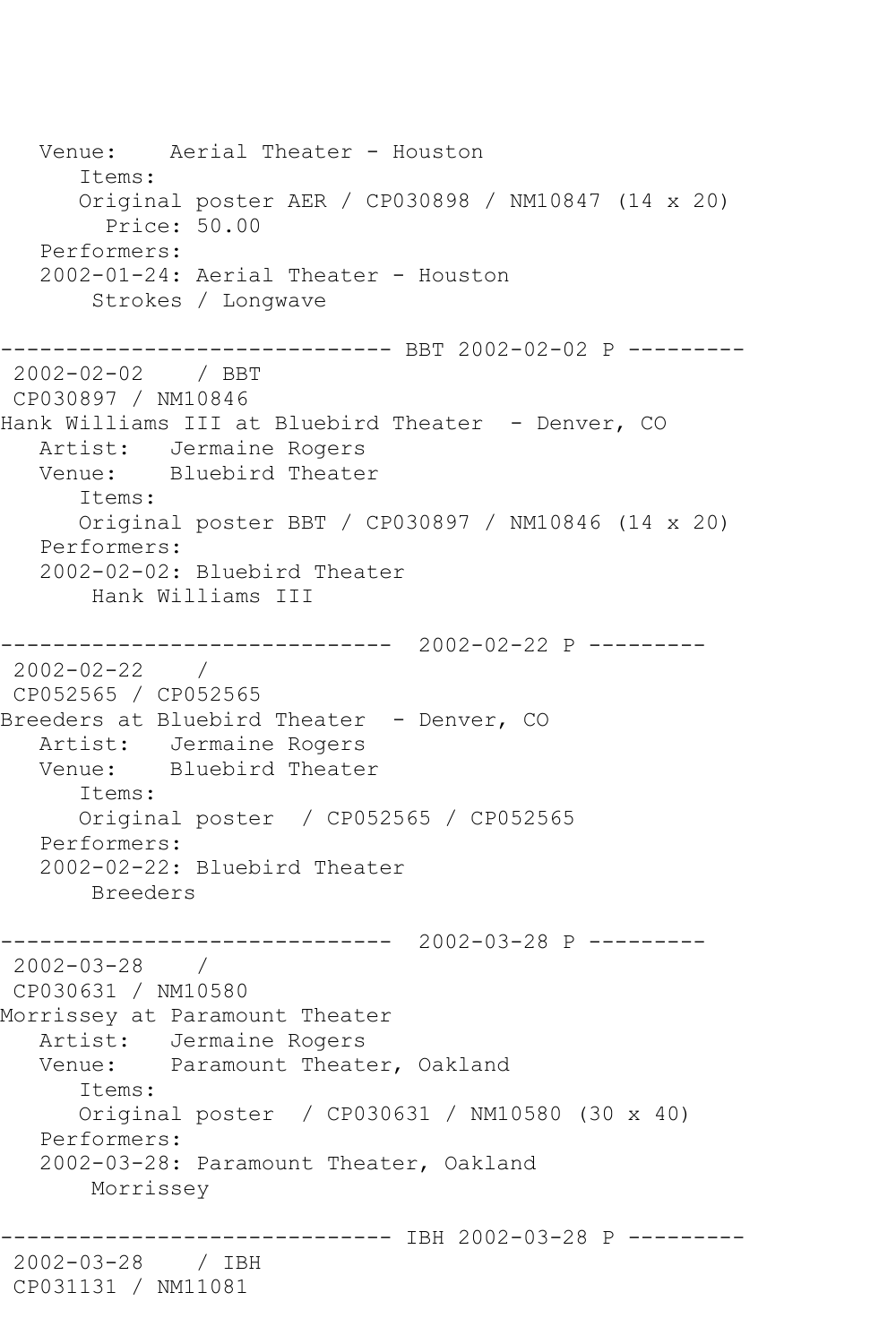Fugazi, Explosions in the Sky at International Ballroom - Houston, TX Artist: Jermaine Rogers Venue: International Ballroom Items: Original poster IBH / CP031131 / NM11081 (20 x 30) Performers: 2002-03-28: International Ballroom Fugazi / Explosions in the Sky / Engine Down ------------------------------ 2002-03-29 P --------- 2002-03-29 / CP052573 / CP052573 Fakes, Sleep Capsule at Zak's Artist: Jermaine Rogers Venue: Zaks Tavern Items: Original poster / CP052573 / CP052573 Performers: 2002-03-29: Zaks Tavern Fakes / Sleep Capsule ------------------------------ 2002-04-30 P ---------  $2002 - 04 - 30$ CP052582 / CP052582 Jon Spencer Blues Explosion at Numbers - Dallas, TX Artist: Jermaine Rogers Venue: Numbers Items: Original poster / CP052582 / CP052582 Performers: 2002-04-30: Numbers Jon Spencer Blues Explosion ----------- NSB 2002-05-17 P ---------2002-05-17 / NSB CP031059 / NM11008 Pretty Girls Make Graves, Panthers at North Star Bar -Philadelphia, PA Artist: Jermaine Rogers Venue: North Star Bar Items: Original poster NSB / CP031059 / NM11008 (11 x 17) Performers: 2002-05-17: North Star Bar Pretty Girls Make Graves / Panthers / My Friend's Enemies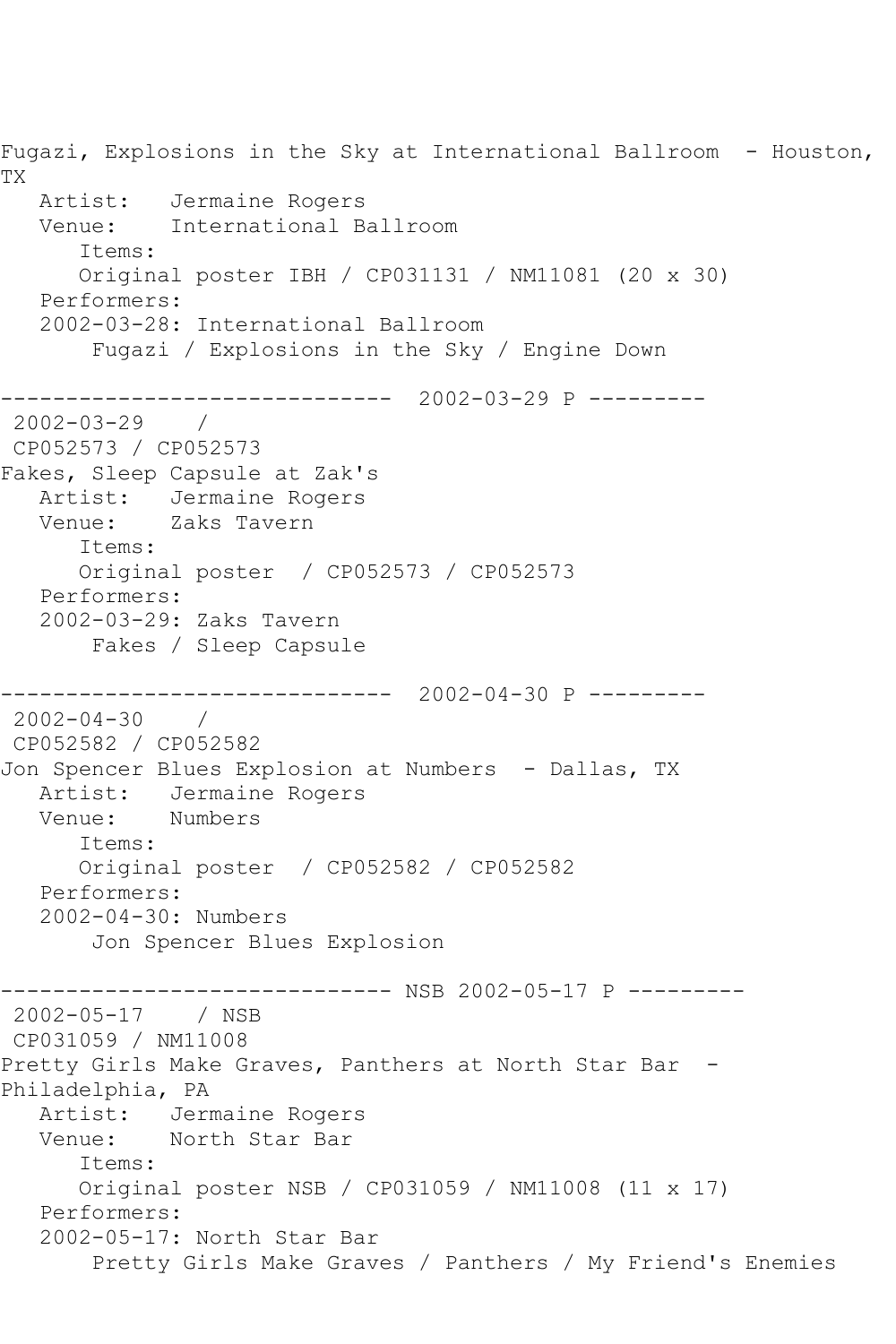------------------------------ ENR 2002-05-24 P --------- 2002-05-24 / ENR CP031042 / NM10991 Get Up Kids, Hot Rod Circuit at Engine Room - Houston, TX Artist: Jermaine Rogers Venue: Engine Room Items: Original poster ENR / CP031042 / NM10991 (11 x 17) Performers: 2002-05-24: Engine Room Engine Room Get-Up Kids / Hot Rod Circuit / Jealous Sound ------------------------------ 2002-05-24 P --------- 2002-05-24 / CP700902 / CP700902 Get Up Kids, Hot Rod Circuit at Engine Room [Houston, TX] Notes: Limited Edition of 50 This item appears in the book 'The Art of Modern Rock' as AMR # 263.3 Artist: Jermaine Rogers Venue: Engine Room Items: Original poster / CP700902 / CP700902 (11 x 17) Performers: 2002-05-24: Engine Room Get Up Kids / Hot Rod Circuit / Jealous Sound ------------ NUM 2002-05-30 P ---------2002-05-30 / NUM CP031043 / NM10992 Peter Murphy, Michael J. Sheehy at Numbers - Dallas, TX Artist: Jermaine Rogers<br>Venue: Numbers Numbers Items: Original poster NUM / CP031043 / NM10992 (11 x 17) Performers: 2002-05-30: Numbers Peter Murphy / Michael J. Sheehy ------------ EMO 2002-06-01 P ---------2002-06-01 / EMO CP030633 / NM10582 Impossibles, Schatzi at Emo's - Austin, TX Artist: Jermaine Rogers Venue: Emo's Items: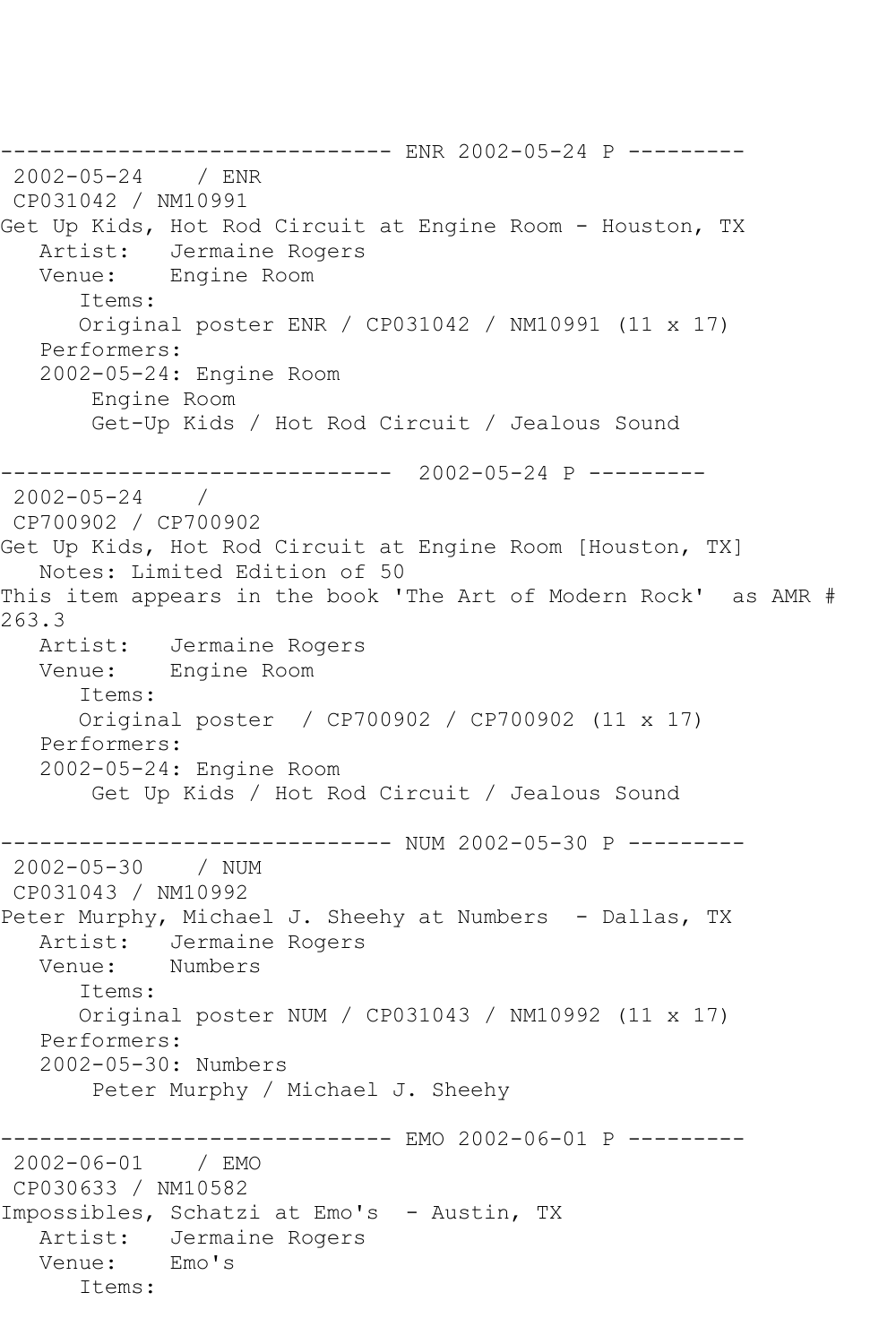Original poster EMO / CP030633 / NM10582 (11 x 17) Performers: 2002-06-01: Emo's Impossibles / Schatzi / Attention / Some of Us / Recover / Those Peabodys / Riverboat Gamblers ------------------------------ 2002-06-11 P --------- 2002-06-11 / CP030896 / NM10845 Rancid, Dixie Waste at Goat's Head Soup Artist: Jermaine Rogers Venue: Goat's Head Soup Items: Original poster / CP030896 / NM10845 (17 x 23) Performers: 2002-06-11: Goat's Head Soup Rancid / Dixie Waste ------------------------------ 2002-07-25 P --------- 2002-07-25 / CP700896 / CP700896 Locust, Lightning Bolt at Mary Jane's [Houston, TX] Notes: Limited Edition of 200 This item appears in the book 'The Art of Modern Rock' as AMR # 262.2 Artist: Jermaine Rogers Venue: Mary Jane's Items: Original poster / CP700896 / CP700896 (15-1/2 x 20-1/2) Performers: 2002-07-25: Mary Jane's Locust / Lightning Bolt / Quintron / Miss Pussycat / Arab on Radar / Rah Bras ------------------------------ 2002-07-27 P --------- 2002-07-27 / CP701525 / CP701525 Tool, Tomahawk at Compaq Center [Tacoma, WA] Notes: Signed Limited Edition on 100 This item appears in the book 'The Art of Modern Rock' as AMR # 473 Artist: Jermaine Rogers Venue: Compaq Center Items: Original poster / CP701525 / CP701525 (20 x 20) Performers: 2002-07-27: Compaq Center Tool / Tomahawk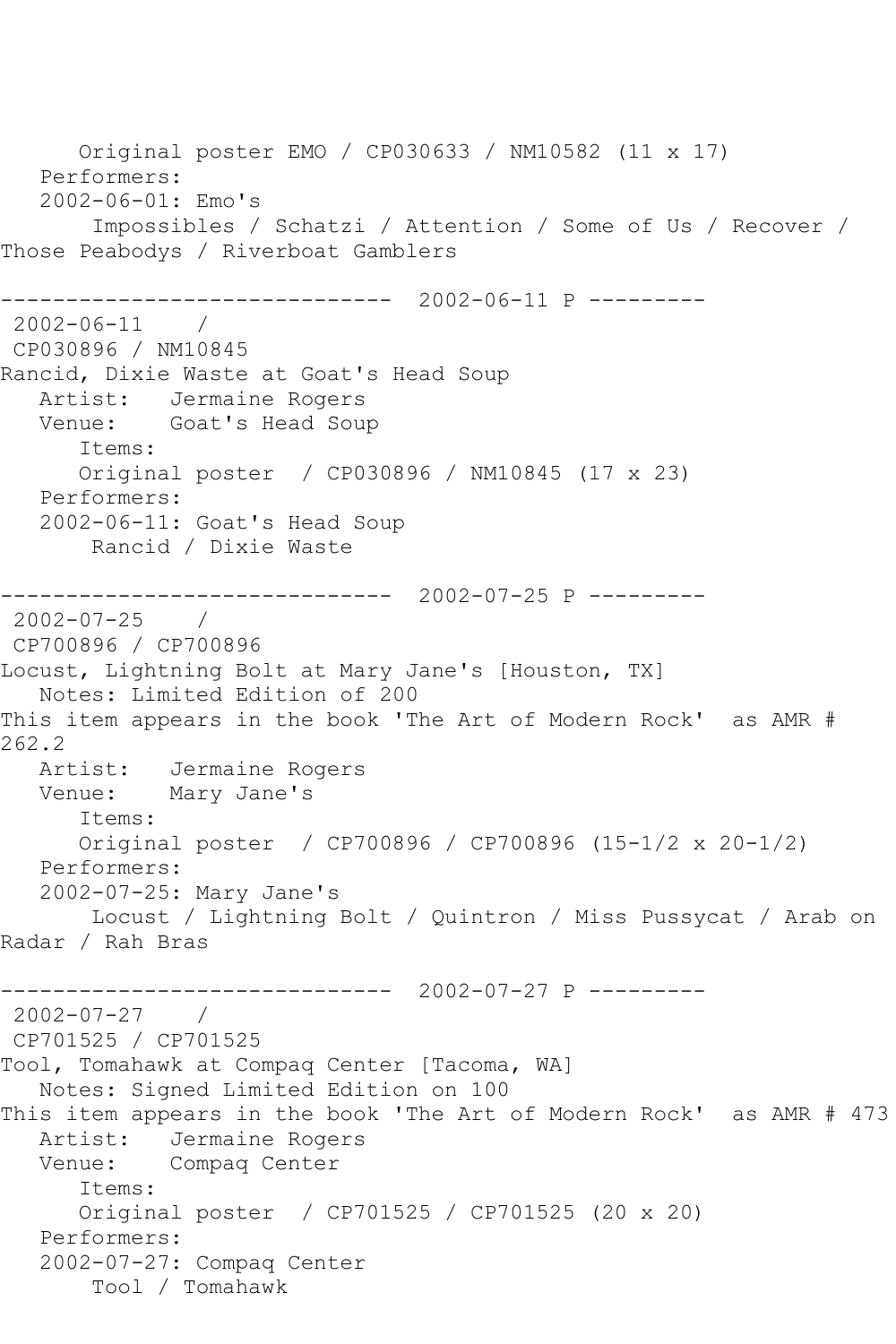```
------------------------------ 2002-08-02 P ---------
2002-08-02 / 
CP700900 / CP700900
Breeders at Numbers [Dallas, TX]
   Notes: Limited Edition of 50
This item appears in the book 'The Art of Modern Rock' as AMR # 263
   Artist: Jermaine Rogers
   Venue: Numbers
       Items:
       Original poster / CP700900 / CP700900 (11 x 17)
   Performers:
    2002-08-02: Numbers
        Breeders
------------------------------ 2002-08-22 P ---------
2002-08-22 / 
CP700899 / CP700899
Morrissey at Paramount Theater
   Notes: 
This item appears in the book 'The Art of Modern Rock' as AMR # 
262.5
   Artist: Jermaine Rogers
   Venue: Paramount Theater
       Items:
       Original poster / CP700899 / CP700899 (29-1/2 x 36)
   Performers:
    2002-08-22: Paramount Theater
        Morrissey
       ------------------------------ ENR 2002-09-25 P ---------
2002-09-25 / ENR 
CP030632 / NM10581
Doves at Engine Room - Houston, TX
  Artist: Jermaine Rogers<br>Venue: Engine Room
            Engine Room
       Items:
       Original poster ENR / CP030632 / NM10581 (23 x 25)
   Performers:
    2002-09-25: Engine Room
        Doves
                  ------------------------------ 2002-09-27 P ---------
2002-09-27 / 
CP700270 / CP700270
Queens of the Stone Age at Verizon Wireless Theater [Houseton, TX]
   Notes:
```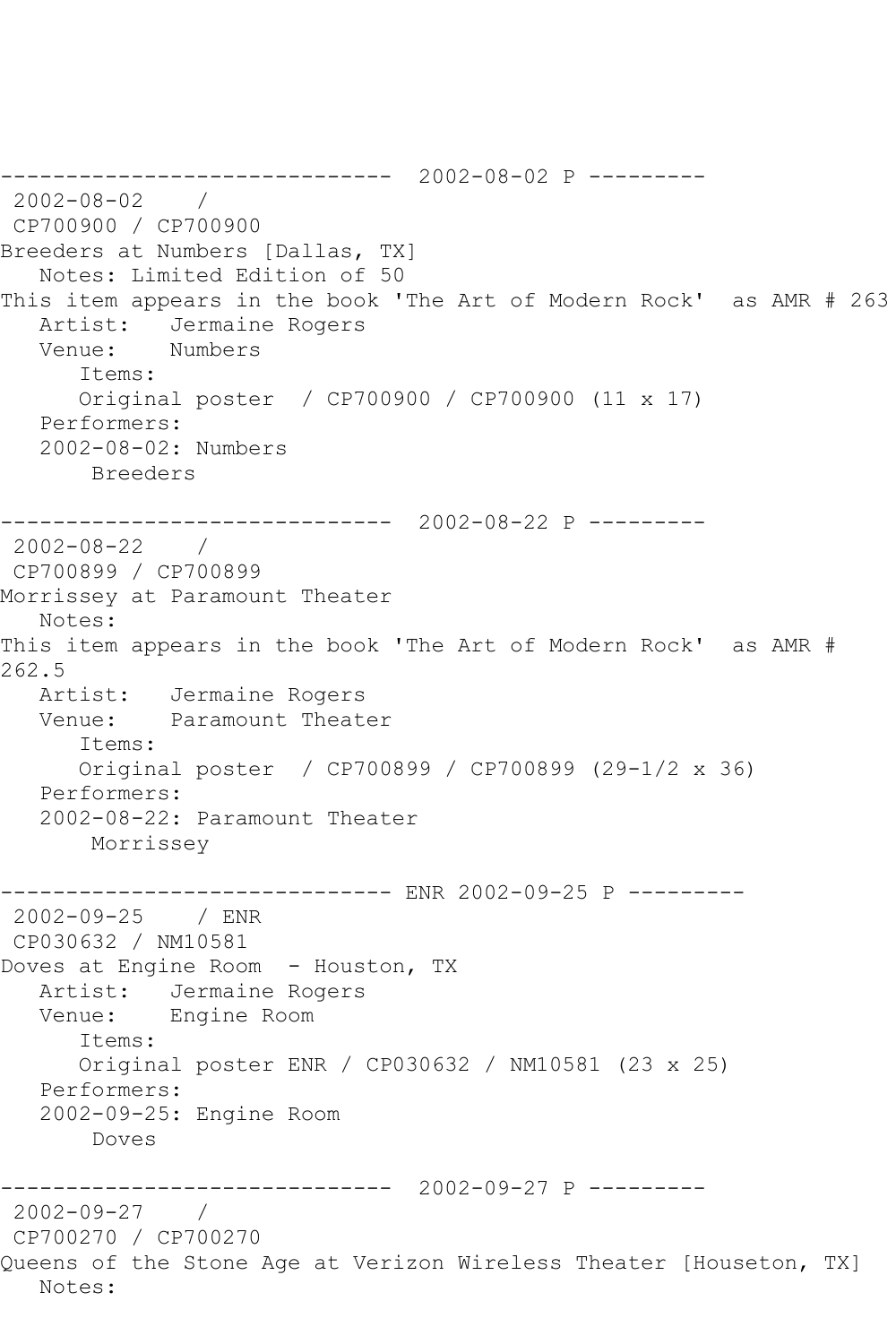This item appears in the book 'The Art of Modern Rock' as AMR # 041.1 Artist: Jermaine Rogers Venue: Verizon Wireless Theater Items: Original poster / CP700270 / CP700270 (28 x 36) Performers: 2002-09-27: Verizon Wireless Theater Queens of the Stone Age ------------------------------ ENR 2002-10-21 P --------- 2002-10-21 / ENR CP031044 / NM10993 Doug Martsch, Mike Johnson at Engine Room - Houston, TX Artist: Jermaine Rogers Venue: Engine Room Items: Original poster ENR / CP031044 / NM10993 (11 x 17) Performers: 2002-10-21: Engine Room Doug Martsch / Mike Johnson / Ian Walters ------------------------------ ENR 2002-12-16 P --------- 2002-12-16 / ENR CP030637 / NM10586 Clutch, Bio-Hazard at Engine Room - Houston, TX Artist: Jermaine Rogers Venue: Engine Room Items: Original poster ENR / CP030637 / NM10586 (11 x 17) Performers: 2002-12-16: Engine Room Clutch / Bio-Hazard / Candiria / Suplecs ------------------------------ 2003 P --------- 2003 / CP700273 / CP700273 Radiohead at Cynthia Woods Mitchell Pavilion [Woodlands, TX] Notes: This item appears in the book 'The Art of Modern Rock' as AMR # 041.4 Artist: Jermaine Rogers Venue: Cynthia Woods Mitchell Pavilion Items: Original poster / CP700273 / CP700273 (32 x 23) Performers: 2003: Cynthia Woods Mitchell Pavilion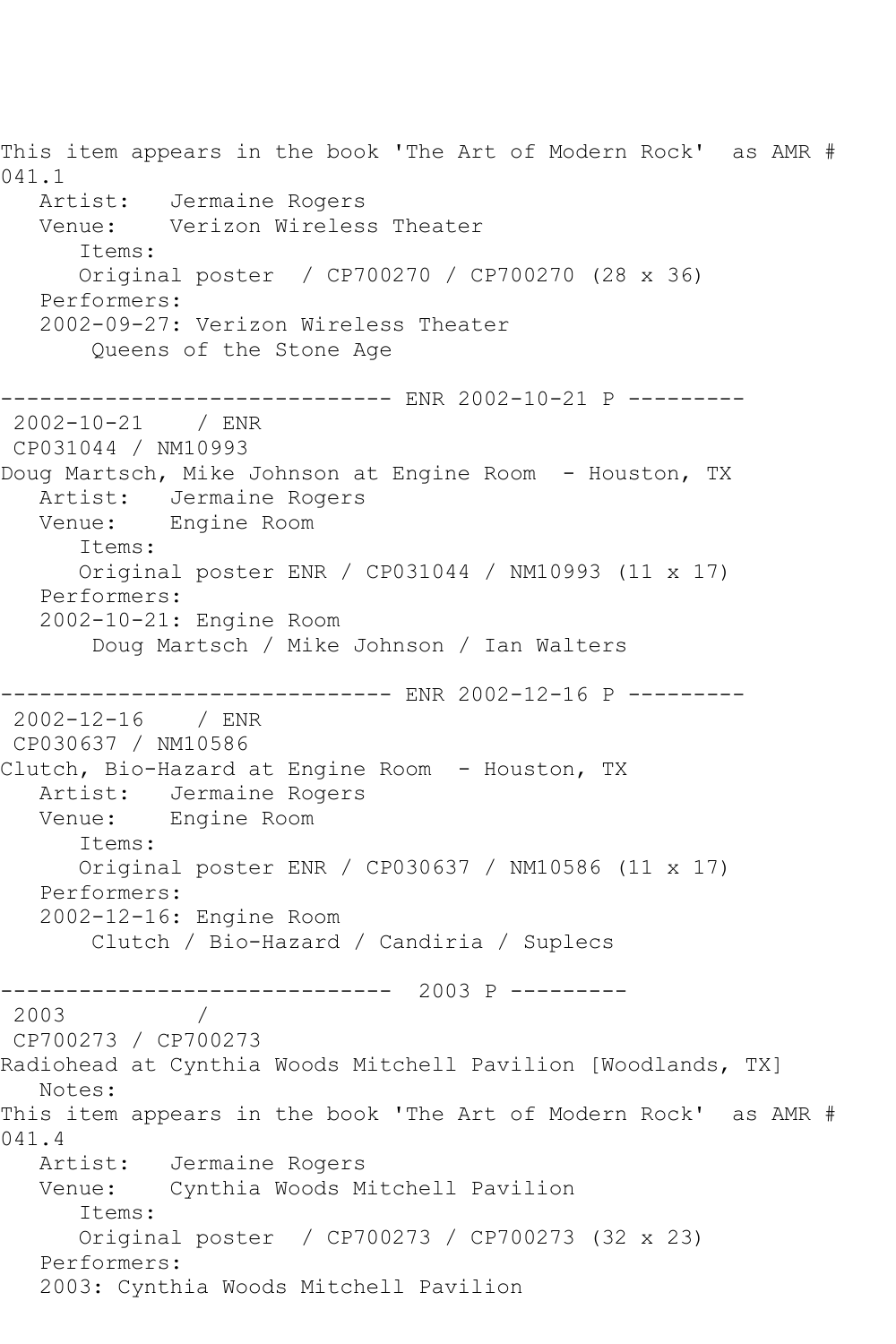Radiohead

```
------------------------------ 2003-01-11 P ---------
2003-01-11 / 
CP031041 / NM10990
Queens of Stone Age at Osaka, Japan - Osaka,
   Artist: Jermaine Rogers
   Venue: Osaka, Japan
      Items:
      Original poster / CP031041 / NM10990 (11 x 32)
   Performers:
   2003-01-11: Osaka, Japan
       Queens of the Stone Age
     ------------------------------ 2003-01-11 P ---------
2003-01-11 / 
CP052592 / CP052592
Queens of the Stone Age at Osaka on Air Crystal Building
   Artist: Jermaine Rogers
   Venue: Osaka on Air Crystal Building
      Items:
      Original poster / CP052592 / CP052592
   Performers:
   2003-01-11: Osaka on Air Crystal Building
       Queens of the Stone Age
------------------------------ 2003-02-23 P ---------
2003-02-23 / 
CP052612 / CP052612
Queens of the Stone Age, Rye Coalition at Glass House - Pomona, CA
   Artist: Jermaine Rogers
   Venue: Glass House
      Items:
      Original poster / CP052612 / CP052612
   Performers:
   2003-02-23: Glass House
       Queens of the Stone Age / Rye Coalition
------------------------------ 2003-03-08 P ---------
2003-03-08 / 
CP052625 / CP052625
Queens of the Stone Age at Bricktown Events Center
   Artist: Jermaine Rogers
   Venue: Bricktown Events Center
      Items:
      Original poster / CP052625 / CP052625
   Performers:
```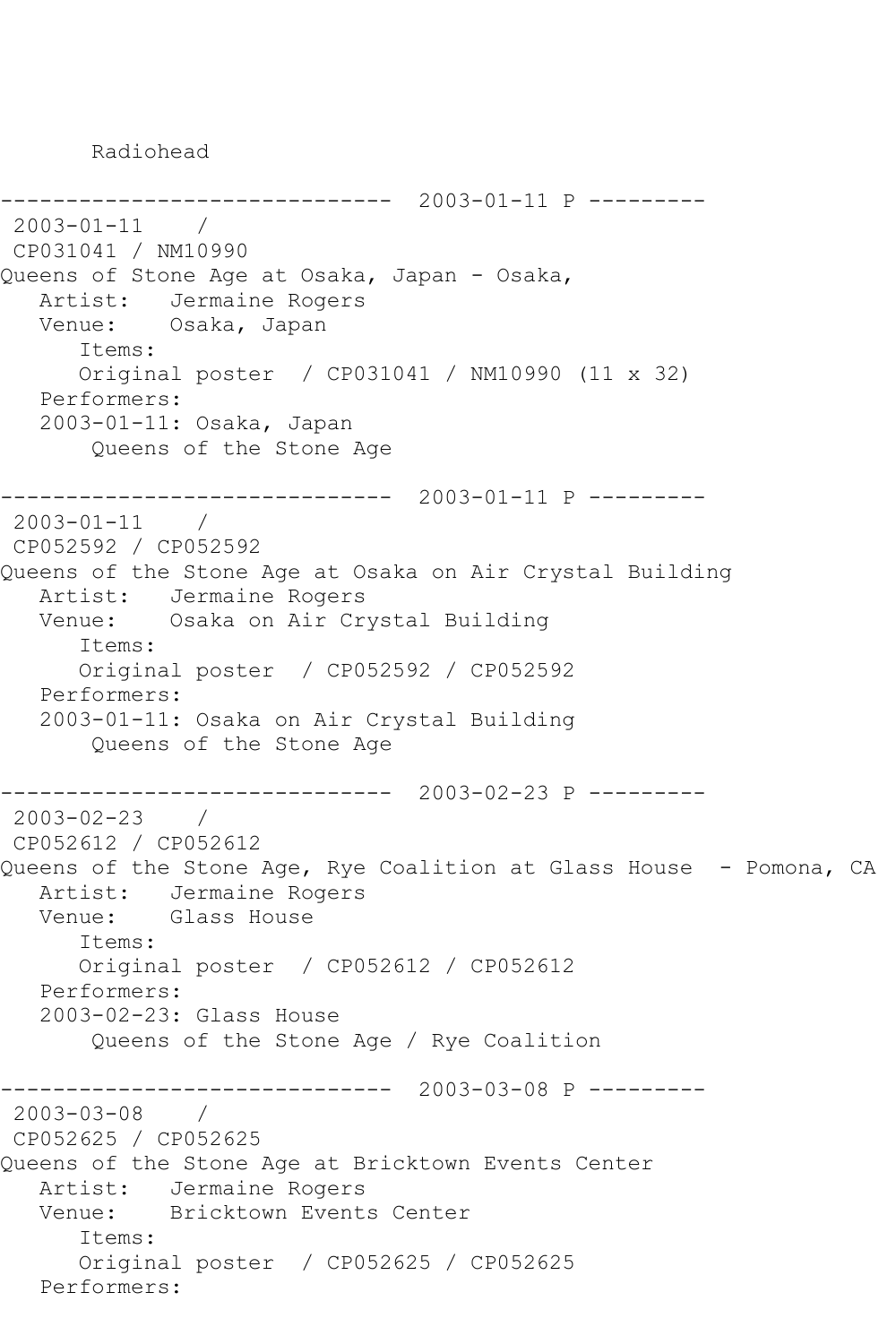2003-03-08: Bricktown Events Center Queens of the Stone Age ------------------------------ 2003-03-11 P ---------  $2003 - 03 - 11$ CP700892 / CP700892 Queens of the Stone Age at Sunset Station Notes: This item appears in the book 'The Art of Modern Rock' as AMR # 261.3<br>: Artist Jermaine Rogers Venue: Sunset Station Items: Original poster / CP700892 / CP700892 (12 x 24) Performers: 2003-03-11: Sunset Station Queens of the Stone Age ------------------------------ 2003-03-12 P --------- 2003-03-12 / CP052607 / CP052607 Electrocute, And You Will Know Us By the Trail of Dead at Emo's - Austin, TX Benefit: SXSW Showcase Artist: Jermaine Rogers<br>Venue: Emo's Venue: Items: Original poster / CP052607 / CP052607 Performers: 2003-03-12: Emo's Electrocute / And You Will Know Us By the Trail of Dead / Jungle Brothers / Kinski / Soviet Union Youth / Party of Helicopters / Dressy Bessy / Paper Lions / Maserti / Agenda / Jet by Day / Cruiser Weight / Stereo / Slow Reader 2003-03-14: Emo's Me First and the Gimme Gimmes / Avail / Dillinger Four / Lagwagon / Nerf Herder / Fabulous Disaster / Oxes / Ink / Cass McCombs / Constantines / Jim Guthrie / Royal City / Mastadon / Cephalic Carnage / Alabama Thunderpussy / Bongzilla 2003-03-13: Emo's Go / Dirtbombs / Electric Six / Woggles / Ted Led and the Pharmacists / Pretty Girls Make Graves / Oranges Band / Washdown / Cost / Communique / Brown Whorenet / Migas / Grand Ulena / Transformer Lootbag / Oh Beast / King Missle III 2003-03-15: Emo's Mudhoney / Nebula / Cherry Valence / Immortal Lee County Killers / Modey Lemon / This Day Forward / Against All Authority /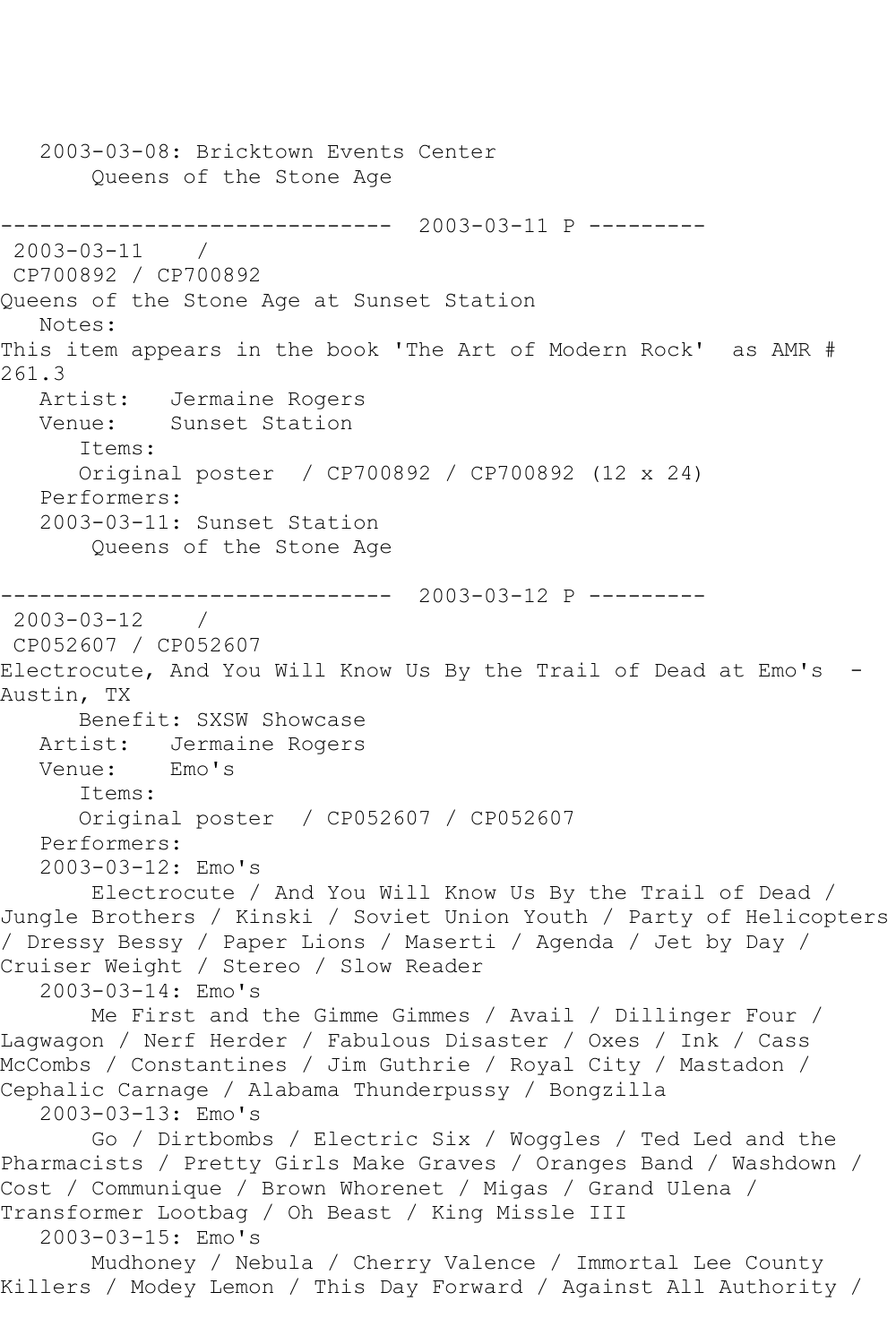Rocking Horse Winner / Avenged Sevenfold / Old Stairwell / Armor for Sleep / Locust / Fast Forward / Erase Errata 2003-03-16: Diamond Smugglers / Dung Beatles / Golden Arm Trio / Egypt / Punkaroos / Squat Thrust / Confuzatron ------------------------------ 2003-03-13 P --------- 2003-03-13 / CP700268 / CP700268 Queens of the Stone Age, Turbo Negro at House of Blues [Wetlands, NY] Notes: Signed Limited Edition of 100 This item appears in the book 'The Art of Modern Rock' as AMR # 040.3 Artist: Jermaine Rogers Venue: House of Blues Items: Original poster / CP700268 / CP700268 (19 x 22-1/2) Performers: 2003-03-13: House of Blues Queens of the Stone Age / Turbo Negro ------------------------------ 2003-03-14 P --------- 2003-03-14 / CP052639 / CP052639 Grandaddy, Saves the Day at Verizon Wireless Theater Artist: Jermaine Rogers<br>Venue: Verizon Wireles: Verizon Wireless Theater Items: Original poster / CP052639 / CP052639 Price: 30.00 Performers: 2003-03-14: Verizon Wireless Theater Grandaddy / Saves the Day / Fire Theft / Dies ------------------------------ 2003-03-22 P --------- 2003-03-22 / CP700274 / CP700274 Queens of the Stone Age, Turbo Negro at House of Blues [Wetlands, NY] Notes: Limited Edition of 100 This item appears in the book 'The Art of Modern Rock' as AMR # 041.5 Artist: Jermaine Rogers Venue: House of Blues Items: Original poster / CP700274 / CP700274 (22 x 15) Performers: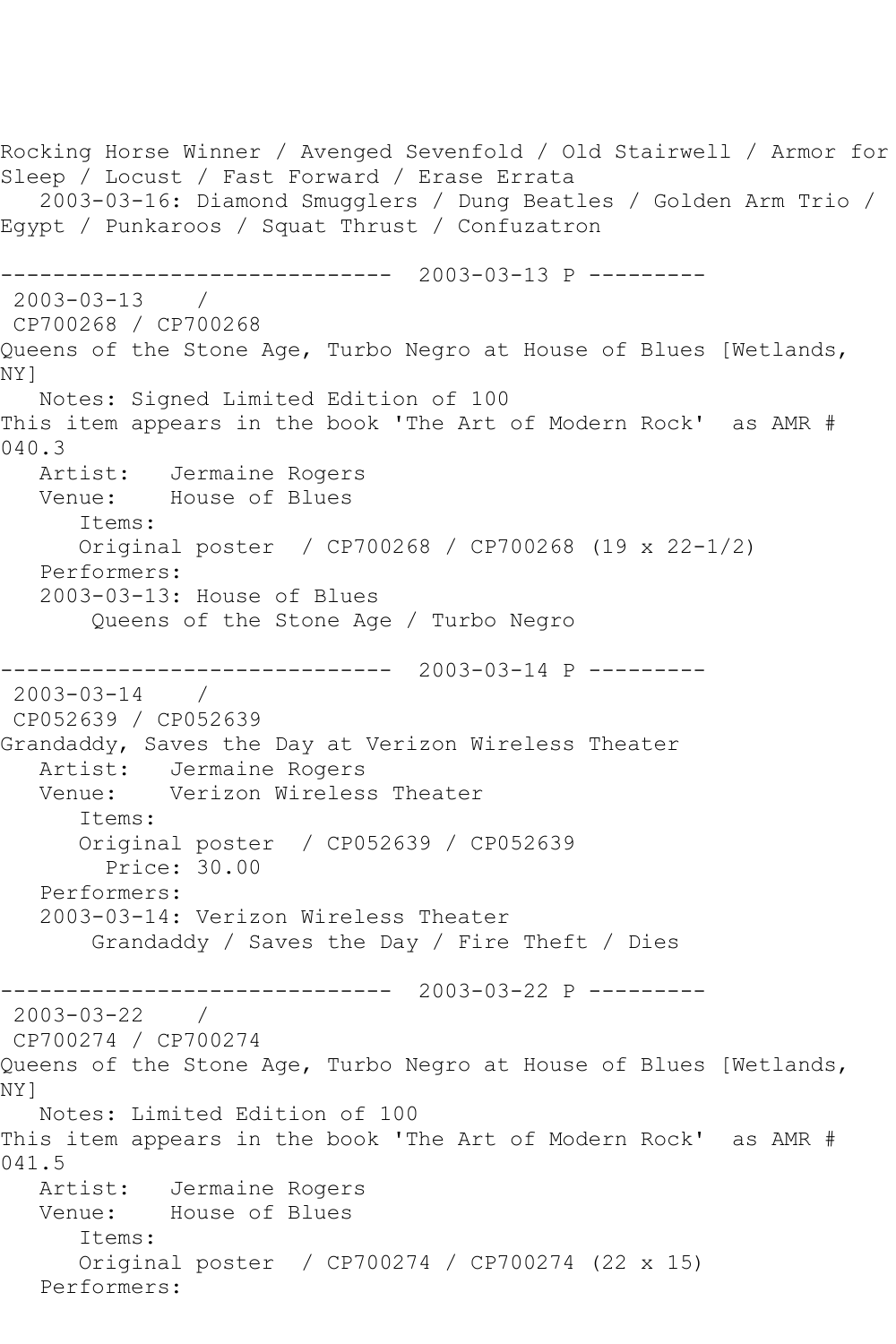2003-03-22: House of Blues Queens of the Stone Age / Turbo Negro ------------------------------ 2003-03-26 P --------- 2003-03-26 / CP052623 / CP052623 Turbonegro at Webster Theater Artist: Jermaine Rogers Venue: Webster Theater Items: Original poster / CP052623 / CP052623 Performers: 2003-03-26: Webster Theater Turbonegro ------------------------------ 2003-03-31 P --------- 2003-03-31 / CP052628 / CP052628 Sigur Ros, Amina at Verizon Wireless Theater Artist: Jermaine Rogers Venue: Verizon Wireless Theater Items: Original poster / CP052628 / CP052628 Performers: 2003-03-31: Verizon Wireless Theater Sigur Ros / Amina ------------------------------ 2003-08-01 P --------- 2003-08-01 / CP052596 / CP052596 Weezer, Dashboard Confessional at Cynthia Woods Mitchell Pavilion - Woodlands, TX Artist: Jermaine Rogers<br>Venue: Cynthia Woods M. Cynthia Woods Mitchell Pavilion Items: Original poster / CP052596 / CP052596 Performers: 2003-08-01: Cynthia Woods Mitchell Pavilion Weezer / Dashboard Confessional / Sparta ------------------------------ 2003-09-16 P --------- 2003-09-16 / CP052620 / CP052620 Mogwai, And You Will Know Us By the Trail of Dead at Emo's - Austin, TX Artist: Jermaine Rogers Venue: Emo's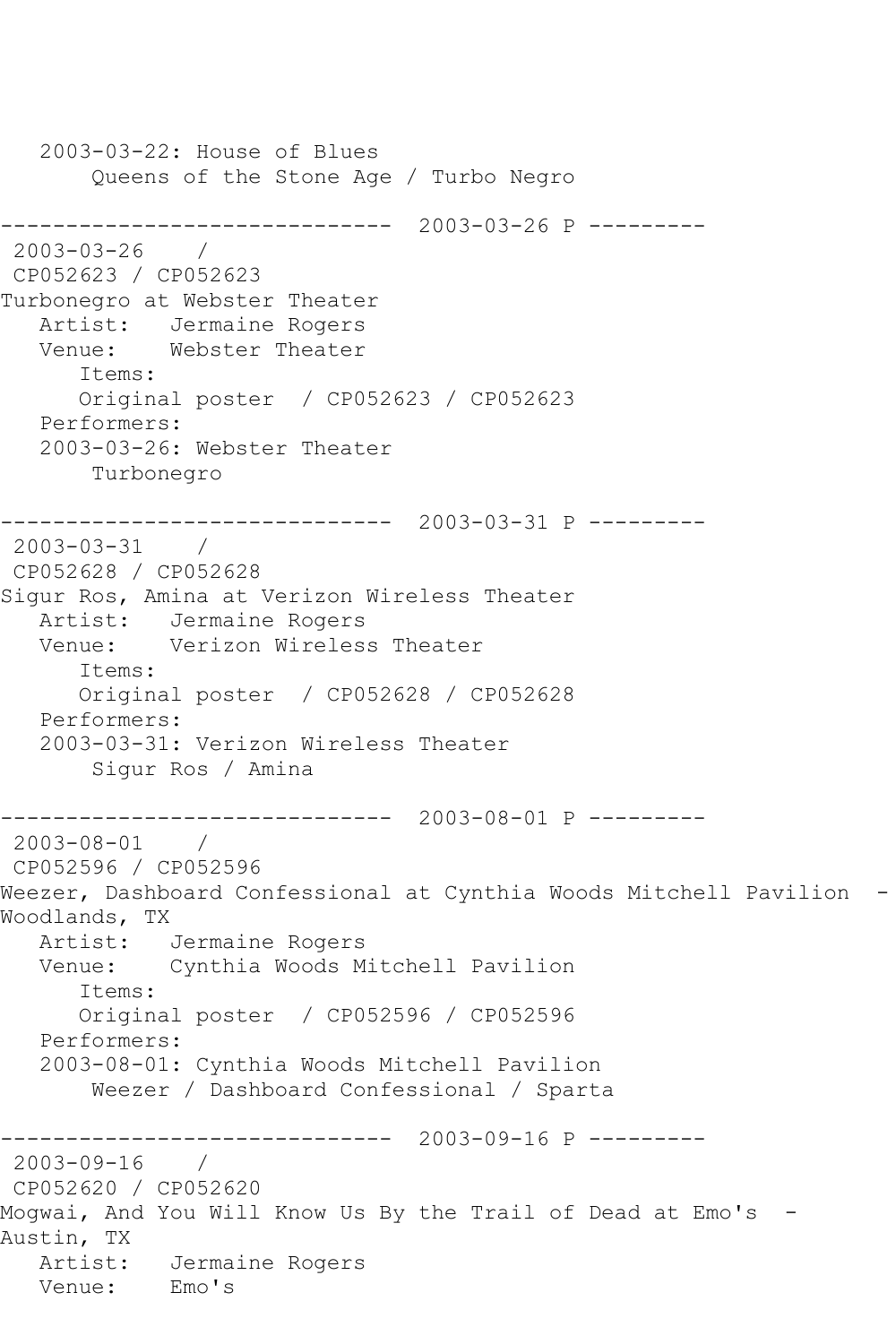Items: Original poster / CP052620 / CP052620 Performers: 2003-09-16: Emo's Mogwai / And You Will Know Us By the Trail of Dead ------------------------------ 2003-09-16 P --------- 2003-09-16 / CP052621 / CP052621 Mogwai, And You Will Know Us By the Trail of Dead at Emo's - Austin, TX Artist: Jermaine Rogers<br>Venue: Emo's Venue: Items: Original poster / CP052621 / CP052621 Performers: 2003-09-16: Emo's Mogwai / And You Will Know Us By the Trail of Dead ------------------------------ 2003-09-16 P ---------  $2003 - 09 - 16$ CP700271 / CP700271 Deftones at Rock City [Nottingham, En] Notes: Limited Edition of 200 This item appears in the book 'The Art of Modern Rock' as AMR # 041.2<br>Artist: Jermaine Rogers Venue: Rock City Items: Original poster / CP700271 / CP700271 (17-1/2 x 20) Performers: 2003-09-16: Rock City Deftones ------------------------------ 2003-10-01 P --------- 2003-10-01 / CP052627 / CP052627 Pay Attention, Radiohead at Cynthia Woods Mitchell Pavilion - Woodlands, TX Artist: Jermaine Rogers Venue: Cynthia Woods Mitchell Pavilion Items: Original poster / CP052627 / CP052627 Performers: 2003-10-01: Cynthia Woods Mitchell Pavilion Pay Attention / Radiohead / Supergrass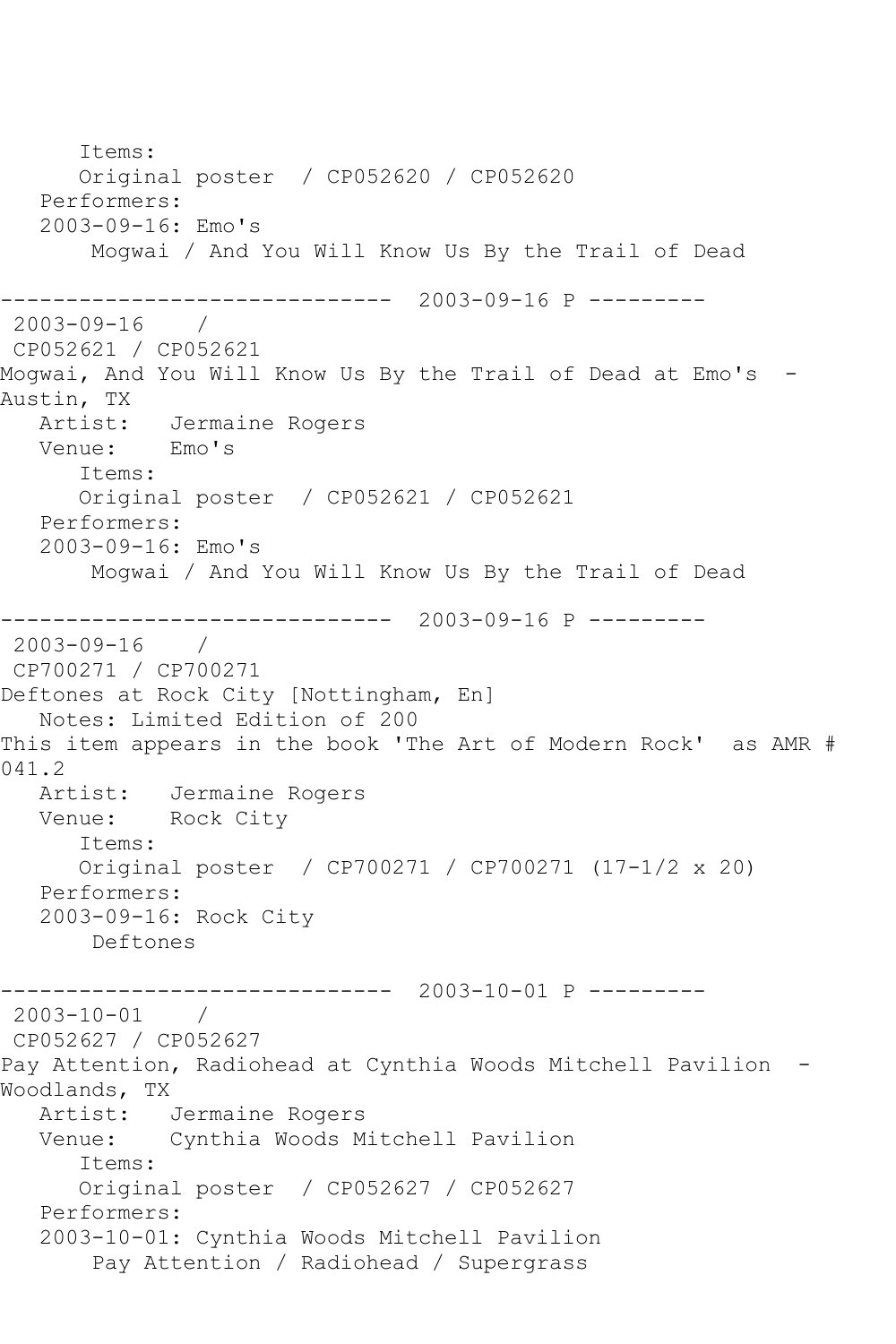------------------------------ 2003-11-24 P ---------  $2003 - 11 - 24$ CP052600 / CP052600 Jason Bajada at Cabaret Music Hall Artist: Jermaine Rogers Venue: Cabaret Music Hall Items: Original poster / CP052600 / CP052600 Performers: 2003-11-24: Cabaret Music Hall Jason Bajada ------------------------------ 2003-11-25 P --------- 2003-11-25 / CP052599 / CP052599 Atomosphere, Mr. Dibbs at Engine Room - Houston, TX Artist: Jermaine Rogers Venue: Engine Room Items: Original poster / CP052599 / CP052599 Performers: 2003-11-25: Engine Room Atomosphere / Mr. Dibbs / DeeJay Bird / Odd Jobs / Brother Ali 2003-11-29: Trees Atomosphere / Mr. Dibbs / DeeJay Bird / Odd Jobs / Brother Ali ------------------------------ 2003-12-21 P --------- 2003-12-21 / CP052617 / CP052617 Jane's Addiction, Burden Brothers at Verizon Wireless Theater Artist: Jermaine Rogers<br>Venue: Verizon Wireles Verizon Wireless Theater Items: Original poster / CP052617 / CP052617 Performers: 2003-12-21: Verizon Wireless Theater Jane's Addiction / Burden Brothers / Blue October ------------------------------ 2004-03-17 P --------- 2004-03-17 / CP052642 / CP052642 SXSW 2004 at Emo's - Austin, TX Benefit: Artist: Jermaine Rogers Venue: Emo's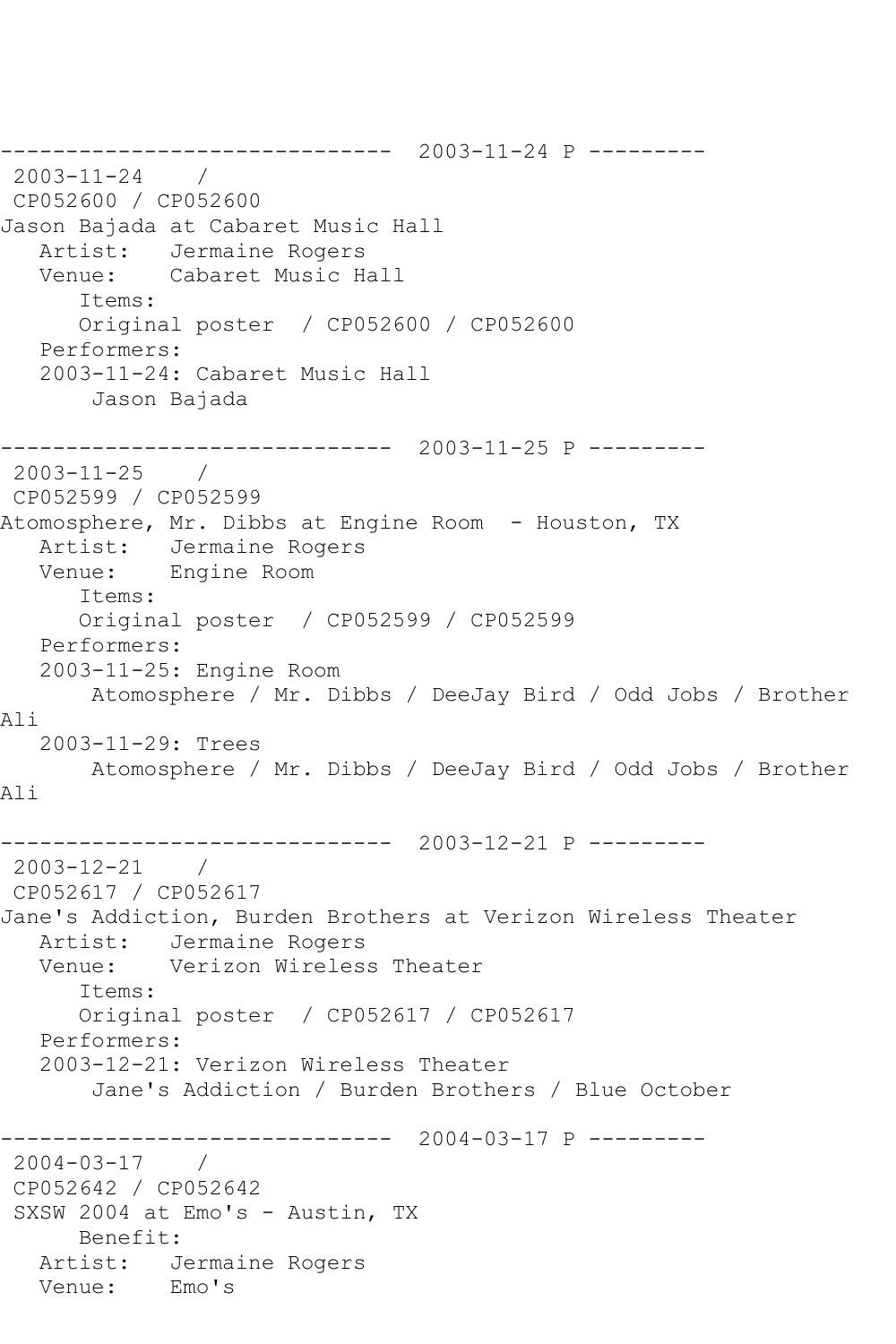Items: Original poster / CP052642 / CP052642 Performers: 2004-03-17 2004-03-20: Emo's ------------------------------ zzzz-01-12 P -------- zzzz-01-12 / CP052532 / CP052532 Green Day, Get Up Kids at Aerial Theater - Houston - Houston, TX Artist: Jermaine Rogers Venue: Aerial Theater - Houston Items: Original poster / CP052532 / CP052532 Performers: zzzz-01-12: Aerial Theater - Houston Green Day / Get Up Kids ------------------------------ zzzz-01-20 P -------- zzzz-01-20 / CP052544 / CP052544 Pink Floyd at Aerial Theater - Houston - Houston, TX Artist: Jermaine Rogers<br>Venue: Aerial Theater Aerial Theater - Houston Items: Original poster / CP052544 / CP052544 (11 x 17) Performers: zzzz-01-20: Aerial Theater - Houston Pink Floyd ------------------------------ zzzz-01-20 P -------- zzzz-01-20 / CP052567 / CP052567 Coldplay at Verizon Wireless Theater Artist: Jermaine Rogers Venue: Verizon Wireless Theater Items: Original poster / CP052567 / CP052567 Performers: zzzz-01-20: Verizon Wireless Theater Coldplay ------------------------------ zzzz-01-31 P -------- zzzz-01-31 f / CP052614 / CP052614 And You Will Know Us By the Trail of Dead at Emo's - Austin, TX Artist: Jermaine Rogers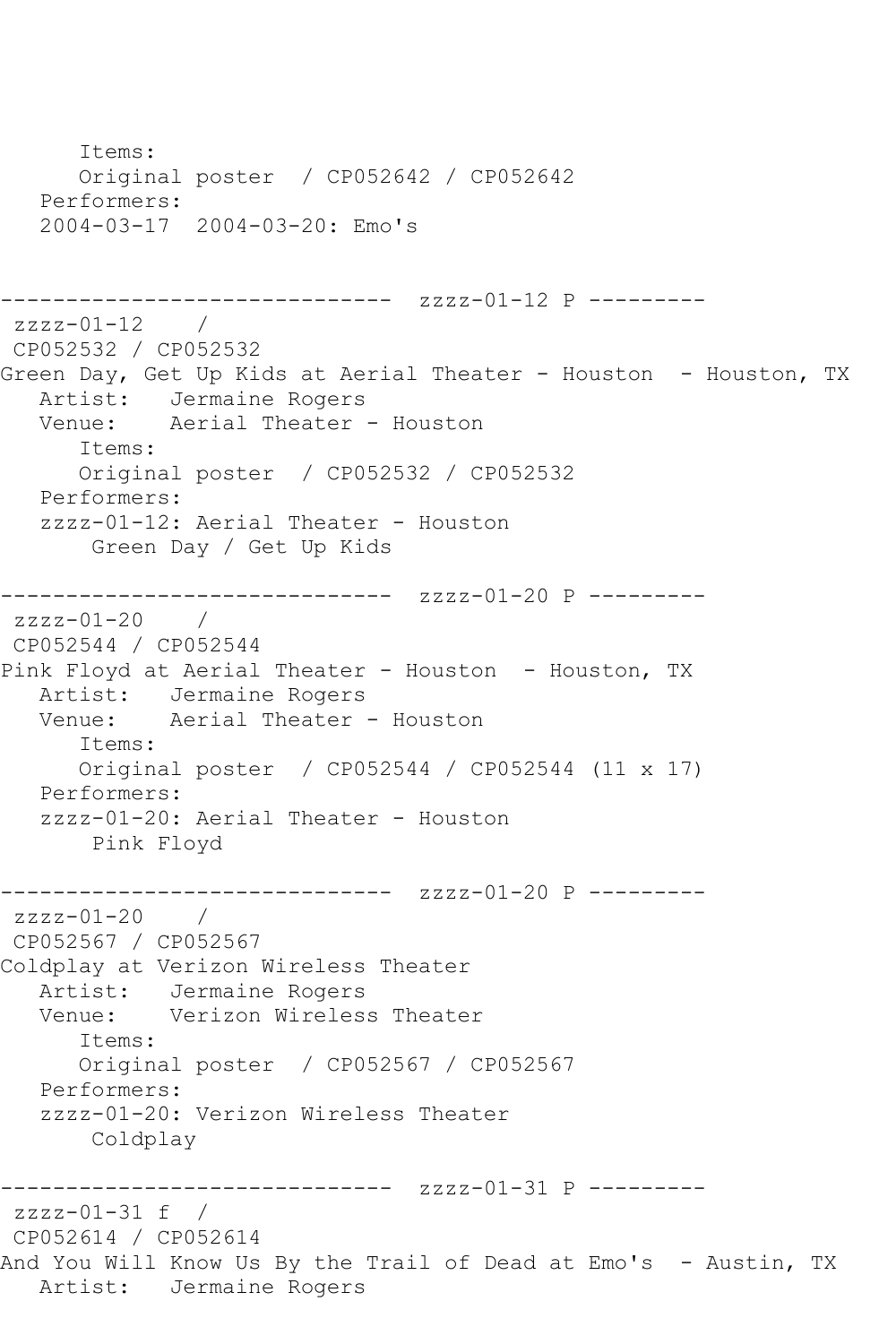Venue: Emo's Items: Original poster / CP052614 / CP052614 Performers: zzzz-01-31 fri zzzz-02-01 sat: Emo's And You Will Know Us By the Trail of Dead ------------------------------ zzzz-02-02 P -------- zzzz-02-02 / CP052579 / CP052579 Hank 3 at Bluebird Theater - Denver, CO Artist: Jermaine Rogers Venue: Bluebird Theater Items: Original poster / CP052579 / CP052579 Performers: zzzz-02-02: Bluebird Theater Hank 3 ------------------------------ zzzz-02-22 P -------- zzzz-02-22 / CP052560 / CP052560 Weezer, Get Up Kids at Aerial Theater - Houston - Houston, TX Artist: Jermaine Rogers Venue: Aerial Theater - Houston Items: Original poster / CP052560 / CP052560 Performers: zzzz-02-22: Aerial Theater - Houston Weezer / Get Up Kids / Ozma ------------------------------ zzzz-02-26 P --------  $zzzz-02-26$  / CP052539 / CP052539 Jon Spencer Blues Explosion, Aftermath at Engine Room - Houston, TX Artist: Jermaine Rogers<br>Venue: Engine Room Engine Room Items: Original poster / CP052539 / CP052539 Performers: zzzz-02-26: Engine Room Jon Spencer Blues Explosion / Aftermath ------------ AER zzzz-02-28 P --------zzzz-02-28 / AER CP030735 / NM10684 Tesla at Aerial Theater - Houston - Houston, TX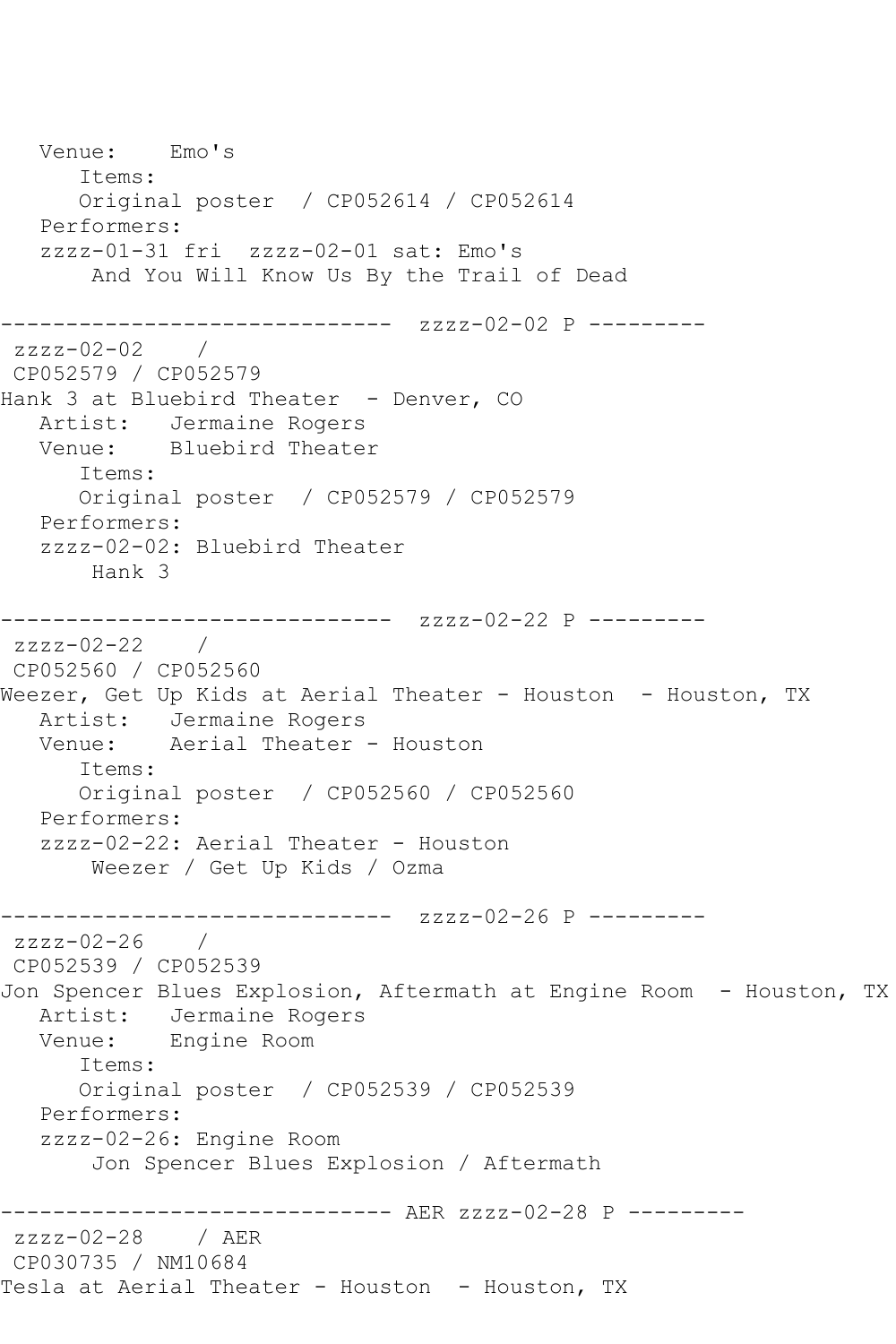Artist: Jermaine Rogers Venue: Aerial Theater - Houston Items: Original poster AER / CP030735 / NM10684 (11 x 16) Performers: zzzz-02-28: Aerial Theater - Houston Tesla ------------ zzzz-03-01 P --------zzzz-03-01 / CP052538 / CP052538 Jeff Beck at Aerial Theater - Houston - Houston, TX Artist: Jermaine Rogers Venue: Aerial Theater - Houston Items: Original poster / CP052538 / CP052538 Performers: zzzz-03-01: Aerial Theater - Houston Jeff Beck ------------------------------ zzzz-03-05 P -------- zzzz-03-05 / CP052486 / CP052486 Donnas, Smugglers at Emo's - Austin, TX Artist: Jermaine Rogers<br>Venue: Emo's Venue: Items: Original poster / CP052486 / CP052486 Performers: zzzz-03-05: Emo's Donnas / Smugglers / Plus Ones ------------------------------ zzzz-03-06 P --------  $zzzz-03-06$ CP052641 / CP052641 Keller Williams, Jet at Engine Room - Houston, TX Artist: Jermaine Rogers Venue: Engine Room Items: Original poster / CP052641 / CP052641 Performers: zzzz-03-06: Engine Room Keller Williams zzzz-03-11: Engine Room Jet / Vines zzzz-03-19: Numbers Crystal Method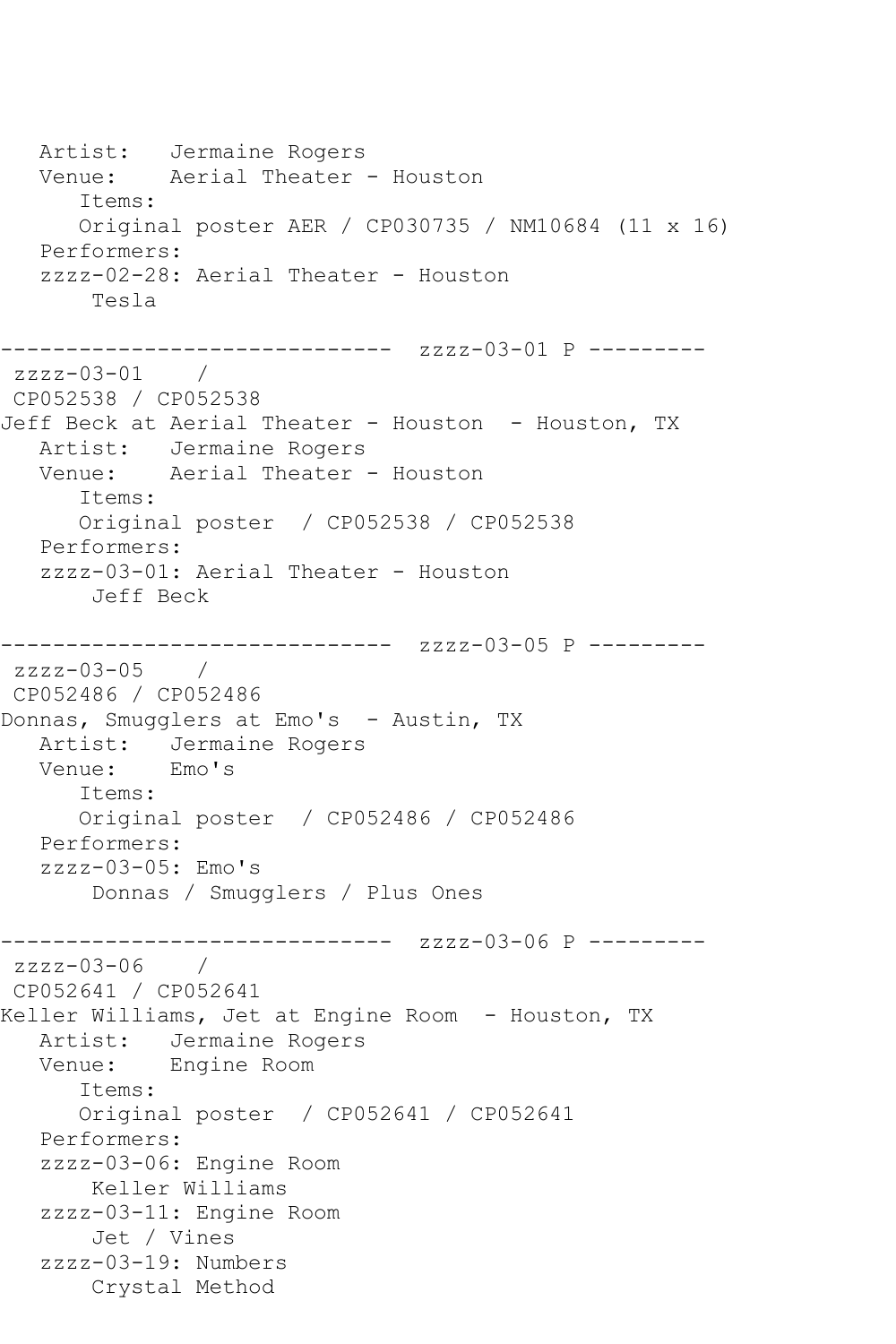```
 zzzz-03-21: Engine Room
        Get Up Kids
    zzzz-03-30: Engine Room
        Thrice / Poison the Well
    zzzz-03-30: Numbers
        Fantomas / Melt Bannana
    zzzz-04-11: Engine Room
        Darkness
    zzzz-04-18: Engine Room
        BRMC / Rapture
    zzzz-06-13: Reliant Arena
        Dashboard Confessional
    zzzz-07-24: Toyota Center
        Sarah McLachlan
      ------------------------------ zzzz-03-11 P ---------
zzzz-03-11 /
CP052640 / CP052640
Jet and the Vines, Living End at Engine Room - Houston, TX
   Artist: Jermaine Rogers
   Venue: Engine Room
       Items:
       Original poster / CP052640 / CP052640
         Price: 30.00
   Performers:
    zzzz-03-11: Engine Room
        Jet and the Vines / Living End / Neon
                --------------- zzzz-03-12 P ---------
zzzz-03-12 t / 
CP052634 / CP052634
A.F.I., Coheed and Cambria at Verizon Wireless Theater
  Artist: Jermaine Rogers<br>Venue: Verizon Wireles
            Verizon Wireless Theater
       Items:
       Original poster / CP052634 / CP052634
         Price: 25.00
    Performers:
    zzzz-03-12 thu: Verizon Wireless Theater
        A.F.I. / Coheed and Cambria
------------------------------ zzzz-03-13 P ---------
zzzz-03-13 / 
CP052611 / CP052611
Queens of the Stone Age, Turbo Negro at House of Blues - Wetlands,
NY
   Artist: Jermaine Rogers
```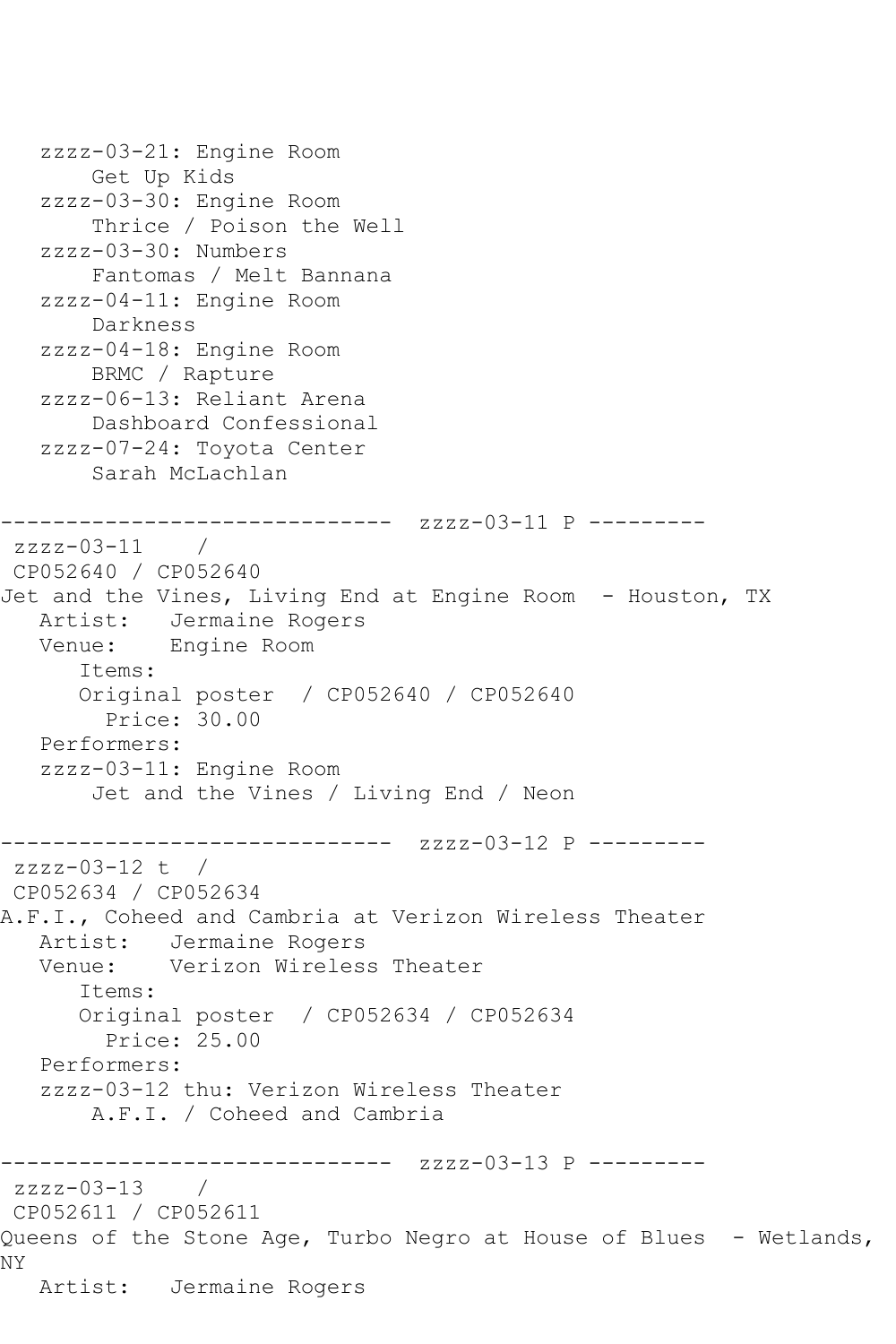Venue: House of Blues Items: Original poster / CP052611 / CP052611 Performers: zzzz-03-13: House of Blues Queens of the Stone Age / Turbo Negro ------------------------------ EMO zzzz-03-14 P -------- zzzz-03-14 / EMO CP030733 / NM10682 Schatzi, Promise Ring at Emo's - Austin, TX Artist: Jermaine Rogers<br>Venue: Emo's Venue: Items: Original poster EMO / CP030733 / NM10682 (15 x 20) Performers: zzzz-03-14: Emo's Schatzi / Promise Ring / Luna / Stratford 4 / seaworthy ------------------------------ zzzz-03-14 P -------- zzzz-03-14 / CP052590 / CP052590 Promise Ring, Schatzi at Emo's - Austin, TX Artist: Jermaine Rogers Venue: Emo's Items: Original poster / CP052590 / CP052590 Performers: zzzz-03-14: Emo's Promise Ring / Schatzi / Luna / Stratford 4 / seaworthy ------------------------------ zzzz-03-14 P -------- zzzz-03-14 w / CP052554 / CP052554 2001 SXSW at Emo's - Austin, TX Benefit: 2001 SXSW Artist: Jermaine Rogers Venue: Emo's Items: Original poster / CP052554 / CP052554 Performers: zzzz-03-14 wed zzzz-03-17 sat: Emo's ------------------------------ zzzz-03-15 P -------- zzzz-03-15 f / CP052595 / CP052595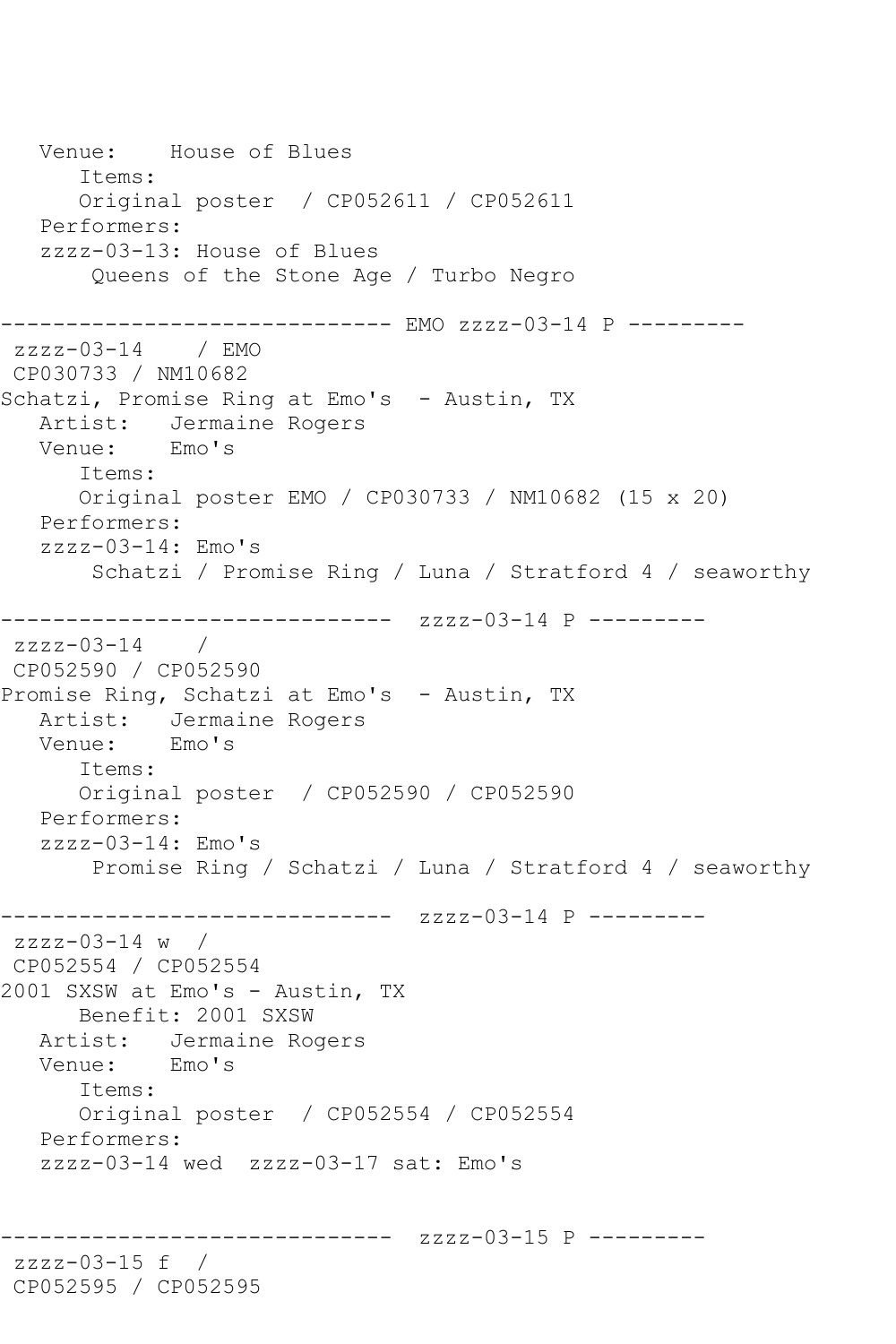Weakerthans, Atom and His Package at Mary Jane's - Houston, TX Artist: Jermaine Rogers Venue: Mary Jane's Items: Original poster / CP052595 / CP052595 Performers: zzzz-03-15 fri: Mary Jane's Weakerthans / Atom and His Package / Selby Tigers / AM FM ------------------------------ zzzz-03-15 P -------- zzzz-03-15 t / CP052541 / CP052541 Zeke, Nebula at Engine Room - Houston, TX Artist: Jermaine Rogers Venue: Engine Room Items: Original poster / CP052541 / CP052541 Performers: zzzz-03-15 thu: Engine Room Zeke / Nebula / Black Halos zzzz-03-16 fri: Engine Room Supersuckers / Hog Molly / Slim ------------------------------ zzzz-03-20 P -------- zzzz-03-20 / CP052637 / CP052637 Fantomas, Melt Banana at Numbers - Dallas, TX Artist: Jermaine Rogers<br>Venue: Numbers Venue: Items: Original poster / CP052637 / CP052637 Performers: zzzz-03-20: Numbers Fantomas / Melt Banana ------------------------------ zzzz-03-21 P -------- zzzz-03-21 / CP052546 / CP052546 Propagandhi, Avail at Emo's - Austin, TX Artist: Jermaine Rogers Venue: Emo's Items: Original poster / CP052546 / CP052546 Performers: zzzz-03-21: Emo's Propagandhi / Avail / Hotwater Music / Leatherface / J Church / Fabulous Disaster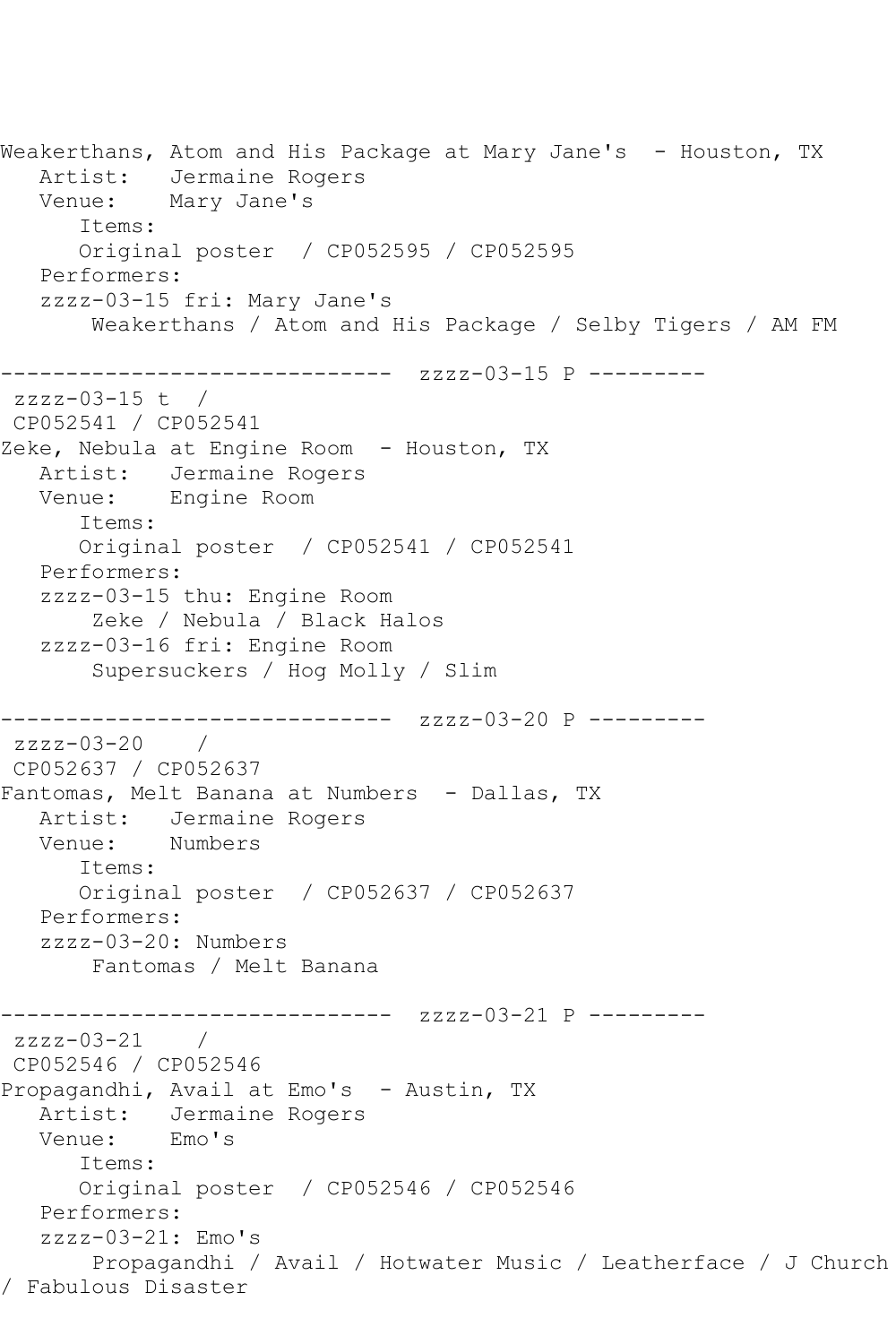------------------------------ zzzz-03-23 P -------- zzzz-03-23 / CP052626 / CP052626 Queens of the Stone Age, Turbonegro at Raleigh Artist: Jermaine Rogers<br>Venue: Raleigh Venue: Items: Original poster / CP052626 / CP052626 Performers: zzzz-03-23: Raleigh Queens of the Stone Age / Turbonegro ------------------------------ zzzz-03-30 P -------- zzzz-03-30 / CP052643 / CP052643 Thrice, Poison the Well at Engine Room - Houston, TX Artist: Jermaine Rogers Venue: Engine Room Items: Original poster / CP052643 / CP052643 Performers: zzzz-03-30: Engine Room Thrice / Poison the Well / Darkest Hour / Moments in Grace ------------------------------ zzzz-04-04 P -------- zzzz-04-04 / CP052633 / CP052633 Kwan at Verizon Wireless Theater Artist: Jermaine Rogers<br>Venue: Verizon Wireles Verizon Wireless Theater Items: Original poster / CP052633 / CP052633 Performers: zzzz-04-04: Verizon Wireless Theater Kwan ------------------------------ AER zzzz-04-08 P -------- zzzz-04-08 / AER CP030722 / NM10671 Our Lady of Peace, Sheila Devine at Aerial Theater - Houston -Houston, TX Artist: Jermaine Rogers Venue: Aerial Theater - Houston Items: Original poster AER / CP030722 / NM10671 Performers: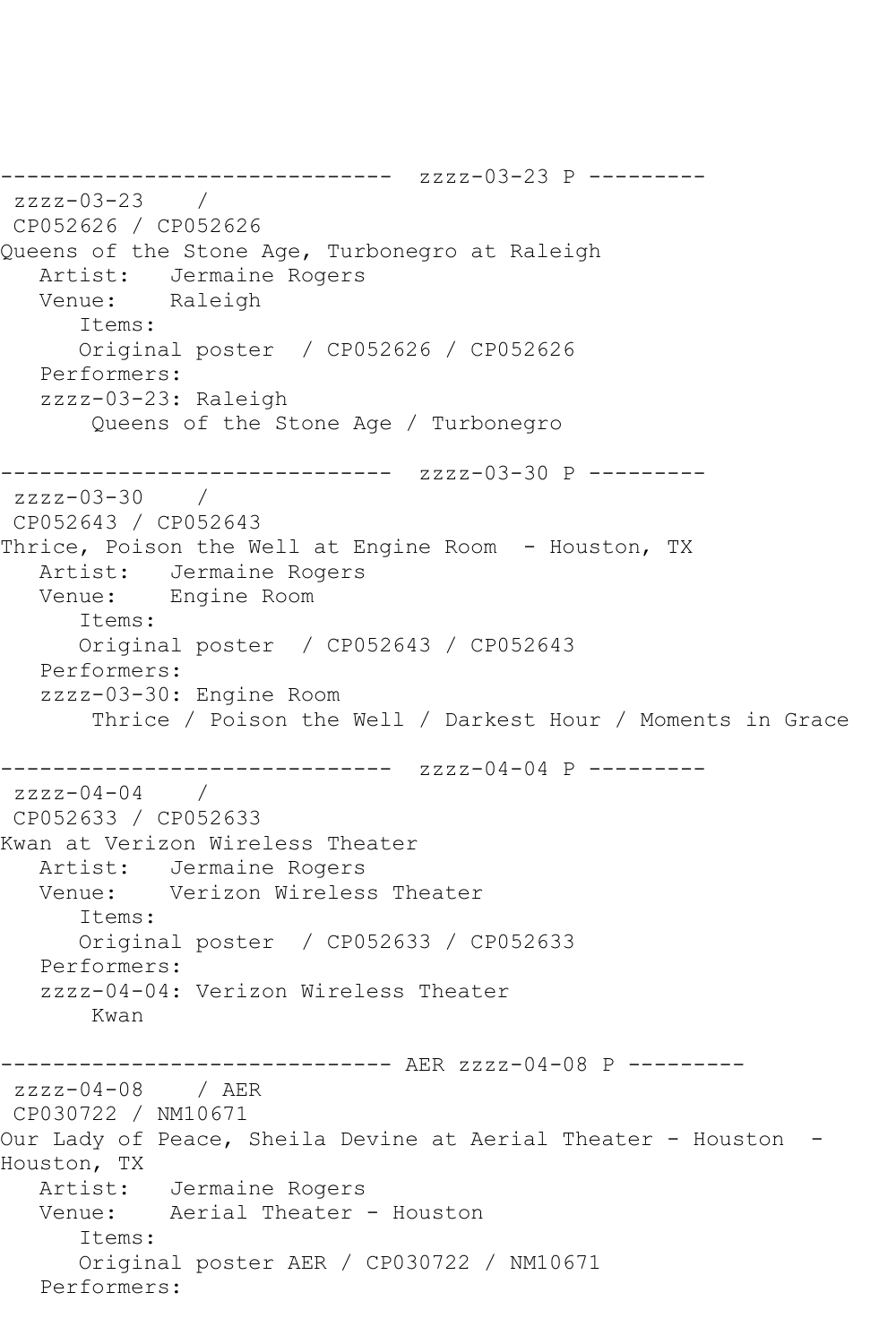zzzz-04-08: Aerial Theater - Houston Our Lady of Peace / Sheila Devine ------------------------------ zzzz-04-08 P --------  $zzzz-04-08$ CP052543 / CP052543 Our Lady Peace, Sheila Devine at Aerial Theater - Houston -Houston, TX Artist: Jermaine Rogers Venue: Aerial Theater - Houston Items: Original poster / CP052543 / CP052543 Performers: zzzz-04-08: Aerial Theater - Houston Our Lady Peace / Sheila Devine ------------------------------ AER zzzz-04-16 P -------- zzzz-04-16 / AER CP030928 / NM10877 Kenny Wayne Shepherd, Double Trouble at Aerial Theater - Houston -Houston, TX Artist: Jermaine Rogers Venue: Aerial Theater - Houston Items: Original poster AER / CP030928 / NM10877 Performers: zzzz-04-16: Aerial Theater - Houston Kenny Wayne Shepherd / Double Trouble ------------------------------ zzzz-04-16 P -------- zzzz-04-16 / CP052540 / CP052540 Kenny Wayne Shephard, Double Trouble at Aerial Theater - Houston -Houston, TX Artist: Jermaine Rogers Venue: Aerial Theater - Houston Items: Original poster / CP052540 / CP052540 Price: 15.00 Performers: zzzz-04-16: Aerial Theater - Houston Kenny Wayne Shephard / Double Trouble ------------------------------ zzzz-04-18 P -------- zzzz-04-18 / CP052601 / CP052601 Bright Eyes, Arab Strap at Engine Room - Houston, TX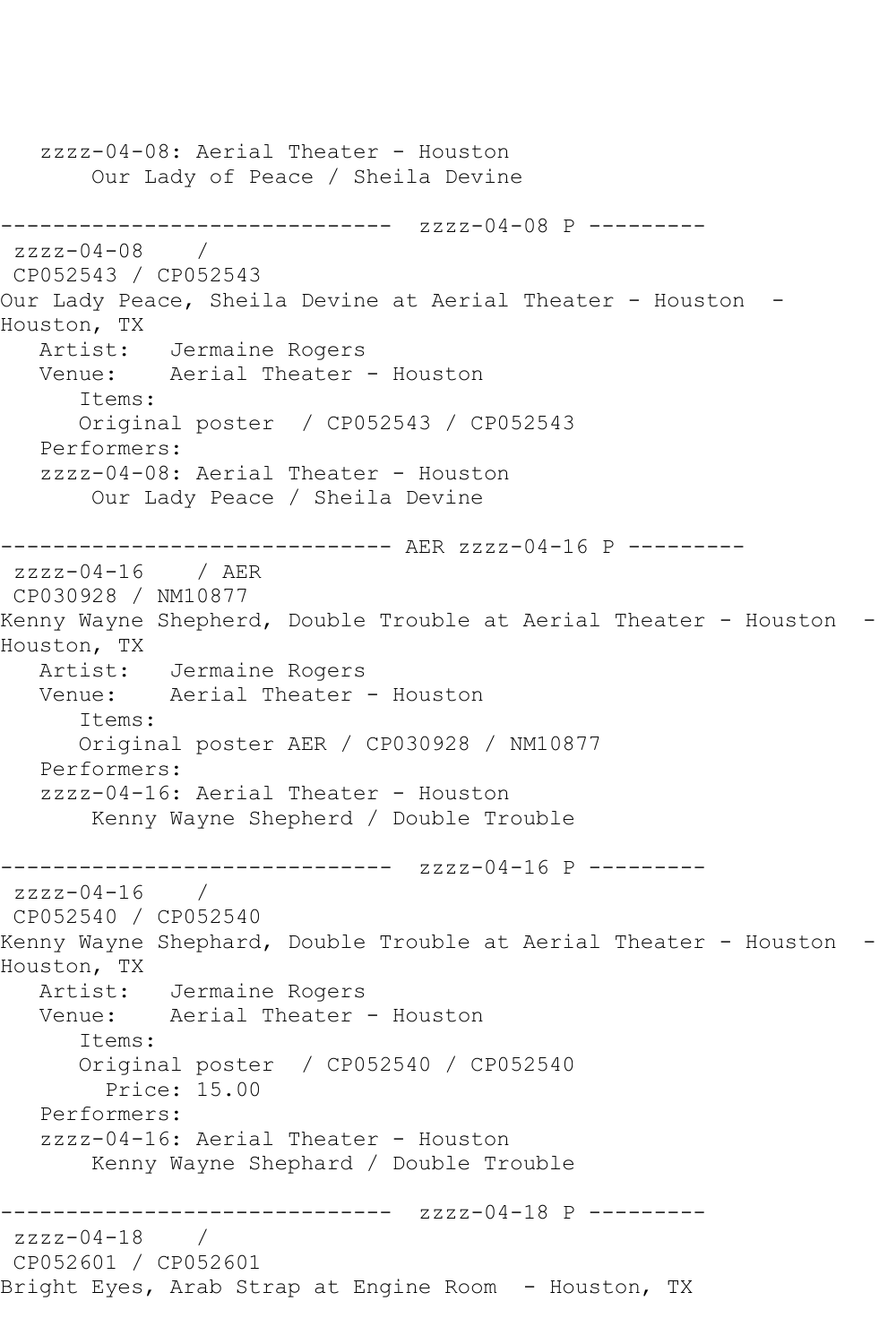Artist: Jermaine Rogers Venue: Engine Room Items: Original poster / CP052601 / CP052601 Performers: zzzz-04-18: Engine Room Bright Eyes / Arab Strap -------------- zzzz-04-26 P -------- $zzzz-04-26$  / CP052652 / CP052652 Faint, Les Savy Fav at Numbers - Dallas, TX Artist: Jermaine Rogers Venue: Numbers Items: Original poster / CP052652 / CP052652 Performers: zzzz-04-26: Numbers Faint / Les Savy Fav / Schneider TM ------------------------------ zzzz-04-27 P -------- zzzz-04-27 / CP052631 / CP052631 Tori Amos at Verizon Wireless Theater Artist: Jermaine Rogers Venue: Verizon Wireless Theater Items: Original poster / CP052631 / CP052631 Performers: zzzz-04-27: Verizon Wireless Theater Tori Amos ------------------------------ zzzz-05-02 P --------  $zzzz-05-02$ CP052506 / CP052506 Killie, Bo Patt at Fitzgerald's - Houston, TX Artist: Jermaine Rogers Venue: Fitzgerald's Items: Original poster / CP052506 / CP052506 Performers: zzzz-05-02: Fitzgerald's Killie / Bo Patt ------------------------------ zzzz-05-04 P -------- zzzz-05-04 / CP052632 / CP052632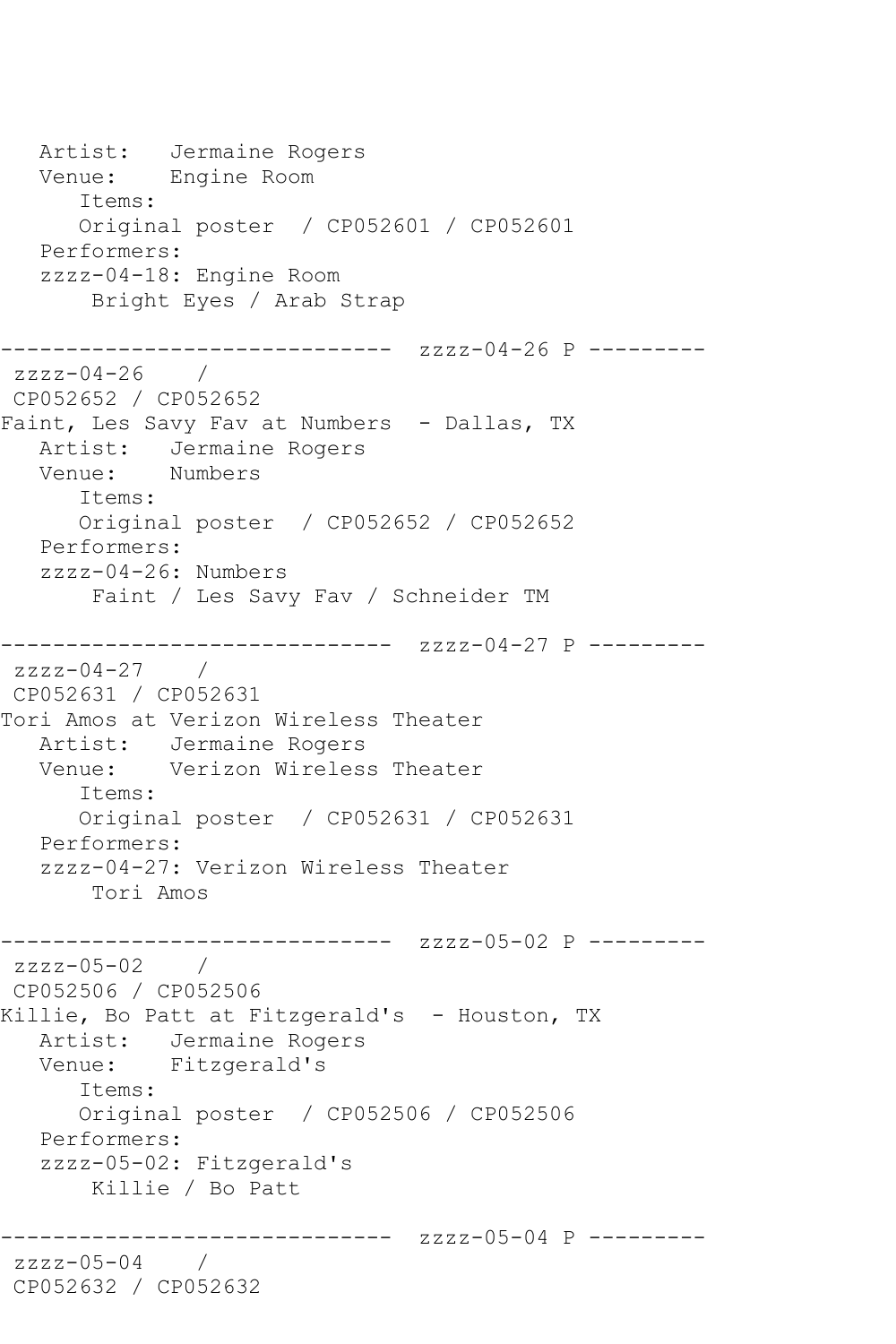```
Ween at Numbers - Dallas, TX
   Artist: Jermaine Rogers
   Venue: Numbers
      Items:
      Original poster / CP052632 / CP052632
        Price: 40.00
   Performers:
   zzzz-05-04: Numbers
       Ween
------------------------------ zzzz-05-13 P ---------
zzzz-05-13 / 
CP052497 / CP052497
Melvins at Fitzgerald's - Houston, TX
      Benefit: Your Uncle Sam is a Bum / 2 x 4 Tour
   Artist: Jermaine Rogers
   Venue: Fitzgerald's
      Items:
      Original poster / CP052497 / CP052497
   Performers:
   zzzz-05-13: Fitzgerald's
       Melvins
------------------------------ zzzz-05-13 P ---------
zzzz-05-13 / 
CP052501 / CP052501
Sun Ra, Arkestra at Fitzgerald's - Houston, TX
      Benefit: Full on Cozmic Soul
   Artist: Jermaine Rogers
   Venue: Fitzgerald's
      Items:
      Original poster / CP052501 / CP052501
   Performers:
   zzzz-05-13: Fitzgerald's
       Sun Ra / Arkestra
------------------------------ zzzz-05-14 P ---------
zzzz-05-14 / 
CP052636 / CP052636
Cure at Cynthia Woods Mitchell Pavilion - Woodlands, TX
      Benefit: How Do You See God
   Artist: Jermaine Rogers
   Venue: Cynthia Woods Mitchell Pavilion
      Items:
      Original poster / CP052636 / CP052636
   Performers:
   zzzz-05-14: Cynthia Woods Mitchell Pavilion
```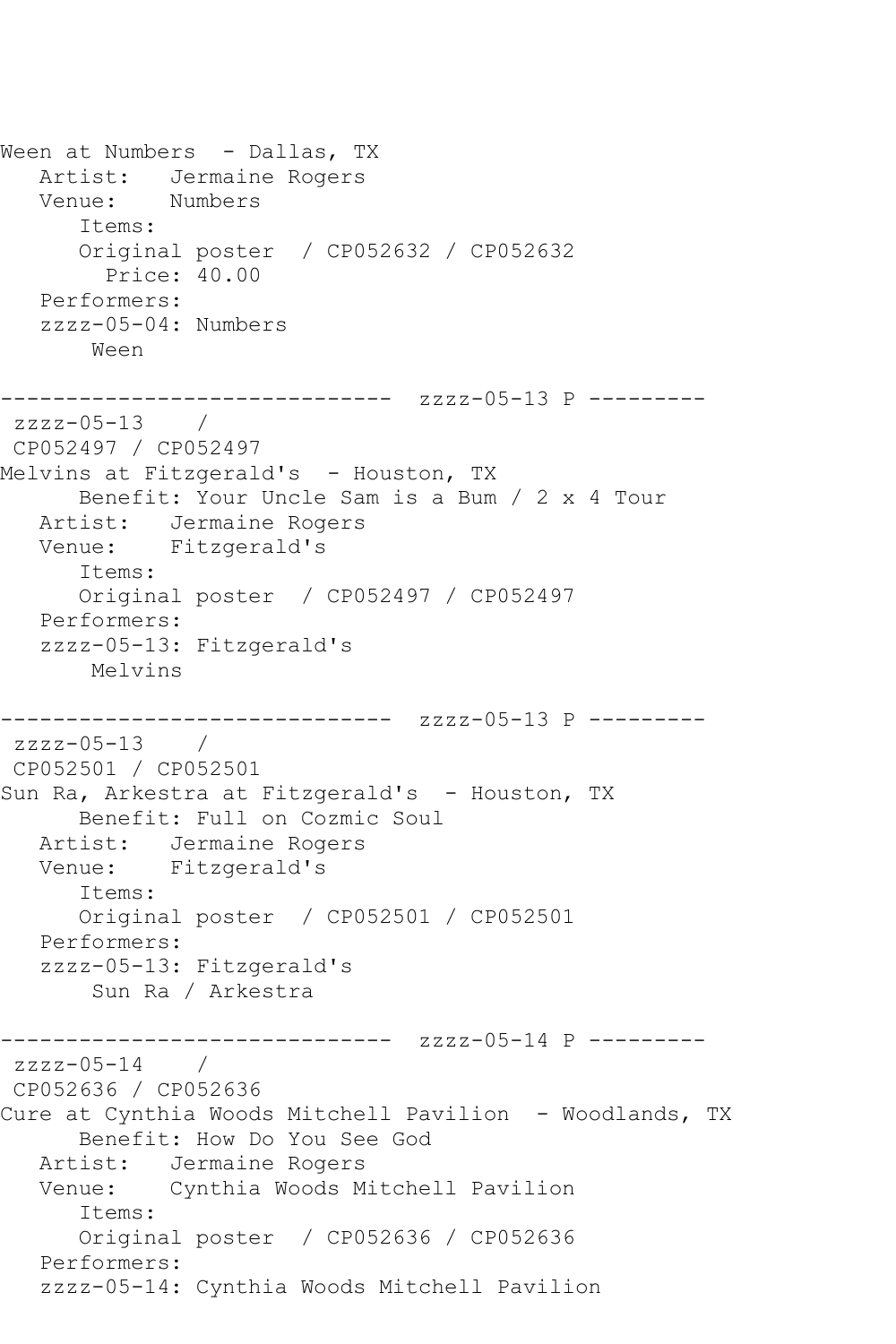Cure

------------------------------ zzzz-05-17 P -------- zzzz-05-17 / CP052589 / CP052589 Pretty Girls Make Graves, My Friends Enemies at Northstar Bar Artist: Jermaine Rogers Venue: Northstar Bar Items: Original poster / CP052589 / CP052589 Performers: zzzz-05-17: Northstar Bar Pretty Girls Make Graves / My Friends Enemies ------------------------------ AER zzzz-05-21 P -------- zzzz-05-21 / AER CP030705 / NM10654 Collective Soul, Five for Fighting at Aerial Theater - Houston - Houston, TX Artist: Jermaine Rogers Venue: Aerial Theater - Houston Items: Original poster AER / CP030705 / NM10654 Performers: zzzz-05-21: Aerial Theater - Houston Collective Soul / Five for Fighting ------------------------------ zzzz-05-21 P --------  $zzzz-05-21$ CP052524 / CP052524 Collective Soul at Aerial Theater - Houston - Houston, TX Artist: Jermaine Rogers Venue: Aerial Theater - Houston Items: Original poster / CP052524 / CP052524 Performers: zzzz-05-21: Aerial Theater - Houston Collective Soul ------------------------------ zzzz-05-30 P -------- zzzz-05-30 / CP052585 / CP052585 Peter Murphy at Numbers - Dallas, TX Artist: Jermaine Rogers Venue: Numbers Items: Original poster / CP052585 / CP052585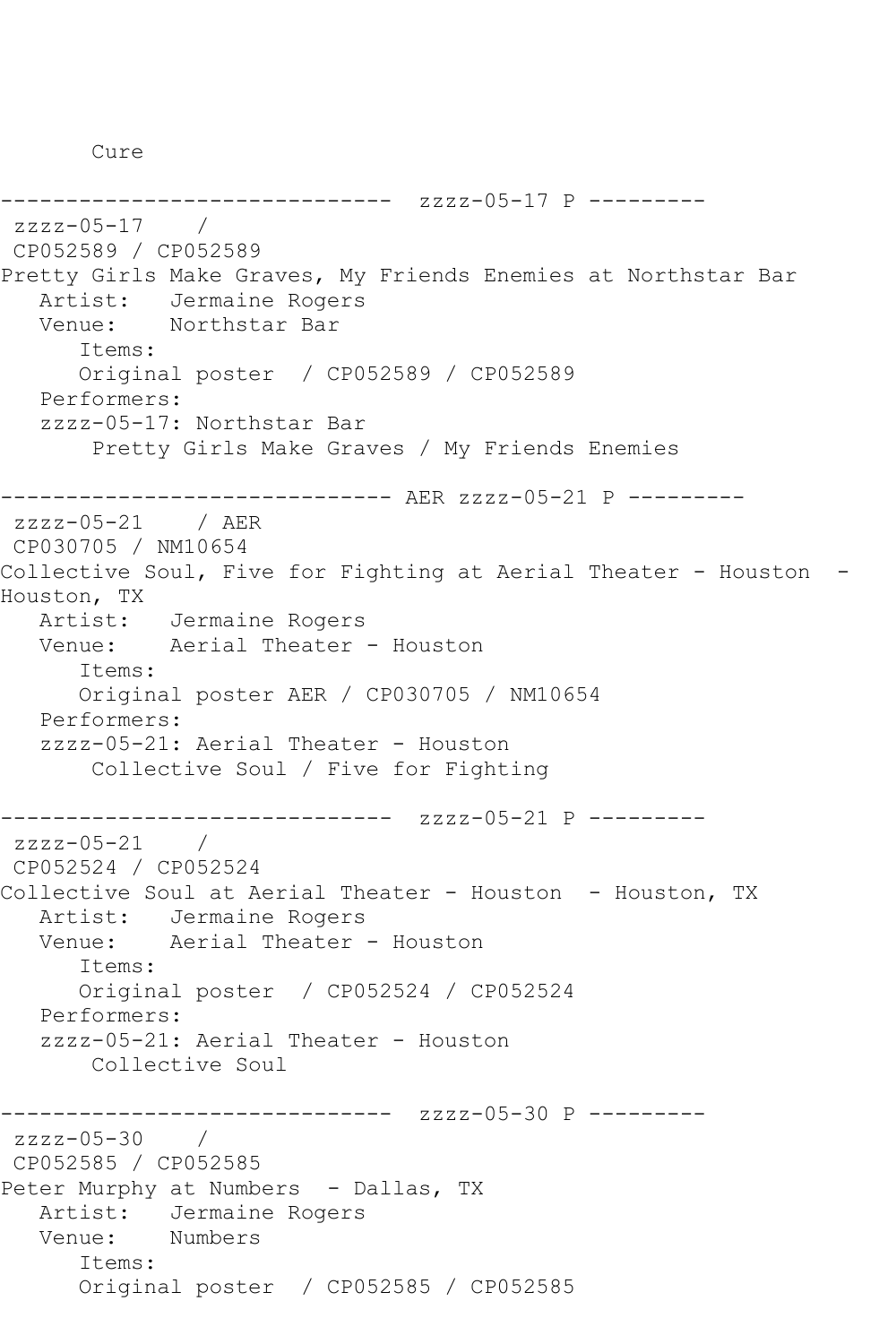Performers: zzzz-05-30: Numbers Peter Murphy ------------------------------ AER zzzz-06-01 P -------- zzzz-06-01 / AER CP030910 / NM10859 Neil Young at Aerial Theater - Houston - Houston, TX Artist: Jermaine Rogers Venue: Aerial Theater - Houston Items: Original poster AER / CP030910 / NM10859 (36 x 15) Performers: zzzz-06-01: Aerial Theater - Houston Neil Young ---------------- zzzz-06-01 P --------zzzz-06-01 / CP052502 / CP052502 Veruca Salt at Fitzgerald's - Houston, TX Artist: Jermaine Rogers Venue: Fitzgerald's Items: Original poster / CP052502 / CP052502 Performers: zzzz-06-01: Fitzgerald's Veruca Salt ------------------------------ zzzz-06-01 P -------- zzzz-06-01 / CP052581 / CP052581 Impossibles, Schatzi at Emo's - Austin, TX Artist: Jermaine Rogers<br>Venue: Emo's Venue: Items: Original poster / CP052581 / CP052581 Performers: zzzz-06-01: Emo's Impossibles / Schatzi / Recover ------------------------------ zzzz-06-01 P --------  $zzzz-06-01$ CP052650 / CP052650 Neil Young at Aerial Theater - Houston - Houston, TX Artist: Jermaine Rogers Venue: Aerial Theater - Houston Items: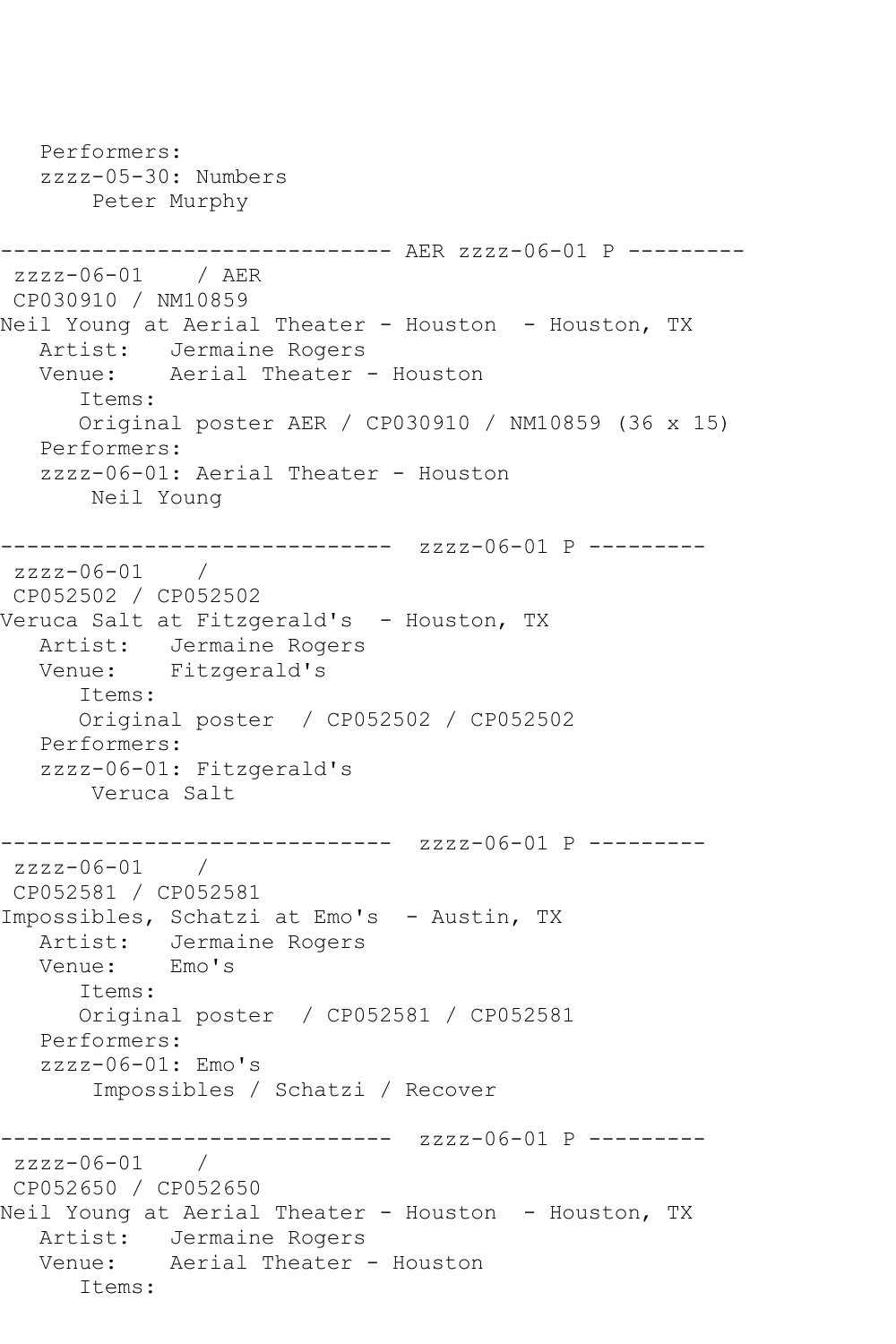Original poster / CP052650 / CP052650 Performers: zzzz-06-01: Aerial Theater - Houston Neil Young zzzz-06-03: Aerial Theater - Houston Neil Young ------------------------------ zzzz-06-05 P -------- zzzz-06-05 / CP052498 / CP052498 Red Hot Chili Peppers, Foo Fighters at Compag Center - Tacoma, WA Artist: Jermaine Rogers Venue: Compaq Center Items: Original poster / CP052498 / CP052498 Performers: zzzz-06-05: Compaq Center Red Hot Chili Peppers / Foo Fighters / Kool Keith ------------------------------ zzzz-06-09 P -------- zzzz-06-09 / CP052503 / CP052503 Violent Femmes at Aerial Theater - Houston - Houston, TX Artist: Jermaine Rogers Venue: Aerial Theater - Houston Items: Original poster / CP052503 / CP052503 Performers: zzzz-06-09: Aerial Theater - Houston Violent Femmes ------------------------------ EMO zzzz-06-14 P --------  $zzzz-06-14$  / EMO CP030484 / NM10433 MR. Bungle, Secret Chiefs 3 at Emo's - Austin, TX Artist: Jermaine Rogers Venue: Emo's Items: Original poster EMO / CP030484 / NM10433 (26 x 10) Performers: zzzz-06-14: Emo's MR. Bungle / Secret Chiefs 3 ------------------------------ zzzz-06-17 P -------- zzzz-06-17 / CP052517 / CP052517 Bad Brains, Candiria at Cardi's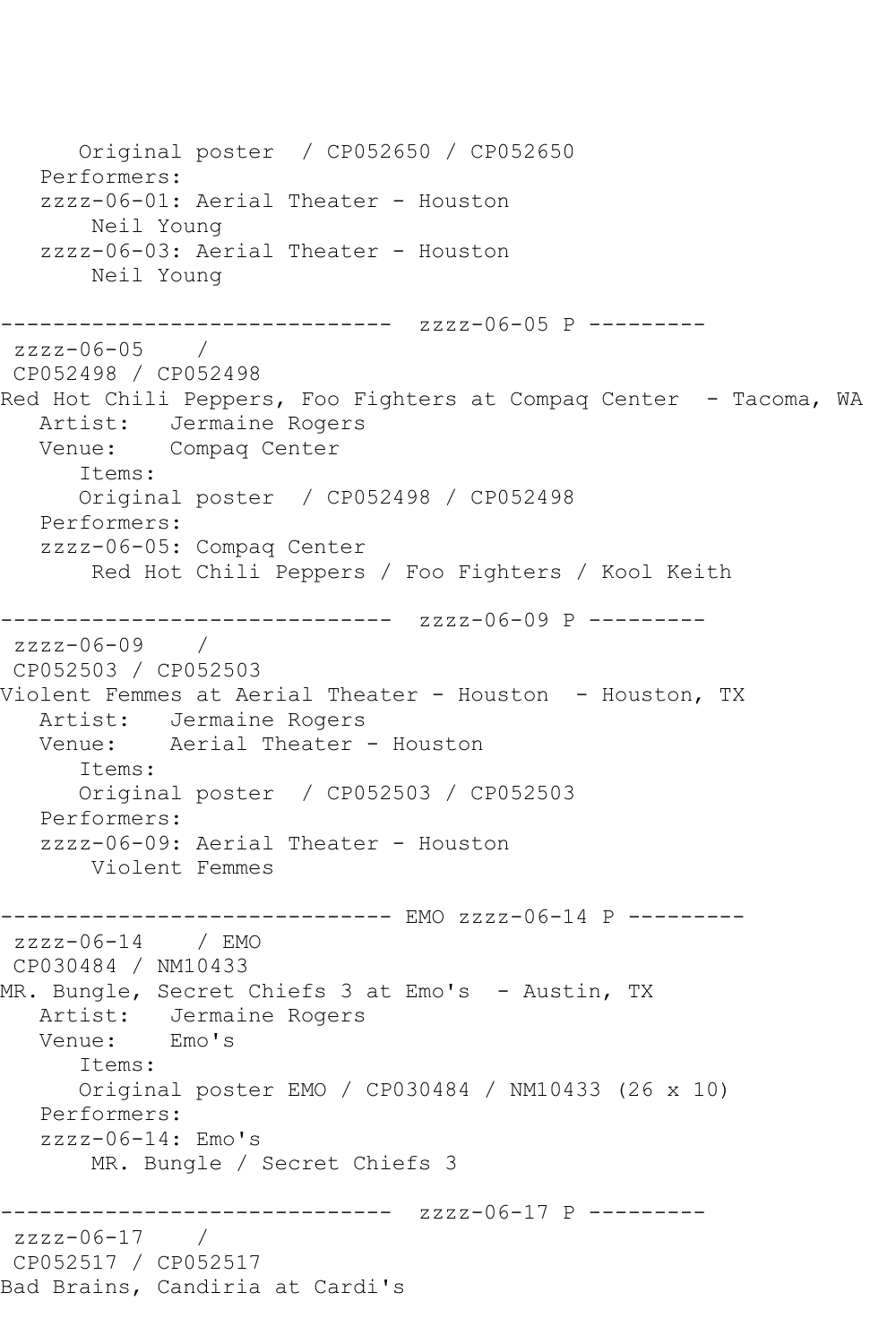Artist: Jermaine Rogers Venue: Cardi's Items: Original poster / CP052517 / CP052517 Performers: zzzz-06-17: Cardi's Bad Brains / Candiria ------------------------------ FIT zzzz-06-18 P -------- zzzz-06-18 / FIT CP030941 / NM10890 Juliana Hatfield at Fitzgerald's - Houston, TX Artist: Jermaine Rogers Venue: Fitzgerald's Items: Original poster FIT / CP030941 / NM10890 Performers: zzzz-06-18: Fitzgerald's Juliana Hatfield ------------------------------ zzzz-06-18 P -------- zzzz-06-18 / CP052505 / CP052505 Juliana Hatfield, David Garza at Fitzgerald's - Houston, TX Artist: Jermaine Rogers Venue: Fitzgerald's Items: Original poster / CP052505 / CP052505 Performers: zzzz-06-18: Fitzgerald's Juliana Hatfield / David Garza ------------------------------ zzzz-06-18 P --------  $zzzz-06-18$ CP052548 / CP052548 Radiohead at Cynthia Woods Mitchell Pavilion - Woodlands, TX Artist: Jermaine Rogers Venue: Cynthia Woods Mitchell Pavilion Items: Original poster / CP052548 / CP052548 Performers: zzzz-06-18: Cynthia Woods Mitchell Pavilion Radiohead ------------------------------ zzzz-06-21 P -------- zzzz-06-21 / CP052485 / CP052485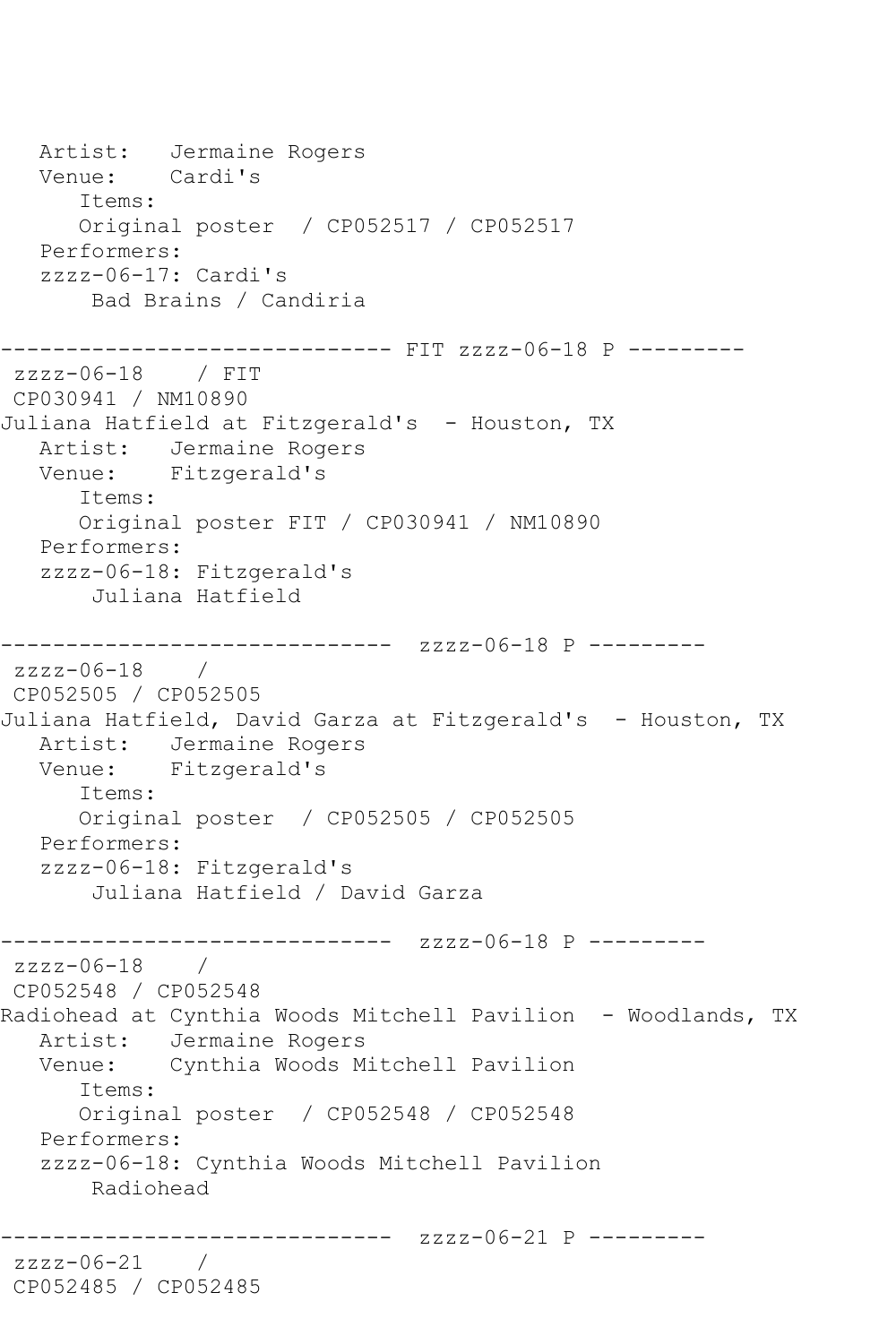Deftones, Glassjaw at Electric Factory - Philadelphia, PA Benefit: God Bless America Artist: Jermaine Rogers Venue: Electric Factory Items: Original poster / CP052485 / CP052485 Performers: zzzz-06-21: Electric Factory Deftones / Glassjaw ------------------------------ zzzz-06-27 P --------  $zzzz-06-27$  / CP052550 / CP052550 Staind, Cold at Aerial Theater - Houston - Houston, TX Artist: Jermaine Rogers Venue: Aerial Theater - Houston Items: Original poster / CP052550 / CP052550 Price: 50.00 Performers: zzzz-06-27: Aerial Theater - Houston Staind / Cold / Puddle of Mud ------------------------------ zzzz-07-06 P -------- zzzz-07-06 / CP052530 / CP052530 Fishbone, AKP at Fitzgerald's - Houston, TX Artist: Jermaine Rogers Venue: Fitzgerald's Items: Original poster / CP052530 / CP052530 Performers: zzzz-07-06: Fitzgerald's Fishbone / AKP / Middlefinger / Simpleton ------------------------------ zzzz-07-08 P -------- zzzz-07-08 / CP052513 / CP052513 Widespread Panic Artist: Jermaine Rogers Promoter: SFSX Items: Original poster / CP052513 / CP052513 Performers: zzzz-07-08: Widespread Panic ------------------------------ zzzz-07-09 P ---------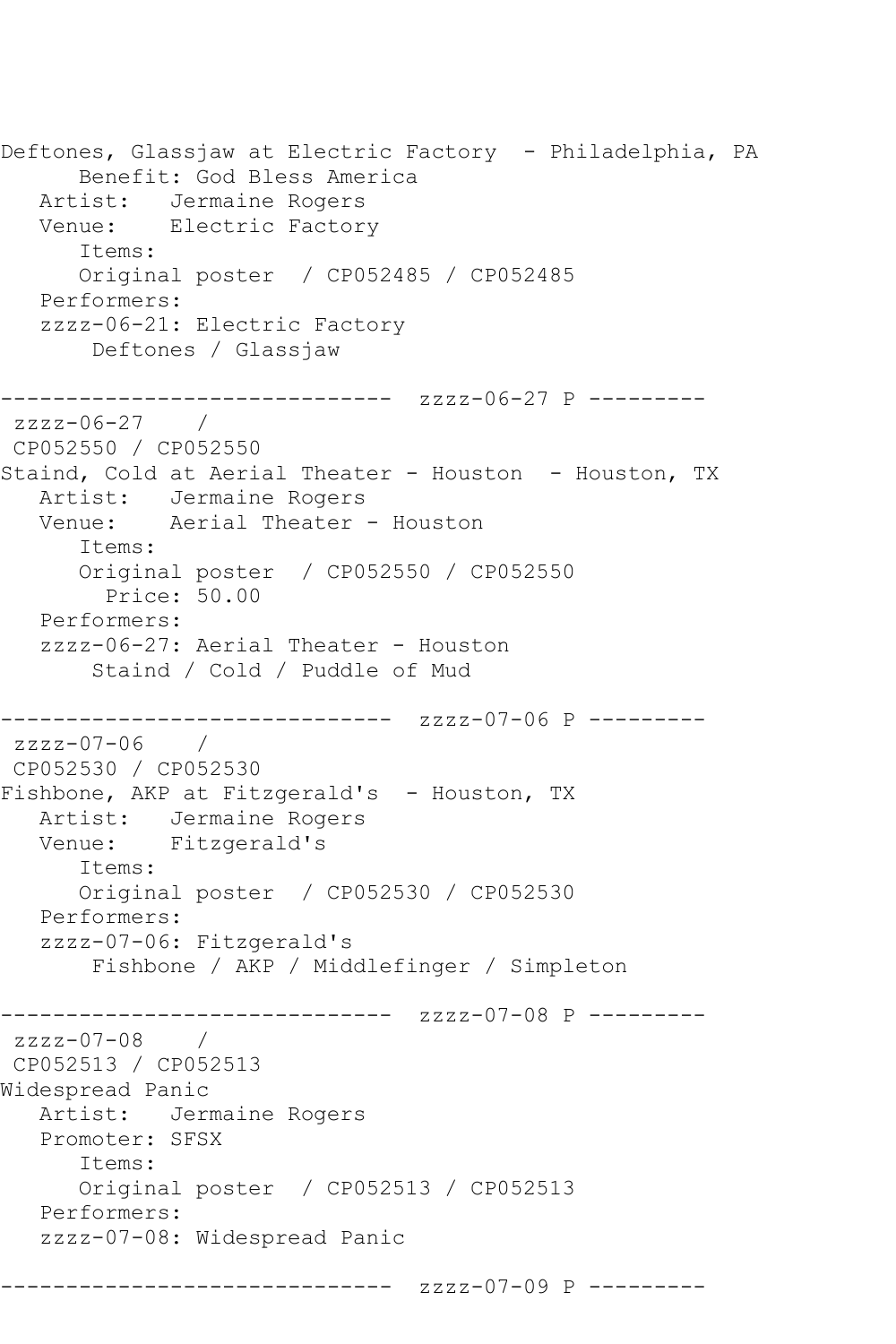```
zzzz-07-09 / 
CP052510 / CP052510
Slacker, Strung Out at Fitzgerald's - Houston, TX
  Artist: Jermaine Rogers<br>Venue: Fitzgerald's
           Fitzgerald's
       Items:
      Original poster / CP052510 / CP052510
   Performers:
   zzzz-07-09: Fitzgerald's
        Slacker / Strung Out / Straight Faced
------------------------------ zzzz-07-11 P ---------
zzzz-07-11 /
CP052552 / CP052552
Sugar Ray, Uncle Kracker at Aerial Theater - Houston - Houston, TX
   Artist: Jermaine Rogers
  Venue: Aerial Theater - Houston
       Items:
       Original poster / CP052552 / CP052552
         Price: 5.00
   Performers:
   zzzz-07-11: Aerial Theater - Houston
        Sugar Ray / Uncle Kracker
     ------------------------------ zzzz-07-21 P ---------
zzzz-07-21 /
CP052507 / CP052507
Blue October, Fly Letter at Fitzgerald's - Houston, TX
   Artist: Jermaine Rogers
   Venue: Fitzgerald's
       Items:
       Original poster / CP052507 / CP052507
   Performers:
   zzzz-07-21: Fitzgerald's
        Blue October / Fly Letter
------------------------------ zzzz-07-21 P ---------
zzzz-07-21 s / 
CP052580 / CP052580
Houston Press Music Awards Showcase 2002
   Artist: Jermaine Rogers
   Promoter: Cactus Music and Video
       Items:
      Original poster / CP052580 / CP052580
   Performers:
   zzzz-07-21 sun:
```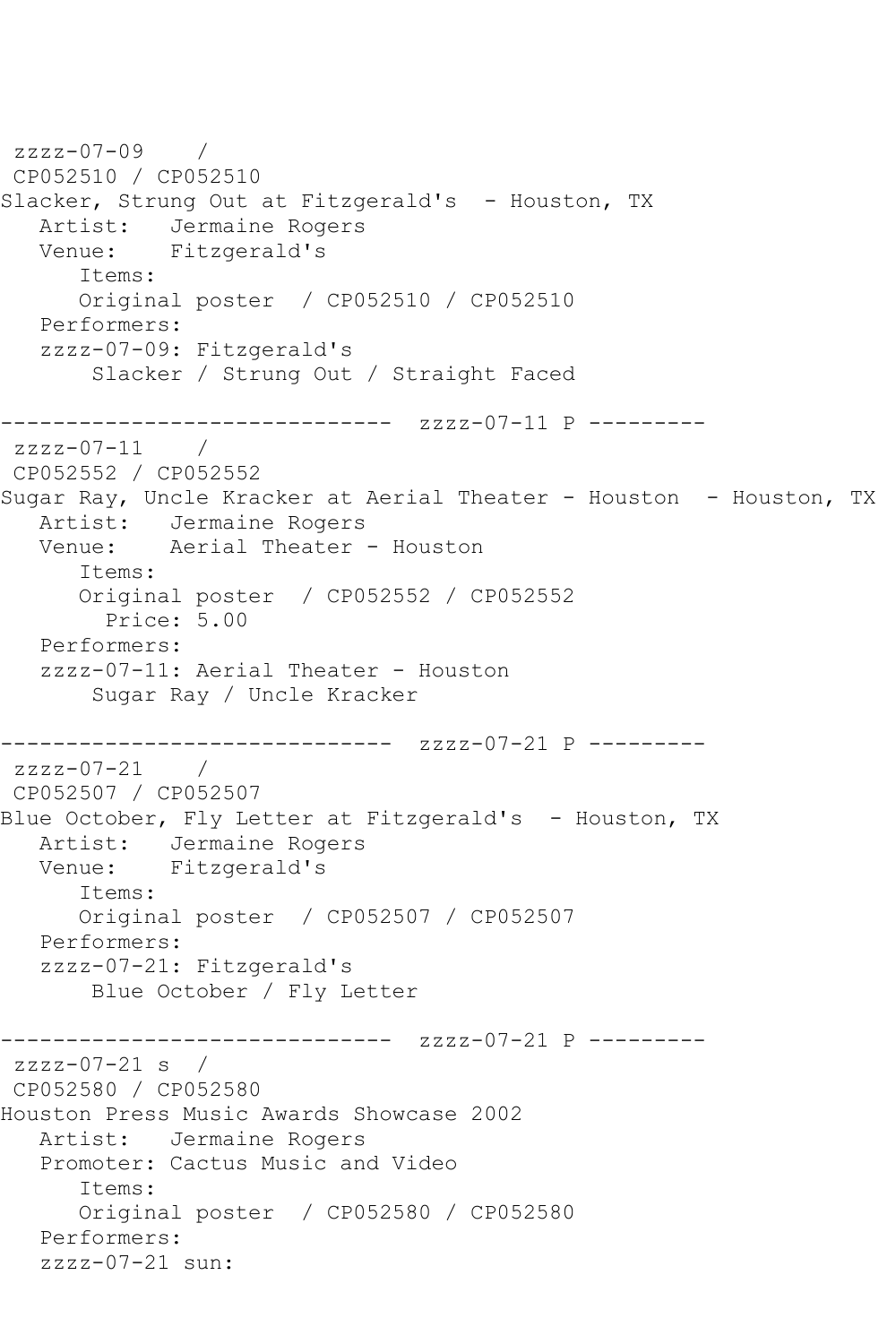```
------------------------------ zzzz-07-25 P ---------
zzzz-07-25CP052619 / CP052619
Modest Mouse, Radar Brethern at Engine Room - Houston, TX
   Artist: Jermaine Rogers
   Venue: Engine Room
       Items:
       Original poster / CP052619 / CP052619
   Performers:
   zzzz-07-25: Engine Room
        Modest Mouse / Radar Brethern
------------------------------ zzzz-07-27 P ---------
zzzz-07-27 / 
CP052492 / CP052492
Deftones, Glassjaw at Aerial Theater - Houston - Houston, TX
  Artist: Jermaine Rogers<br>Venue: Aerial Theater
            Aerial Theater - Houston
       Items:
      Original poster / CP052492 / CP052492
   Performers:
   zzzz-07-27: Aerial Theater - Houston
        Deftones / Glassjaw
         ------------------------------ zzzz-07-29 P ---------
zzzz-07-29 /
CP052527 / CP052527
Godsmack, Deftones at Compaq Center - Tacoma, WA
   Artist: Jermaine Rogers
   Venue: Compaq Center
       Items:
       Original poster / CP052527 / CP052527
   Performers:
   zzzz-07-29: Compaq Center
        Godsmack / Deftones
       ------------------------------ zzzz-07-30 P ---------
zzzz-07-30 / 
CP052646 / CP052646
Helmet, Melvins at Numbers - Dallas, TX
   Artist: Jermaine Rogers
   Venue: Numbers
       Items:
      Original poster / CP052646 / CP052646
   Performers:
   zzzz-07-30: Numbers
        Helmet / Melvins / Regurgitator
```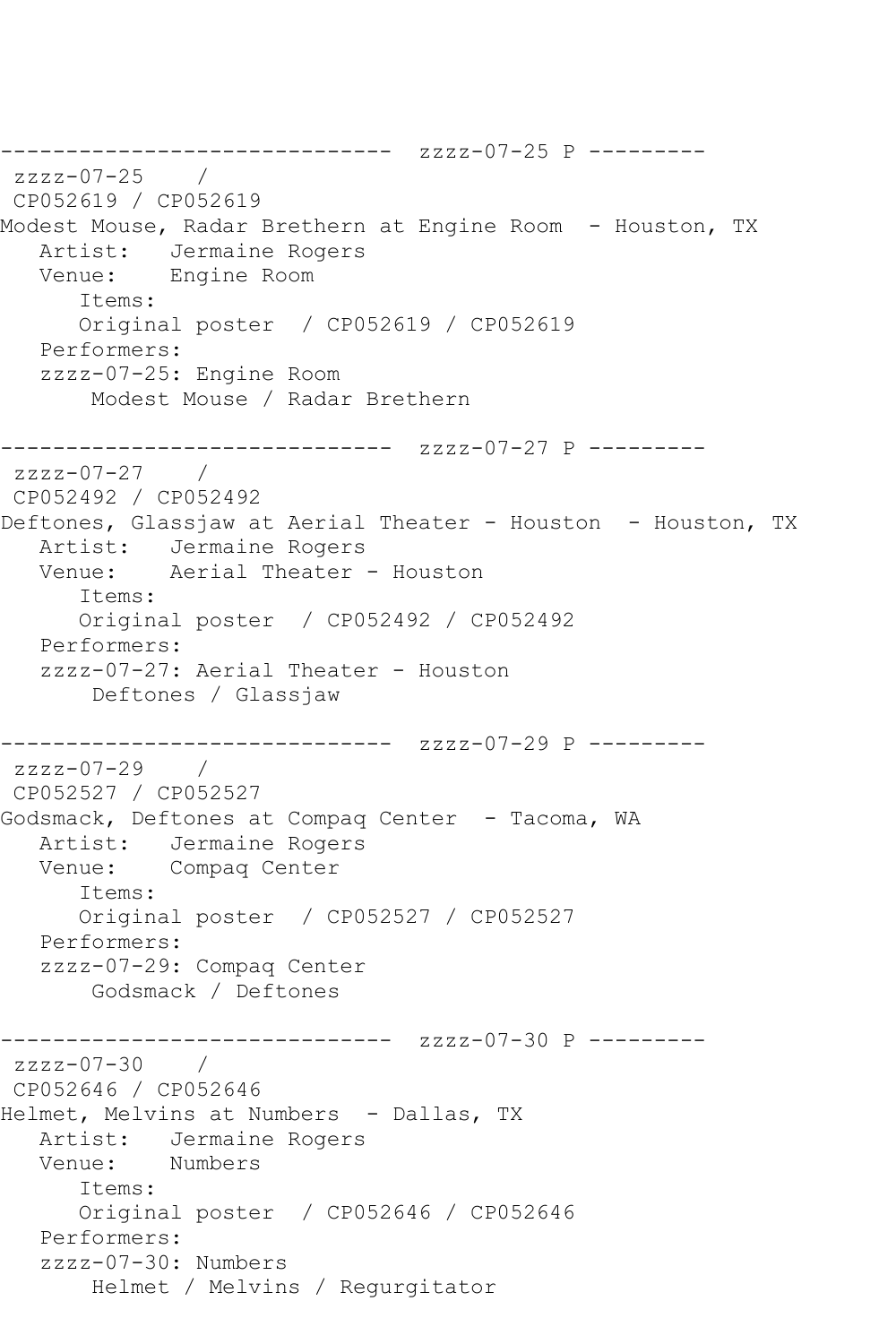------------------------------ zzzz-08-04 P -------- zzzz-08-04 / CP052597 / CP052597 Willie Nelson, Family Picnic at Cynthia Woods Mitchell Pavilion - Woodlands, TX Artist: Jermaine Rogers Venue: Cynthia Woods Mitchell Pavilion Items: Original poster / CP052597 / CP052597 Performers: zzzz-08-04: Cynthia Woods Mitchell Pavilion Willie Nelson / Family Picnic ------------------------------ zzzz-08-05 P -------- zzzz-08-05 / CP052528 / CP052528 Factory 81, Chimaira at Fitzgerald's - Houston, TX Artist: Jermaine Rogers Venue: Fitzgerald's Items: Original poster / CP052528 / CP052528 Performers: zzzz-08-05: Fitzgerald's Factory 81 / Chimaira / Ill Nino ------------------------------ zzzz-08-06 P -------- zzzz-08-06 / CP052622 / CP052622 Neil Young and Crazy Horse, Lucinda Williams at Cynthia Woods Mitchell Pavilion - Woodlands, TX Artist: Jermaine Rogers Venue: Cynthia Woods Mitchell Pavilion Items: Original poster / CP052622 / CP052622 Performers: zzzz-08-06: Cynthia Woods Mitchell Pavilion Neil Young and Crazy Horse / Lucinda Williams ------------------------------ zzzz-08-17 P -------- zzzz-08-17 / CP052563 / CP052563 Breeders at Numbers - Dallas, TX Artist: Jermaine Rogers Venue: Numbers Items: Original poster / CP052563 / CP052563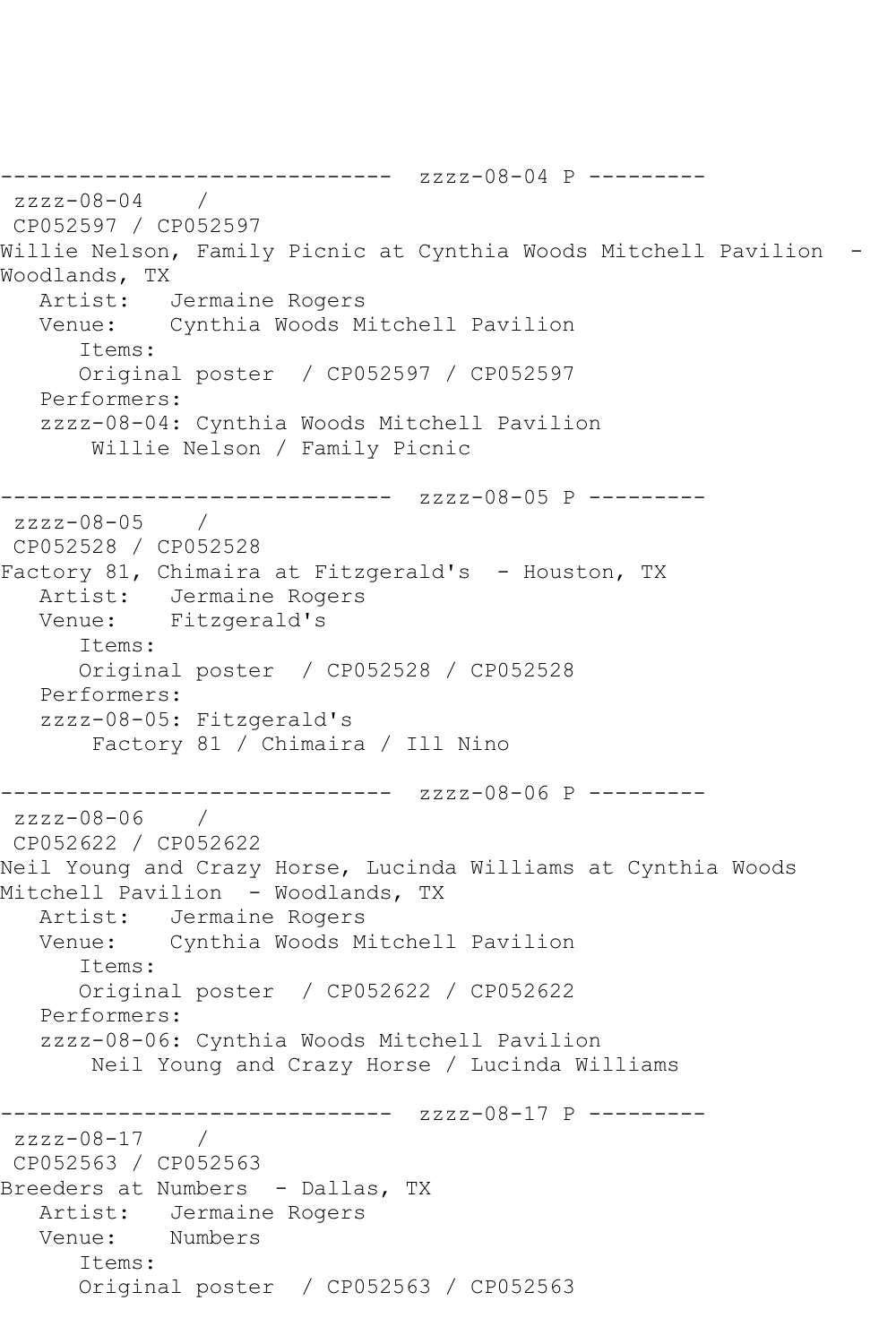```
 Performers:
   zzzz-08-17: Numbers
       Breeders
------------------------------ zzzz-08-17 P ---------
zzzz-08-17 / 
CP052564 / CP052564
Breeders at Numbers - Dallas, TX
  Artist: Jermaine Rogers<br>Venue: Numbers
  Venue:
       Items:
      Original poster / CP052564 / CP052564
   Performers:
   zzzz-08-17: Numbers
       Breeders
------------------------------ zzzz-08-22 P ---------
zzzz-08-22 /
CP052487 / CP052487
Earth Crisis, In Flames at Fitzgerald's - Houston, TX
   Artist: Jermaine Rogers
   Venue: Fitzgerald's
      Items:
      Original poster / CP052487 / CP052487
   Performers:
   zzzz-08-22: Fitzgerald's
        Earth Crisis / In Flames / Skinlab / Walls of Jericho
------------------------------ zzzz-08-26 P ---------
zzzz-08-26 / 
CP052508 / CP052508
Rob Wasserman's Space Island at Fitzgerald's - Houston, TX
  Artist: Jermaine Rogers<br>Venue: Fitzgerald's
            Fitzgerald's
       Items:
      Original poster / CP052508 / CP052508
   Performers:
   zzzz-08-26: Fitzgerald's
       Rob Wasserman's Space Island
                 -------------- zzzz-09-07 P ---------
zzzz-09-07 / 
CP052521 / CP052521
Burning Airlines, Rival Schools
   Artist: Jermaine Rogers
       Items:
       Original poster / CP052521 / CP052521
```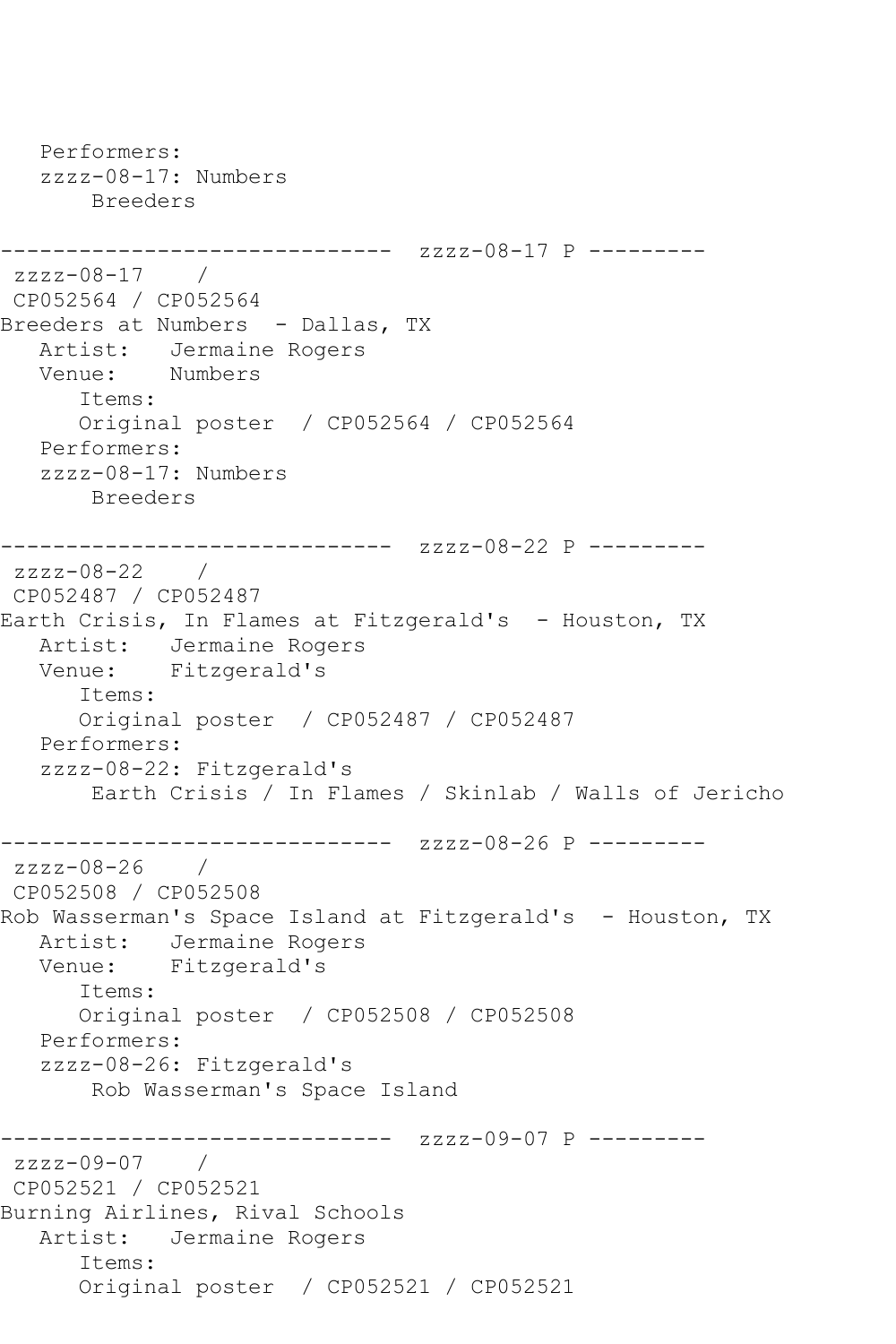Performers: zzzz-09-07: Burning Airlines / Rival Schools ------------------------------ zzzz-09-13 P --------  $zzzz-09-13$ CP052602 / CP052602 Black Rebel Motorcycle Club at Engine Room - Houston, TX Artist: Jermaine Rogers Venue: Engine Room Items: Original poster / CP052602 / CP052602 Price: 30.00 Performers: zzzz-09-13: Engine Room Black Rebel Motorcycle Club ------------------------------ zzzz-09-15 P --------  $zzzz-09-15$ CP052561 / CP052561 White Stripes, Green Hornets at Emo's - Austin, TX Artist: Jermaine Rogers Venue: Emo's Items: Original poster / CP052561 / CP052561 Performers:  $zzzz-09-15$ : Emo's White Stripes / Green Hornets / Young Heart Attack ------------- zzzz-09-17 P --------zzzz-09-17 / CP030888 / NM10837 Sled Head, Shannon Wright at Nita's Hideaway Artist: Jermaine Rogers<br>Venue: Nita's Hideaway Nita's Hideaway Items: Original poster / CP030888 / NM10837 Performers: zzzz-09-17: Nita's Hideaway Sled Head / Shannon Wright / Quails ------------------------------ zzzz-09-17 P --------  $zzzz-09-17$ CP052586 / CP052586 Pilot Radio, Antiques Artist: Jermaine Rogers Items: Original poster / CP052586 / CP052586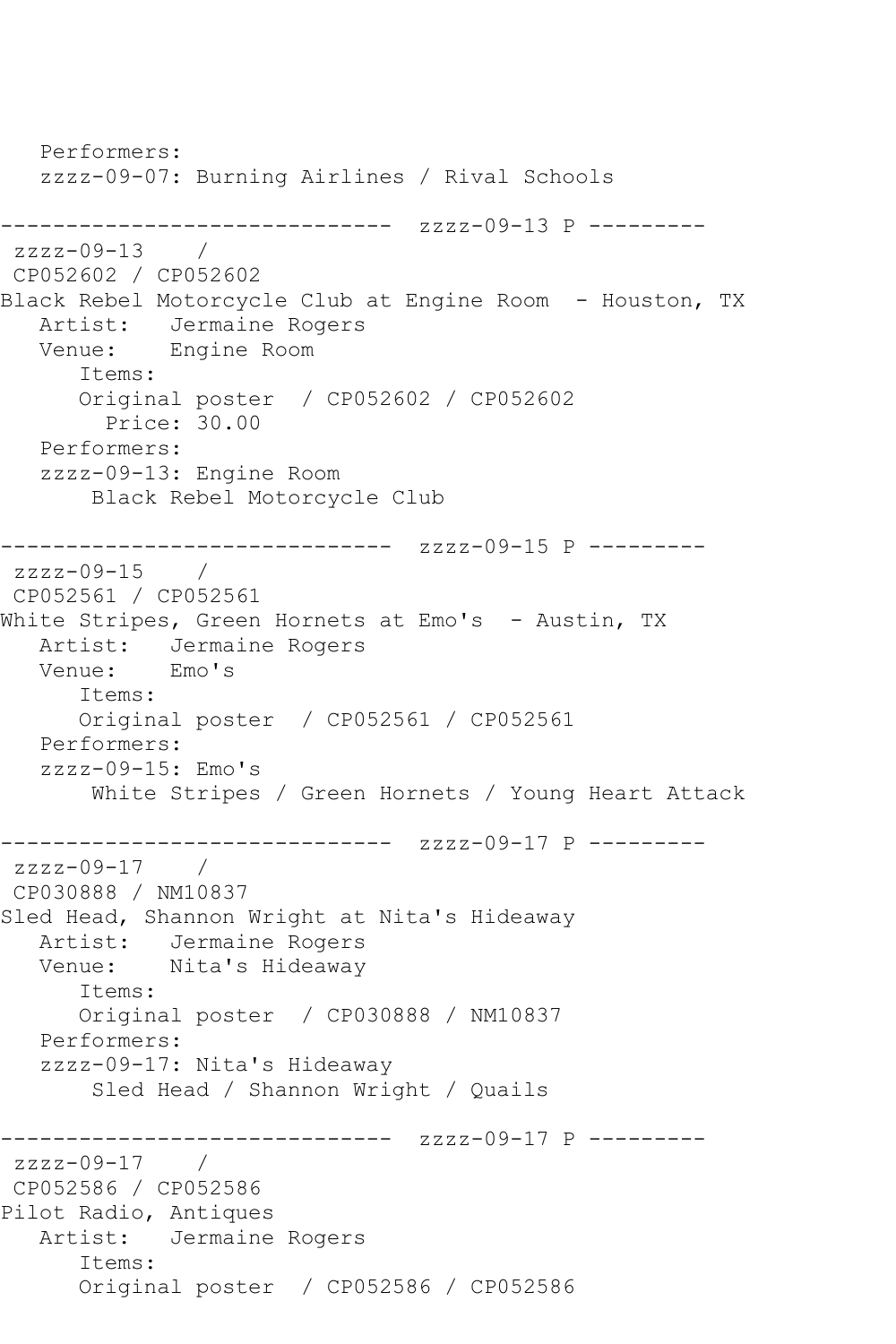Performers: zzzz-09-17: Pilot Radio / Antiques ------------------------------ zzzz-09-20 P --------  $zzzz-09-20$  / CP052559 / CP052559 Unwound, Chokebone at Engine Room - Houston, TX Artist: Jermaine Rogers Venue: Engine Room Items: Original poster / CP052559 / CP052559 Performers: zzzz-09-20: Engine Room Unwound / Chokebone / Polar Goldie Cats ------------------------------ zzzz-09-21 P -------- zzzz-09-21 / CP052504 / CP052504 Johnny Winter, Grady Champion at Fitzgerald's - Houston, TX Artist: Jermaine Rogers Venue: Fitzgerald's Items: Original poster / CP052504 / CP052504 Performers: zzzz-09-21: Fitzgerald's Johnny Winter / Grady Champion / Rozz Zamorano ------------------------------ zzzz-09-23 P -------- zzzz-09-23 / CP052542 / CP052542 Nonpoint, Darwin's Waiting Room at Fitzgerald's - Houston, TX Artist: Jermaine Rogers Venue: Fitzgerald's Items: Original poster / CP052542 / CP052542 Performers: zzzz-09-23: Fitzgerald's Nonpoint / Darwin's Waiting Room / Switched / Unloco ------------------------------ zzzz-09-24 P --------  $zzzz-09-24$  / CP052608 / CP052608 Grandaddy, Super Furry Animals at Numbers - Dallas, TX Artist: Jermaine Rogers Venue: Numbers Items: Original poster / CP052608 / CP052608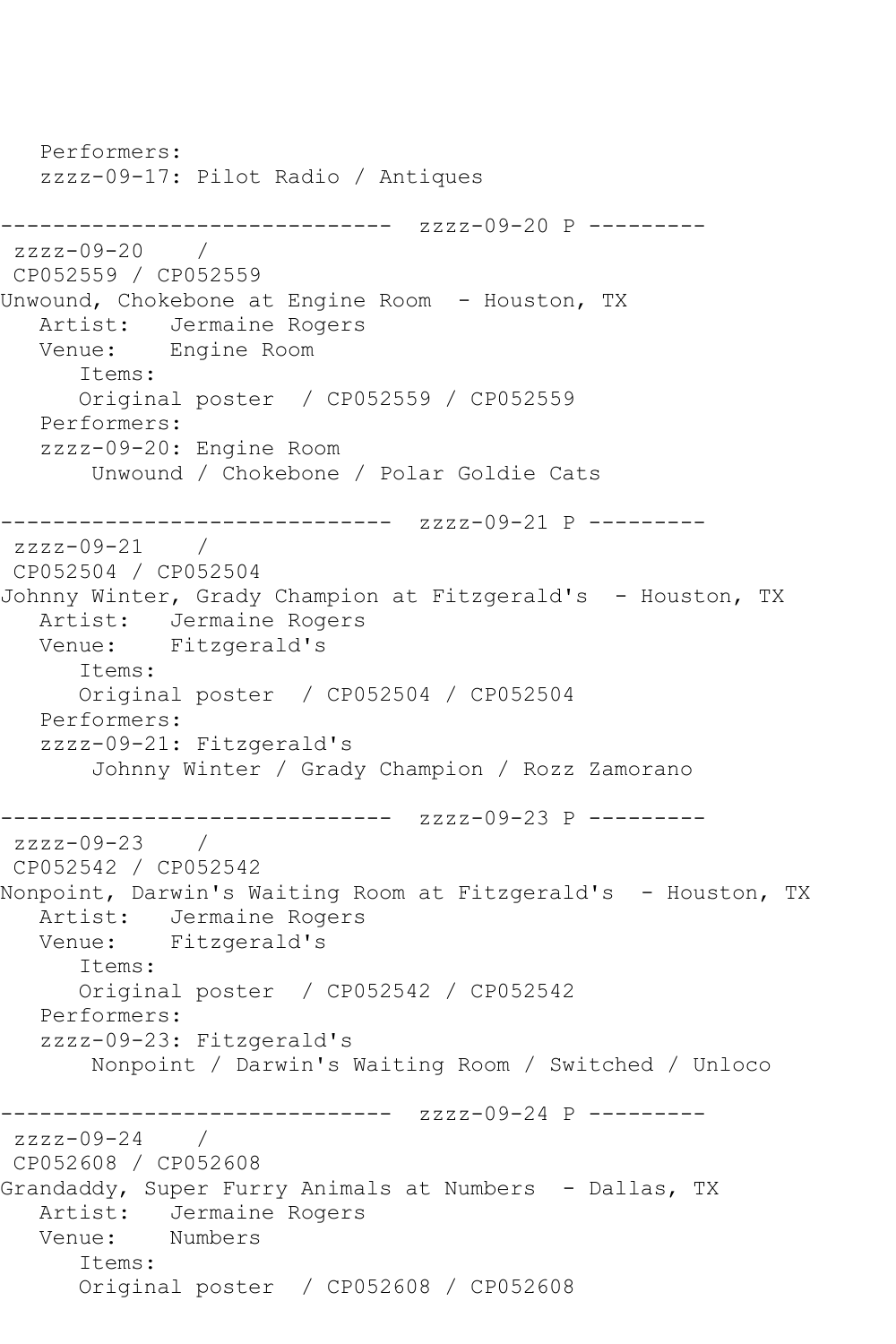```
 Performers:
   zzzz-09-24: Numbers
       Grandaddy / Super Furry Animals
------------------------------ zzzz-09-25 P ---------
zzzz-09-25 / 
CP052533 / CP052533
Modest Mouse, Black Heart Procession at Electric Factory -
Philadelphia, PA
  Artist: Jermaine Rogers<br>Venue: Electric Factor
          Electric Factory
      Items:
      Original poster / CP052533 / CP052533
   Performers:
   zzzz-09-25: Electric Factory
       Modest Mouse / Black Heart Procession / Shins
------------------------------ zzzz-09-26 P ---------
zzzz-09-26 / 
CP052616 / CP052616
Interpol, Stills at Showbox
   Artist: Jermaine Rogers
   Venue: Showbox
      Items:
      Original poster / CP052616 / CP052616
   Performers:
   zzzz-09-26 zzzz-09-27: Showbox
        Interpol / Stills / Tatatat
------------------------------ zzzz-09-27 P ---------
zzzz-09-27 / 
CP052603 / CP052603
Built To Spill, Solace Brothers at Irving Plaza - Philadelphia, PA
   Artist: Jermaine Rogers
   Venue: Irving Plaza
      Items:
      Original poster / CP052603 / CP052603
   Performers:
   zzzz-09-27: Irving Plaza
       Built To Spill / Solace Brothers
------------------------------ zzzz-09-28 P ---------
zzzz-09-28 / 
CP052519 / CP052519
Built To Spill at Engine Room - Houston, TX
   Artist: Jermaine Rogers
   Venue: Engine Room
```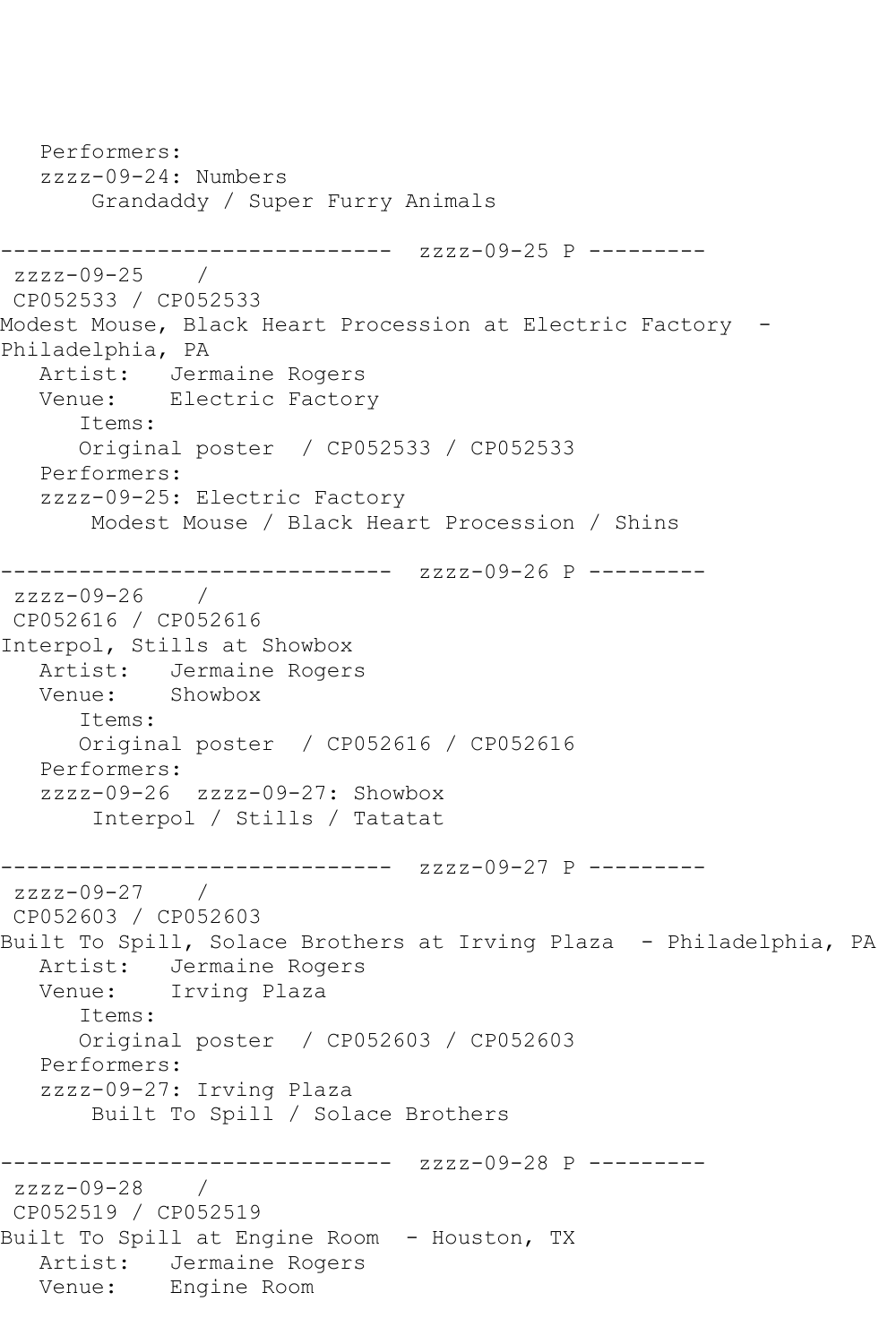Items: Original poster / CP052519 / CP052519 Performers: zzzz-09-28: Engine Room Built To Spill ------------------------------ zzzz-09-28 P -------- zzzz-09-28 / CP052555 / CP052555 Toadies at Aerial Theater - Houston - Houston, TX Artist: Jermaine Rogers Venue: Aerial Theater - Houston Items: Original poster / CP052555 / CP052555 Performers: zzzz-09-28: Aerial Theater - Houston Toadies ------------------------------ zzzz-10-03 P -------- zzzz-10-03 / CP052545 / CP052545 Powerman 5000, Saliva at Aerial Theater - Houston - Houston, TX Artist: Jermaine Rogers<br>Venue: Aerial Theater Aerial Theater - Houston Items: Original poster / CP052545 / CP052545 Performers: zzzz-10-03: Aerial Theater - Houston Powerman 5000 / Saliva / Machinehead / Half Cocked ------------------------------ zzzz-10-04 P -------- zzzz-10-04 / CP052618 / CP052618 Mars Volta, Saul Williams at Numbers - Dallas, TX Artist: Jermaine Rogers Venue: Numbers Items: Original poster / CP052618 / CP052618 Performers: zzzz-10-04: Numbers Mars Volta / Saul Williams ------------------------------ zzzz-10-07 P -------- zzzz-10-07 / CP052536 / CP052536 Incubus at Aerial Theater - Houston - Houston, TX Artist: Jermaine Rogers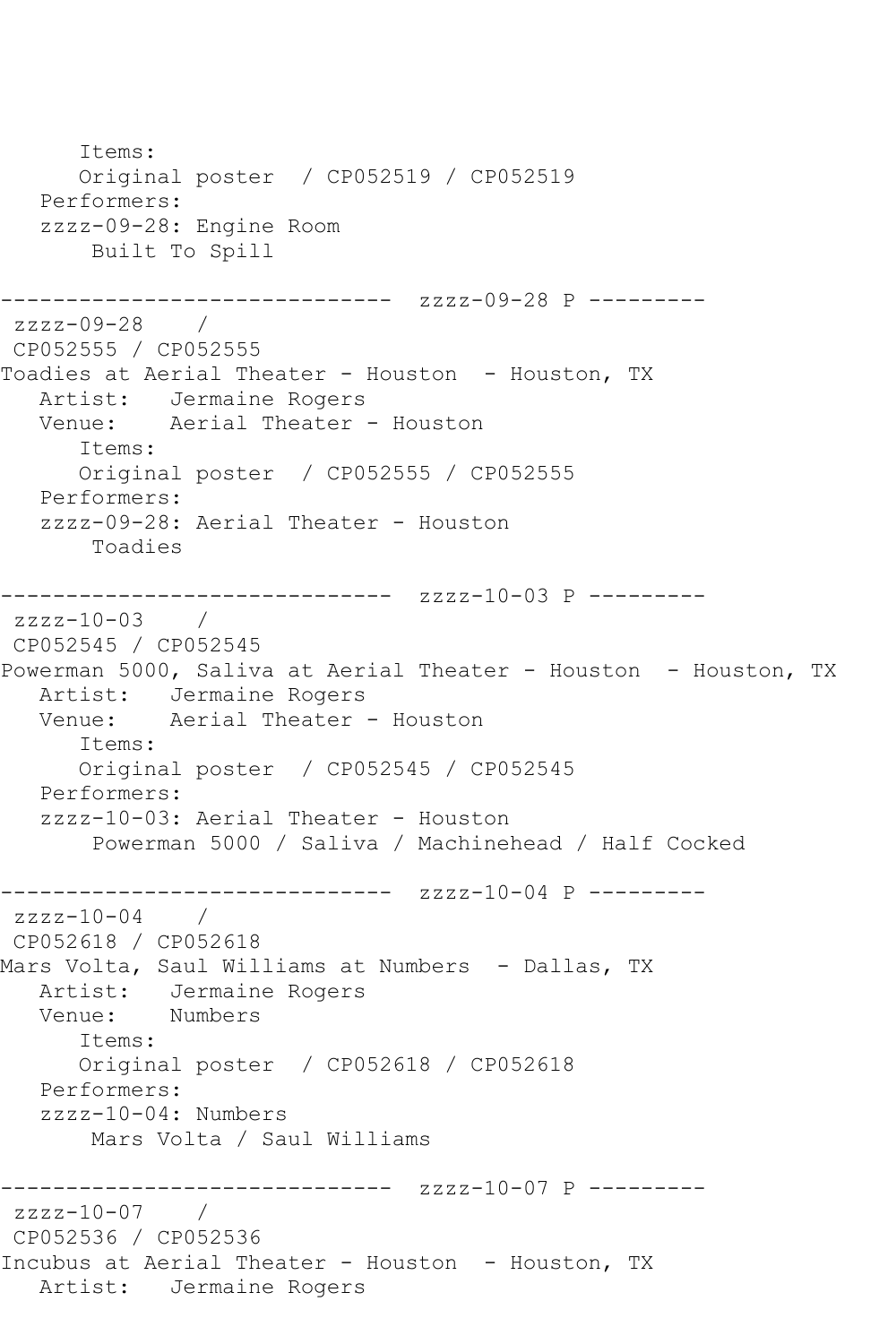```
 Venue: Aerial Theater - Houston
       Items:
       Original poster / CP052536 / CP052536
   Performers:
   zzzz-10-07: Aerial Theater - Houston
        Incubus
------------------------------ zzzz-10-10 P ---------
zzzz-10-10 / 
CP052493 / CP052493
At the Drive In, Murder City Devils at Engine Room - Houston, TX
   Artist: Jermaine Rogers
   Venue: Engine Room
       Items:
      Original poster / CP052493 / CP052493
   Performers:
   zzzz-10-10: Engine Room
        At the Drive In / Murder City Devils
------------------------------ zzzz-10-12 P ---------
zzzz-10-12CP052489 / CP052489
Mighty Mighty Bosstones, Flogging Molly at Fitzgerald's - Houston, 
TX
  Artist: Jermaine Rogers<br>Venue: Fitzgerald's
            Fitzgerald's
       Items:
      Original poster / CP052489 / CP052489
   Performers:
   zzzz-10-12: Fitzgerald's
       Mighty Mighty Bosstones / Flogging Molly / Sum 41
------------------------------ EMO zzzz-10-13 P ---------
zzzz-10-13 / EMO
CP030727 / NM10676
Quasi, Ted Leo and the Pharmacists at Emo's - Austin, TX
   Artist: Jermaine Rogers
   Venue: Emo's
      Items:
       Original poster EMO / CP030727 / NM10676 (21 x 32)
   Performers:
   zzzz-10-13: Emo's
        Quasi / Ted Leo and the Pharmacists / Magic Musician
                ------------------------------ zzzz-10-13 P ---------
zzzz-10-13 / 
CP052547 / CP052547
```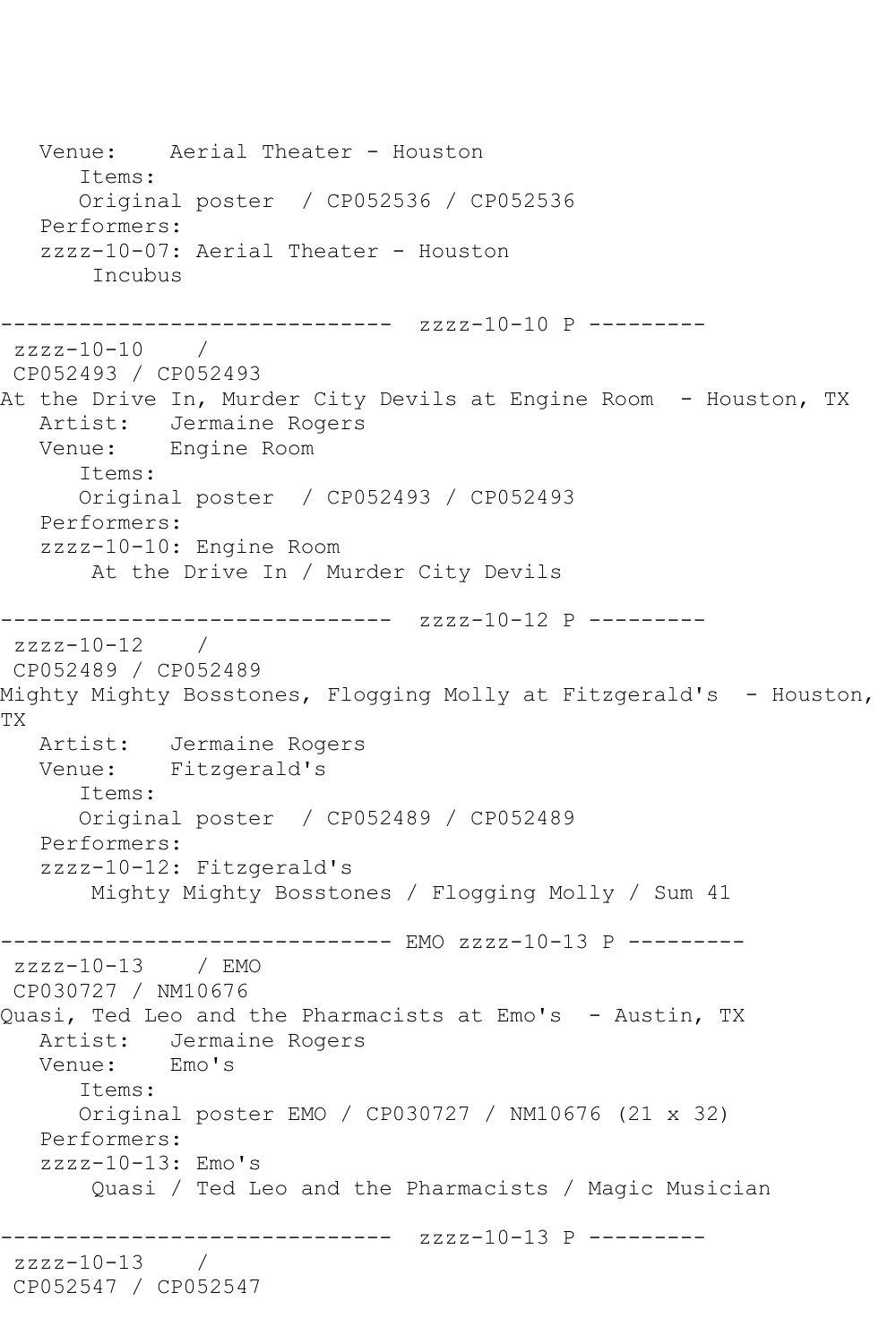Quasi at Emo's - Austin, TX Artist: Jermaine Rogers Venue: Emo's Items: Original poster / CP052547 / CP052547 Performers: zzzz-10-13: Emo's Quasi ------------------------------ zzzz-10-19 P -------- zzzz-10-19 / CP052562 / CP052562 Brad at Numbers - Dallas, TX Artist: Jermaine Rogers Venue: Numbers Items: Original poster / CP052562 / CP052562 Performers: zzzz-10-19: Numbers Brad ------------------------------ zzzz-10-23 P -------- zzzz-10-23 / CP052551 / CP052551 Strokes, Moldy Peaches at Stubb's - Austin, TX Artist: Jermaine Rogers Venue: Stubb's Items: Original poster / CP052551 / CP052551 Performers: zzzz-10-23: Stubb's Strokes / Moldy Peaches ------------------------------ zzzz-10-31 P -------- zzzz-10-31 / CP052557 / CP052557 Tori Amos at Aerial Theater - Houston - Houston, TX Artist: Jermaine Rogers Venue: Aerial Theater - Houston Items: Original poster / CP052557 / CP052557 Performers: zzzz-10-31: Aerial Theater - Houston Tori Amos ------------------------------ zzzz-11-01 P -------- zzzz-11-01 /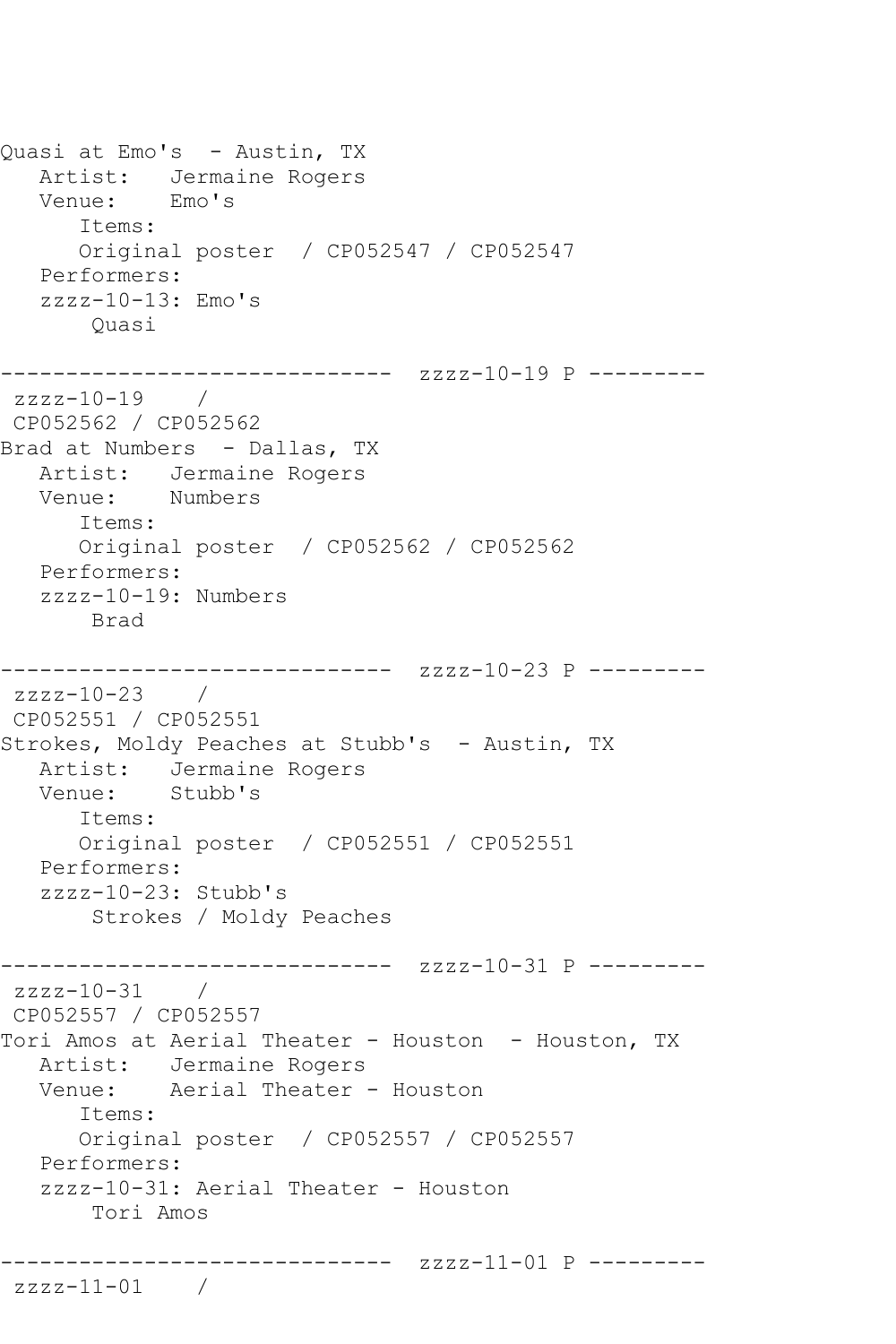CP052553 / CP052553 Superchunk at Rice University Grand Hall Artist: Jermaine Rogers Venue: Rice University Grand Hall Promoter: Hands Up Houston Items: Original poster / CP052553 / CP052553 Performers: zzzz-11-01: Rice University Grand Hall Superchunk ------------------------------ zzzz-11-02 P --------  $zzzz-11-02$  / CP052491 / CP052491 Deftones, Incubus at Aerial Theater - Houston - Houston, TX Artist: Jermaine Rogers Venue: Aerial Theater - Houston Items: Original poster / CP052491 / CP052491 Performers: zzzz-11-02: Aerial Theater - Houston Deftones / Incubus / Taproot ------------------------------ zzzz-11-05 P -------- zzzz-11-05 / CP052598 / CP052598 Deftones at Verizon Wireless Theater Artist: Jermaine Rogers Venue: Verizon Wireless Theater Items: Original poster / CP052598 / CP052598 Price: 35.00 Performers: zzzz-11-05: Verizon Wireless Theater Deftones ------------------------------ zzzz-11-08 P -------- zzzz-11-08 / CP052535 / CP052535 Incubus at Fillmore West - San Francisco, CA Benefit: Wish You Were Here Artist: Jermaine Rogers Venue: Fillmore West Items: Original poster / CP052535 / CP052535 Performers: zzzz-11-08: Fillmore West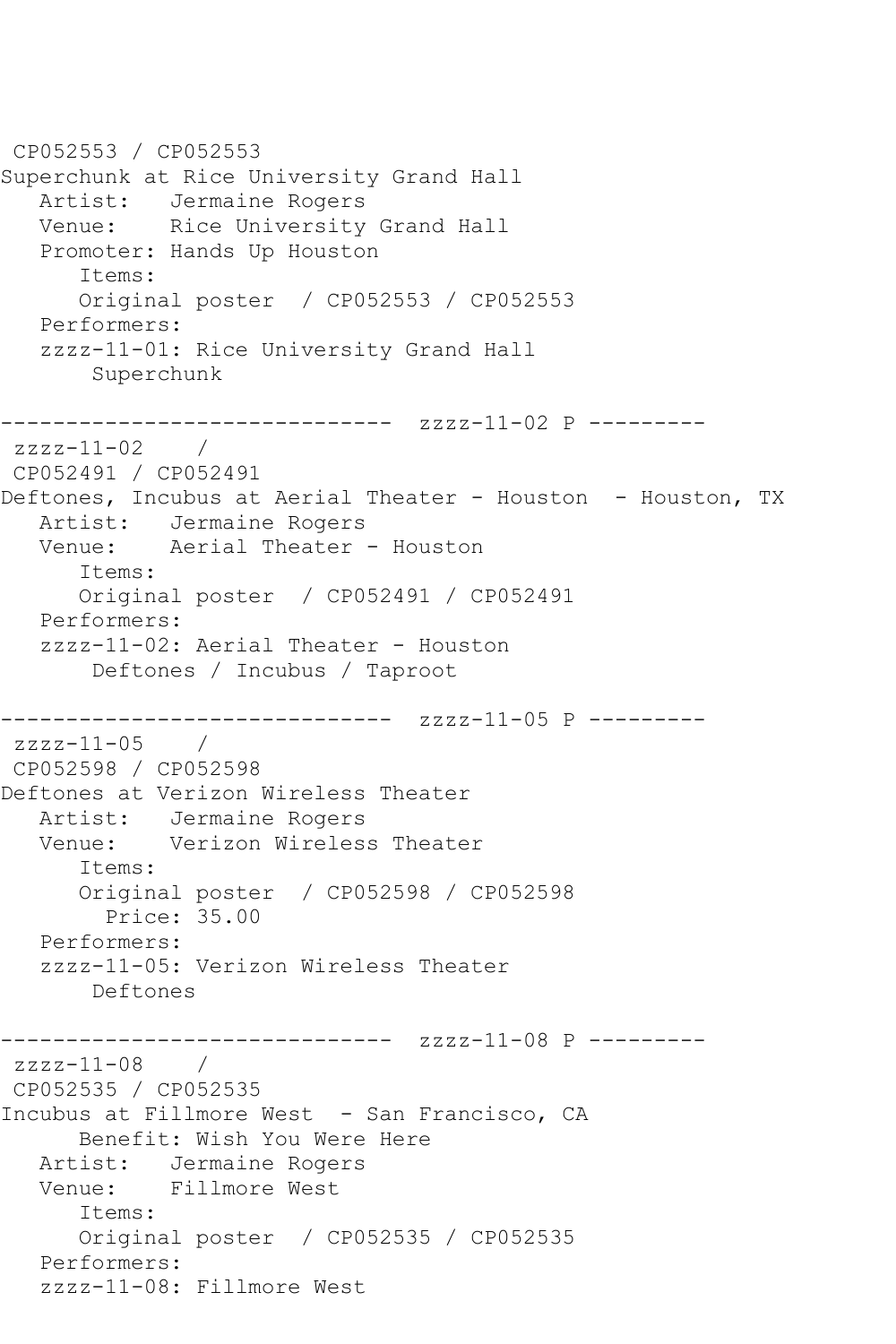Incubus

```
------------------------------ zzzz-11-15 P ---------
zzzz-11-15 / 
CP052630 / CP052630
And You Will Know Us By the Trail of Dead at Trees - Dallas, TX
  Artist: Jermaine Rogers<br>Venue: Trees
  Venue:
      Items:
      Original poster / CP052630 / CP052630
   Performers:
   zzzz-11-15: Trees
       And You Will Know Us By the Trail of Dead
------------------------------ zzzz-11-15 P ---------
zzzz-11-15 /
CP052649 / CP052649
Kid Rock at Aerial Theater - Houston - Houston, TX
   Artist: Jermaine Rogers
   Venue: Aerial Theater - Houston
      Items:
      Original poster / CP052649 / CP052649
   Performers:
   zzzz-11-15: Aerial Theater - Houston
       Kid Rock
------------------------------ zzzz-11-16 P ---------
zzzz-11-16 / 
CP052490 / CP052490
Dandy Warhols at Fitzgerald's - Houston, TX
   Artist: Jermaine Rogers
   Venue: Fitzgerald's
      Items:
      Original poster / CP052490 / CP052490
   Performers:
   zzzz-11-16: Fitzgerald's
       Dandy Warhols
------------------------------ zzzz-11-16 P ---------
zzzz-11-16 /
CP052515 / CP052515
Anniversary, Mars Volta at Graceland - Seattle, WA
 Artist: Jermaine Rogers
 Venue: Graceland
      Items:
      Original poster / CP052515 / CP052515
   Performers:
```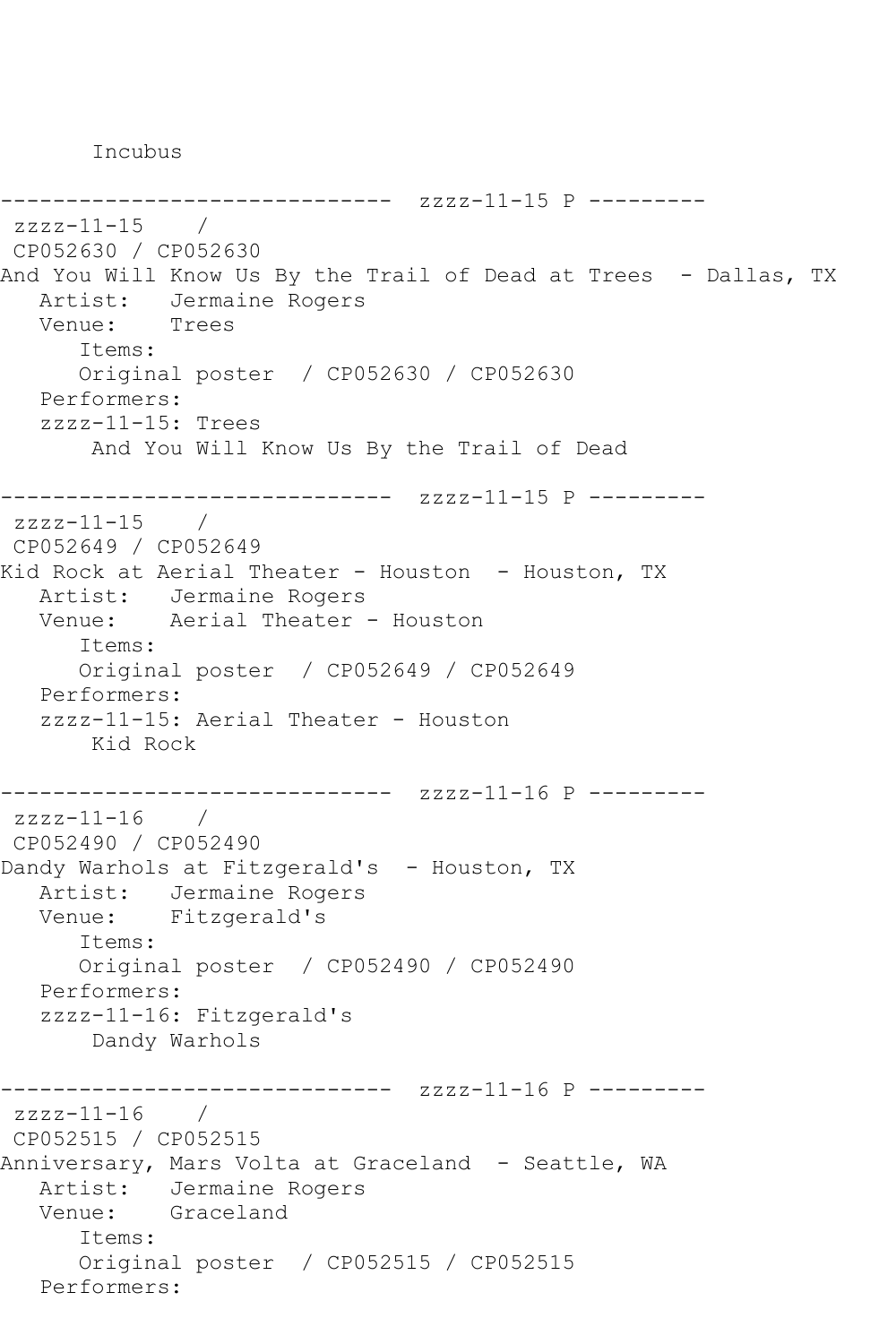zzzz-11-16: Graceland Anniversary / Mars Volta / Pretty Girls Make Graves ------------------------------ zzzz-11-17 P --------  $zzzz-11-17$ CP052558 / CP052558 Ugly Casanova, Les Savy Fav at Graceland - Seattle, WA Artist: Jermaine Rogers Venue: Graceland Items: Original poster / CP052558 / CP052558 Performers: zzzz-11-17 zzzz-11-18: Graceland Ugly Casanova / Les Savy Fav / De Facto -------------- zzzz-12-04 P -------- $zzzz-12-04$  / CP052495 / CP052495 Electric Frankenstein, East Side Suicides at Emo's - Austin, TX Artist: Jermaine Rogers<br>Venue: Emo's Venue: Items: Original poster / CP052495 / CP052495 Performers:  $zzzz-12-04$ : Emo's Electric Frankenstein / East Side Suicides / Ritchie Whites ------------------------------ zzzz-12-05 P --------  $zzzz-12-05$ CP052648 / CP052648 311 at Numbers - Dallas, TX Artist: Jermaine Rogers Venue: Numbers Items: Original poster / CP052648 / CP052648 Performers: zzzz-12-05: Numbers 311 ------------------------------ MAR zzzz-12-10 P -------- zzzz-12-10 / MAR CP052534 / CP052534 Morrissey, Meat Is Murder at Maritime Hall - San Francisco, CA Artist: Jermaine Rogers Venue: Maritime Hall Items: Original poster MAR / CP052534 / CP052534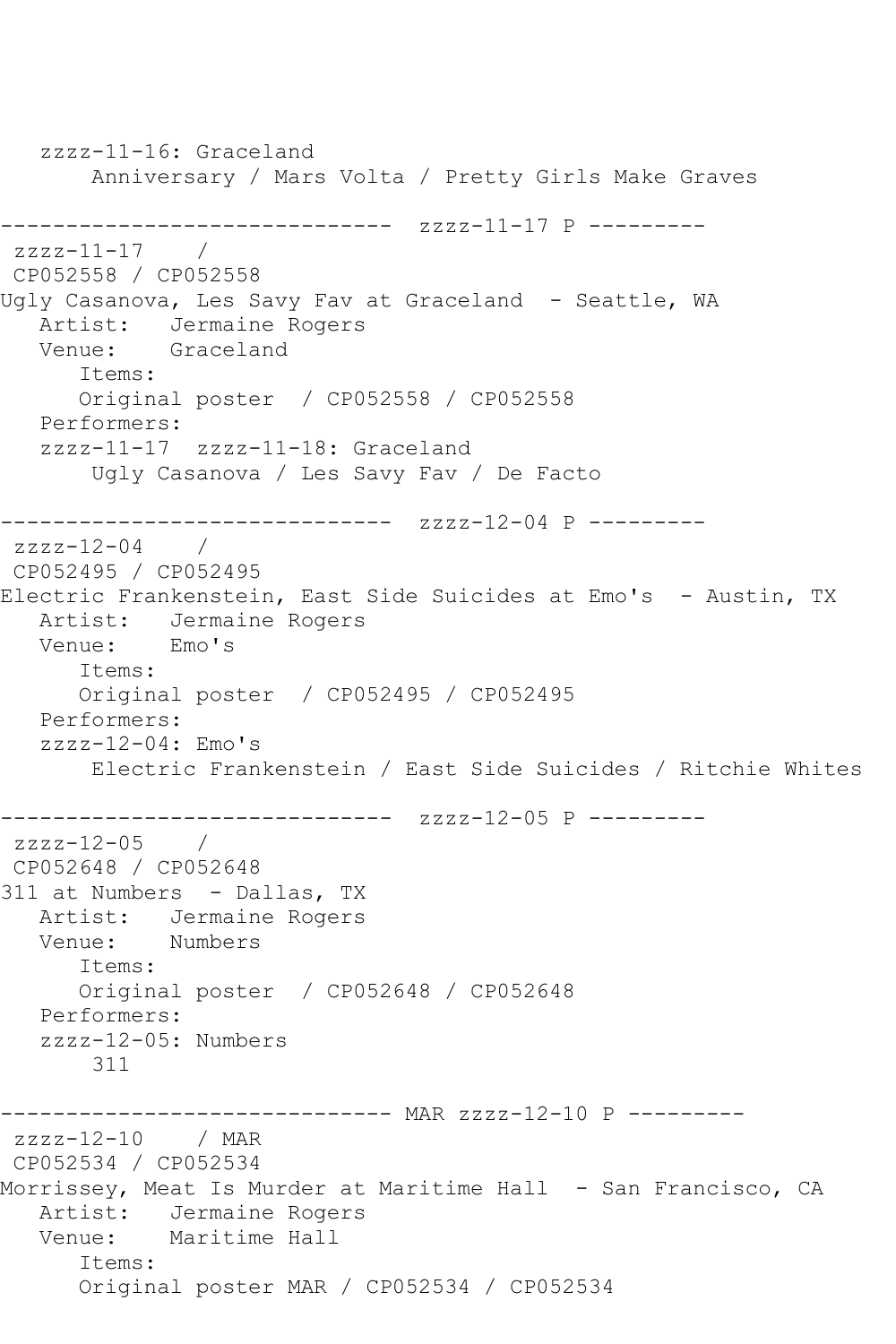Performers: zzzz-12-10 zzzz-12-11: Maritime Hall Morrissey / Meat Is Murder ------------------------------ zzzz-12-12 P -------- zzzz-12-12 / CP052651 / CP052651 Rage Against the Machine, Anti Flag at Compaq Center - Tacoma, WA Artist: Jermaine Rogers Venue: Compaq Center Items: Original poster / CP052651 / CP052651 Performers: zzzz-12-12: Compaq Center Rage Against the Machine / Anti Flag ------------------------------ zzzz-12-16 P --------  $zzzz-12-16$ CP052523 / CP052523 Clutch, Bio Hazard at Engine Room - Houston, TX Artist: Jermaine Rogers Venue: Engine Room Items: Original poster / CP052523 / CP052523 Performers: zzzz-12-16: Engine Room Clutch / Bio Hazard / Candiria / Suplecs ------------------------------ zzzz-12-21 P -------- zzzz-12-21 f / CP052526 / CP052526 Death Cab For Cutie at Graceland - Seattle, WA Artist: Jermaine Rogers<br>Venue: Graceland Graceland Items: Original poster / CP052526 / CP052526 Performers: zzzz-12-21 fri: Graceland Death Cab For Cutie ------------------------------ zzzz-zz-zz P --------  $zzzz-zz-zz$  / CP052484 / CP052484 Graphic by Jermaine Rogers Artist: Jermaine Rogers Items: Original poster / CP052484 / CP052484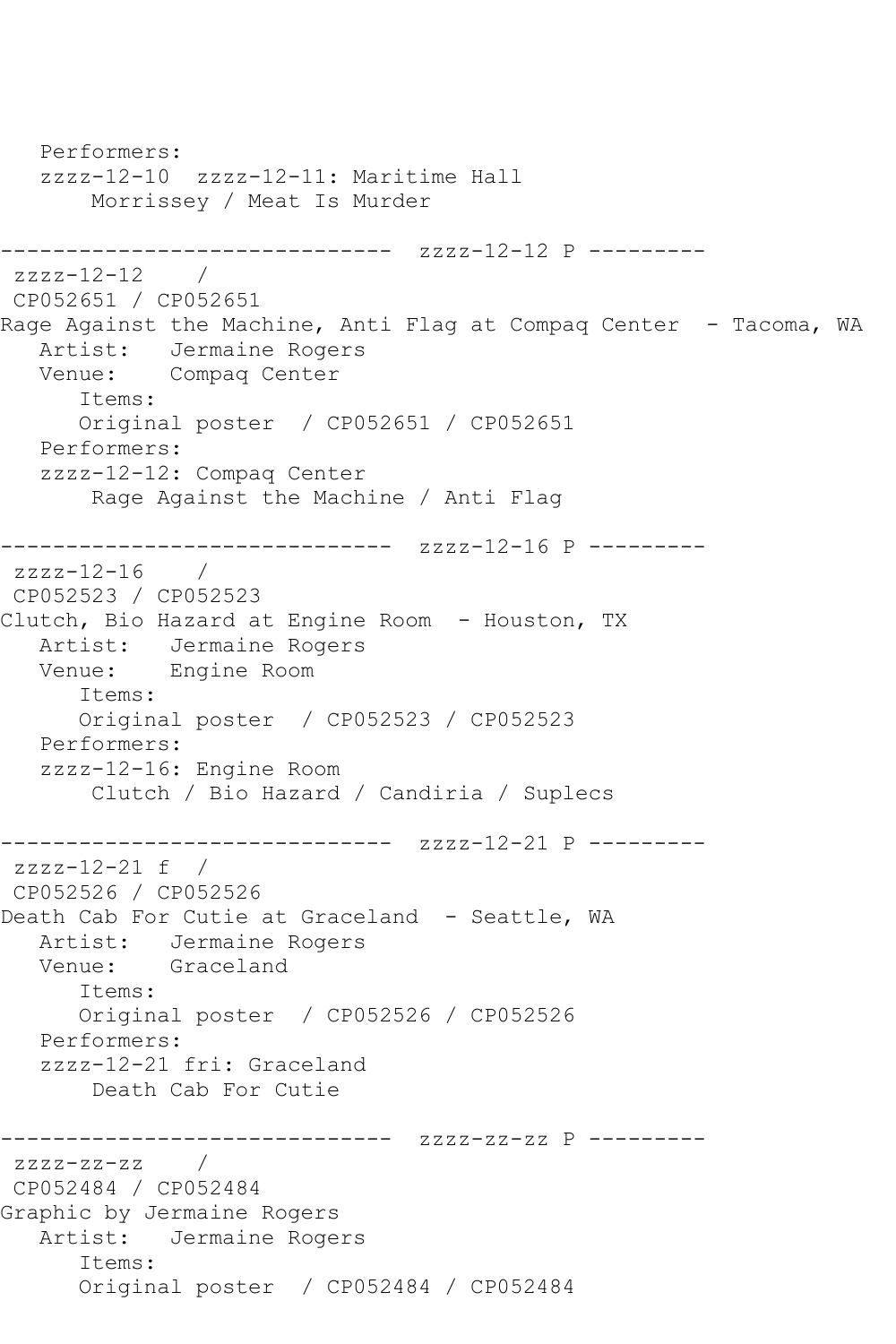Performers:

------------------------------ zzzz-zz-zz P -------- zzzz-zz-zz / CP052488 / CP052488 Decoded Feedback Artist: Jermaine Rogers Items: Original poster / CP052488 / CP052488 Price: 30.00 Performers: Decoded Feedback ------------------------------ zzzz-zz-zz P -------- zzzz-zz-zz / CP052494 / CP052494 Dynamite Hack, Marvelous 3 Benefit: Rock Music for a New Breed of Slacker Artist: Jermaine Rogers Items: Original poster / CP052494 / CP052494 Performers: Dynamite Hack / Marvelous 3 / A ------------------------------ zzzz-zz-zz P --------  $zzzz-zz-zz$  / CP052499 / CP052499 Skatalites, Toasters at Fitzgerald's - Houston, TX Artist: Jermaine Rogers Venue: Fitzgerald's Items: Original poster / CP052499 / CP052499 Performers: Fitzgerald's Skatalites / Toasters / Step Lively / Secret Agent 8 ------------------------------ zzzz-zz-zz P -------- zzzz-zz-zz / CP052511 / CP052511 SXSW at Emo's- Austin, TX Benefit: Artist: Jermaine Rogers Venue: Emo's Items: Original poster / CP052511 / CP052511 Performers: Emo's

------------------------------ zzzz-zz-zz P ---------

zzzz-zz-zz /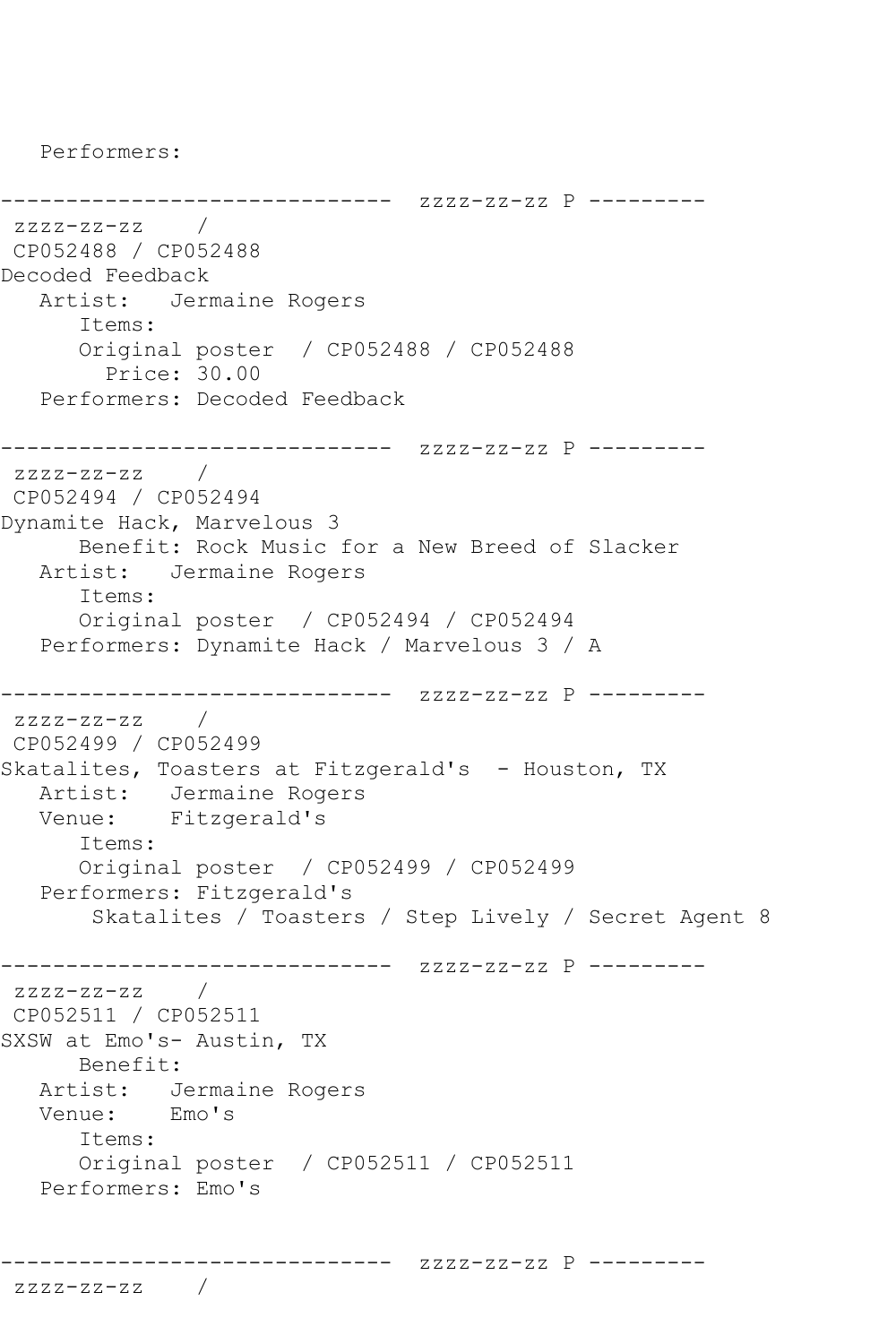CP052512 / CP052512 Weezer, Dynamite Hack at Numbers - Dallas, TX Artist: Jermaine Rogers<br>Venue: Numbers Venue: Items: Original poster / CP052512 / CP052512 Performers: Numbers Weezer / Dynamite Hack ------------------------------ zzzz-zz-zz P -------- zzzz-zz-zz / CP052516 / CP052516 Man or Astroman, Supagroup at Emo's - Austin, TX Artist: Jermaine Rogers<br>Venue: Emo's Venue: Items: Original poster / CP052516 / CP052516 Performers: Emo's Man or Astroman? / Supagroup / Knife in the Water ------------------------------ zzzz-zz-zz P -------- zzzz-zz-zz / CP052520 / CP052520 Built To Spill Benefit: 2001 Tour Artist: Jermaine Rogers Items: Original poster / CP052520 / CP052520 Performers: Built To Spill ------------------------------ zzzz-zz-zz P -------- zzzz-zz-zz / CP052522 / CP052522 Circle Jerks at Emo's - Austin, TX Artist: Jermaine Rogers Venue: Emo's Items: Original poster / CP052522 / CP052522 Performers: Emo's Circle Jerks ------------------------------ zzzz-zz-zz P -------- zzzz-zz-zz / CP052566 / CP052566 Cheap Trick Benefit: Cheaptrick.com Artist: Jermaine Rogers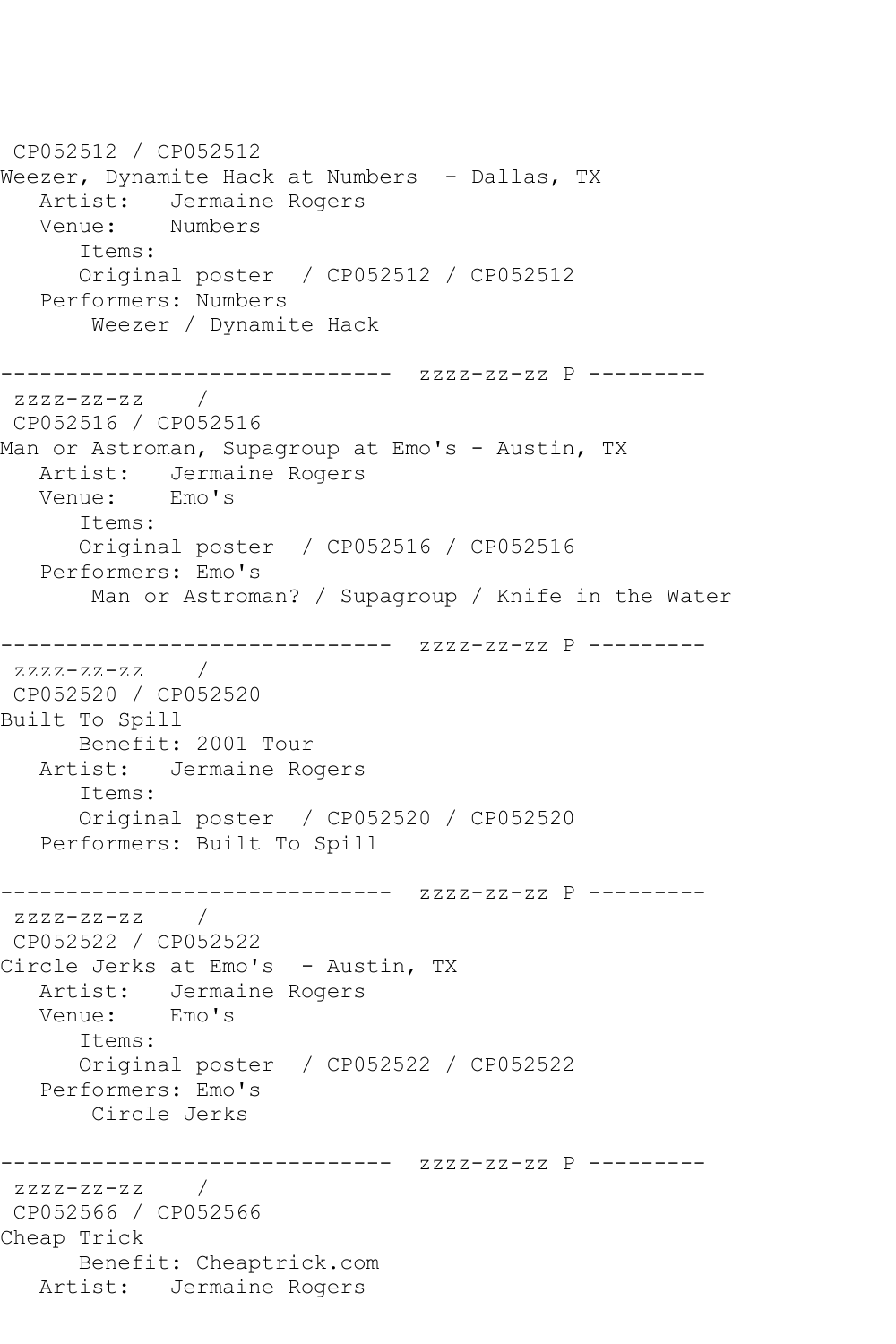Items: Original poster / CP052566 / CP052566 Performers: Cheap Trick ------------------------------ zzzz-zz-zz P -------- zzzz-zz-zz / CP052568 / CP052568 Doug Martsch at Engine Room - Houston, TX Artist: Jermaine Rogers Venue: Engine Room Items: Original poster / CP052568 / CP052568 Performers: Engine Room Doug Martsch ------------------------------ zzzz-zz-zz P --------  $zzzz-zz-zz$  / CP052569 / CP052569 Doug Martsch at Engine Room - Houston, TX Artist: Jermaine Rogers Venue: Engine Room Items: Original poster / CP052569 / CP052569 Performers: Engine Room Doug Martsch ------------------------------ zzzz-zz-zz P --------  $zzzz-zz-zz$  / CP052570 / CP052570 Doug Martsch at Engine Room - Houston, TX Artist: Jermaine Rogers Venue: Engine Room Items: Original poster / CP052570 / CP052570 Performers: Engine Room Doug Martsch ------------------------------ zzzz-zz-zz P --------  $zzzz-zz-zz$  / CP052571 / CP052571 Doug Martsch at Engine Room - Houston, TX Artist: Jermaine Rogers Venue: Engine Room Items: Original poster / CP052571 / CP052571 Performers: Engine Room Doug Martsch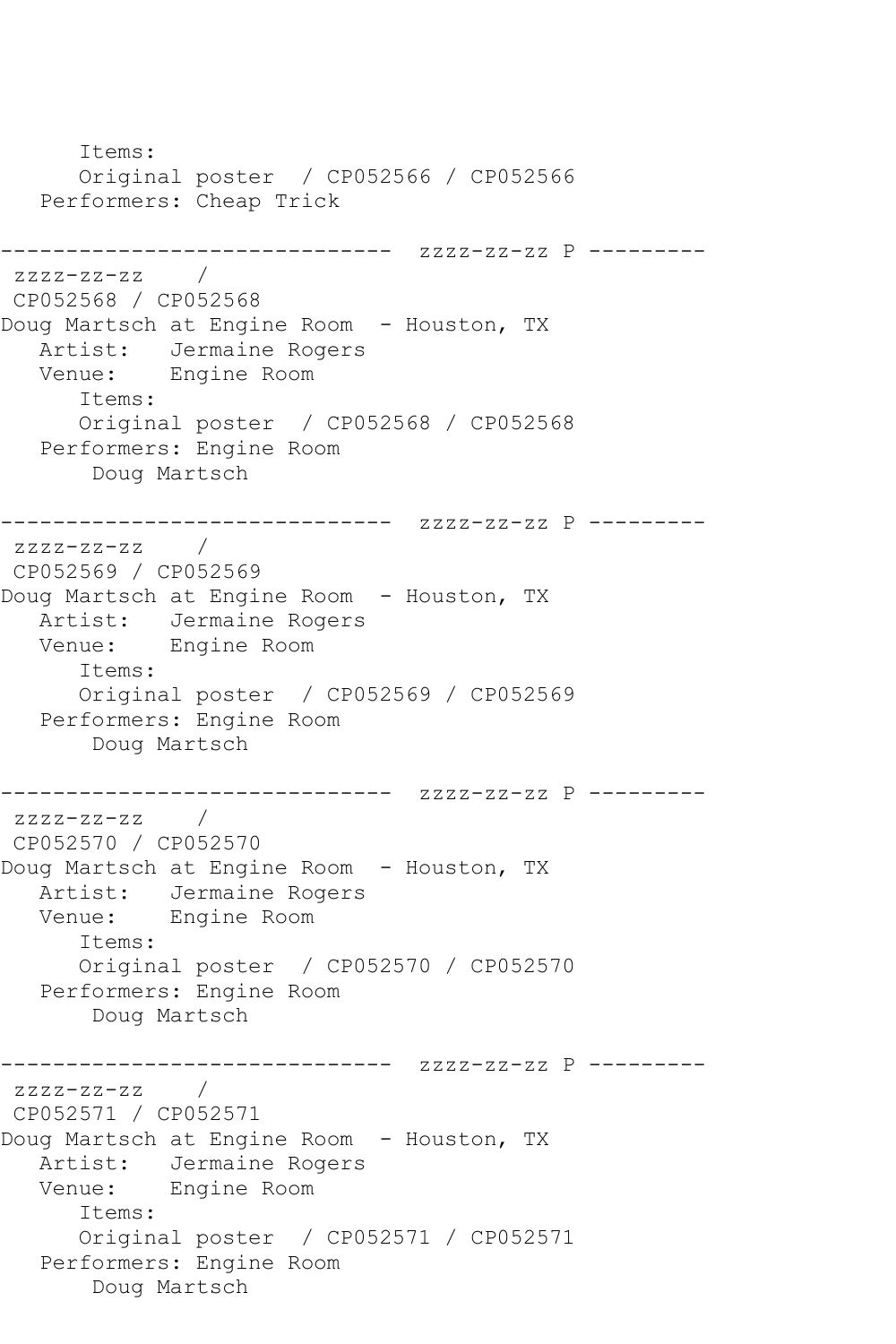------------------------------ zzzz-zz-zz P -------- zzzz-zz-zz / CP052572 / CP052572 Doves Artist: Jermaine Rogers Items: Original poster / CP052572 / CP052572 Performers: Doves ------------------------------ zzzz-zz-zz P -------- zzzz-zz-zz / CP052574 / CP052574 Flatstock Artist: Jermaine Rogers Items: Original poster / CP052574 / CP052574 Performers: ------------------------------ zzzz-zz-zz P --------  $zzzz-zz-zz$  / CP052576 / CP052576 Fu Manchu Artist: Jermaine Rogers Items: Original poster / CP052576 / CP052576 Performers: Fu Manchu ------------------------------ zzzz-zz-zz P -------- zzzz-zz-zz / CP052577 / CP052577 Fu Manchu, Injected Benefit: Winter Tour 2002 Artist: Jermaine Rogers Items: Original poster / CP052577 / CP052577 Performers: Fu Manchu / Injected / Headstrong ------------------------------ zzzz-zz-zz P --------  $zzzz-zz-zz$  / CP052587 / CP052587 Post Neo Explosionism Artist: Jermaine Rogers Items: Original poster / CP052587 / CP052587 Performers: Jermaine Rogers / Emek / Justin Hampton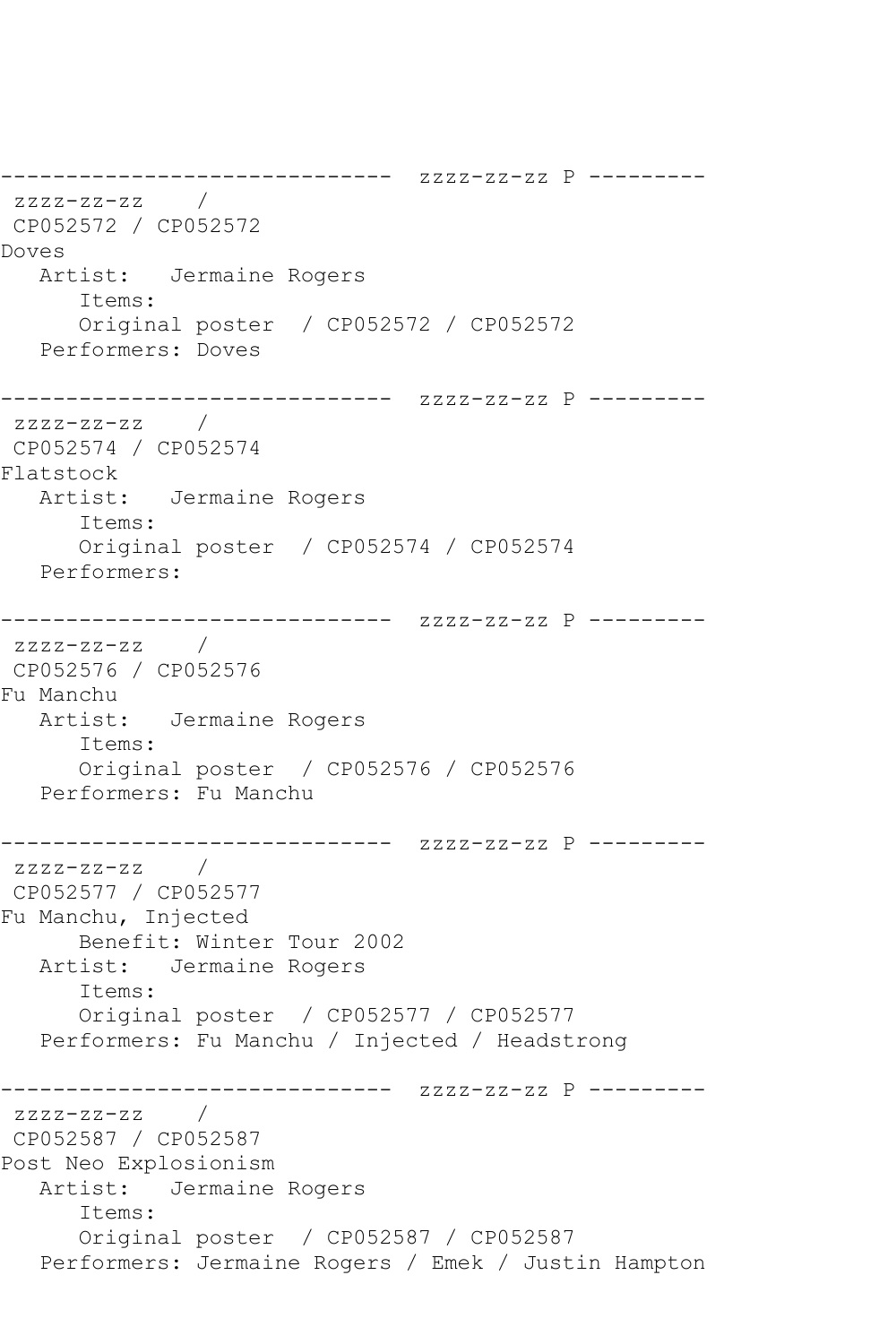------------------------------ zzzz-zz-zz P ---------  $ZZZ-ZZ-ZZ$ CP052588 / CP052588 Post Neo Explosionism Artist: Jermaine Rogers Items: Original poster / CP052588 / CP052588 Performers: Jermaine Rogers / Emek / Justin Hampton ------------------------------ zzzz-zz-zz P --------  $zzzz-zz-zz$  / CP052593 / CP052593 Strokes at Aerial Theater - Houston - Houston, TX Artist: Jermaine Rogers Venue: Aerial Theater - Houston Items: Original poster / CP052593 / CP052593 Performers: Aerial Theater - Houston Strokes ------------------------------ zzzz-zz-zz P -------- zzzz-zz-zz / CP052594 / CP052594 Tool, Tomahawk at Compaq Center - Tacoma, WA Artist: Jermaine Rogers Venue: Compaq Center Items: Original poster / CP052594 / CP052594 Performers: Compaq Center Tool / Tomahawk ------------------------------ zzzz-zz-zz P --------  $zzzz-zz-zz$  / CP052605 / CP052605 Deftones Benefit: Fall Tour 2003 Artist: Jermaine Rogers Items: Original poster / CP052605 / CP052605 Performers: Deftones ------------------------------ zzzz-zz-zz P --------  $zzzz-zz-zz$  / CP052606 / CP052606 EB Series Number 3 Benefit: Readjustment of Priorities Artist: Jermaine Rogers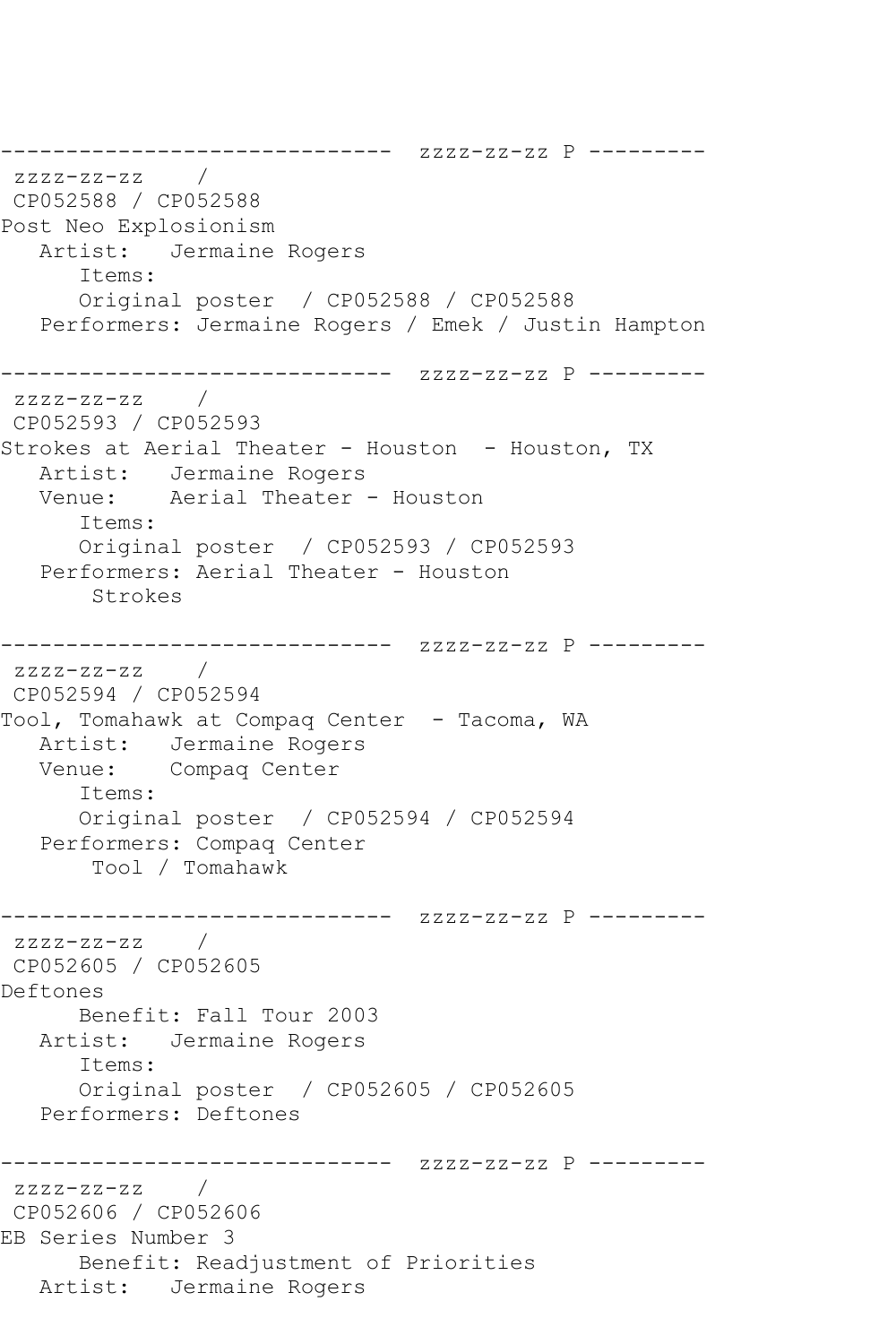Items: Original poster / CP052606 / CP052606 Performers: ------------------------------ zzzz-zz-zz P -------- zzzz-zz-zz / CP052609 / CP052609 Godspeed You Black Emperor at 40 Watt Club - Athens, GA Artist: Jermaine Rogers Venue: 40 Watt Club Items: Original poster / CP052609 / CP052609 Performers: 40 Watt Club Godspeed You Black Emperor ------------------------------ zzzz-zz-zz P -------- zzzz-zz-zz / CP052610 / CP052610 Queens of the Stone Age at Pavilion - Orange County, CA Artist: Jermaine Rogers<br>Venue: Pavilion Pavilion Items: Original poster / CP052610 / CP052610 Performers: Pavilion Queens of the Stone Age ------------------------------ zzzz-zz-zz P --------  $zzzz-zz-zz$  / CP052615 / CP052615 Queens of the Stone Age at Rialto Theater Artist: Jermaine Rogers Venue: Rialto Theater Items: Original poster / CP052615 / CP052615 Performers: Rialto Theater Queens of the Stone Age ------------------------------ zzzz-zz-zz P --------  $zzzz-zz-zz$  / CP052629 / CP052629 Subhumans Artist: Jermaine Rogers Items: Original poster / CP052629 / CP052629 Performers: Subhumans

------------------------------ zzzz-zz-zz P ---------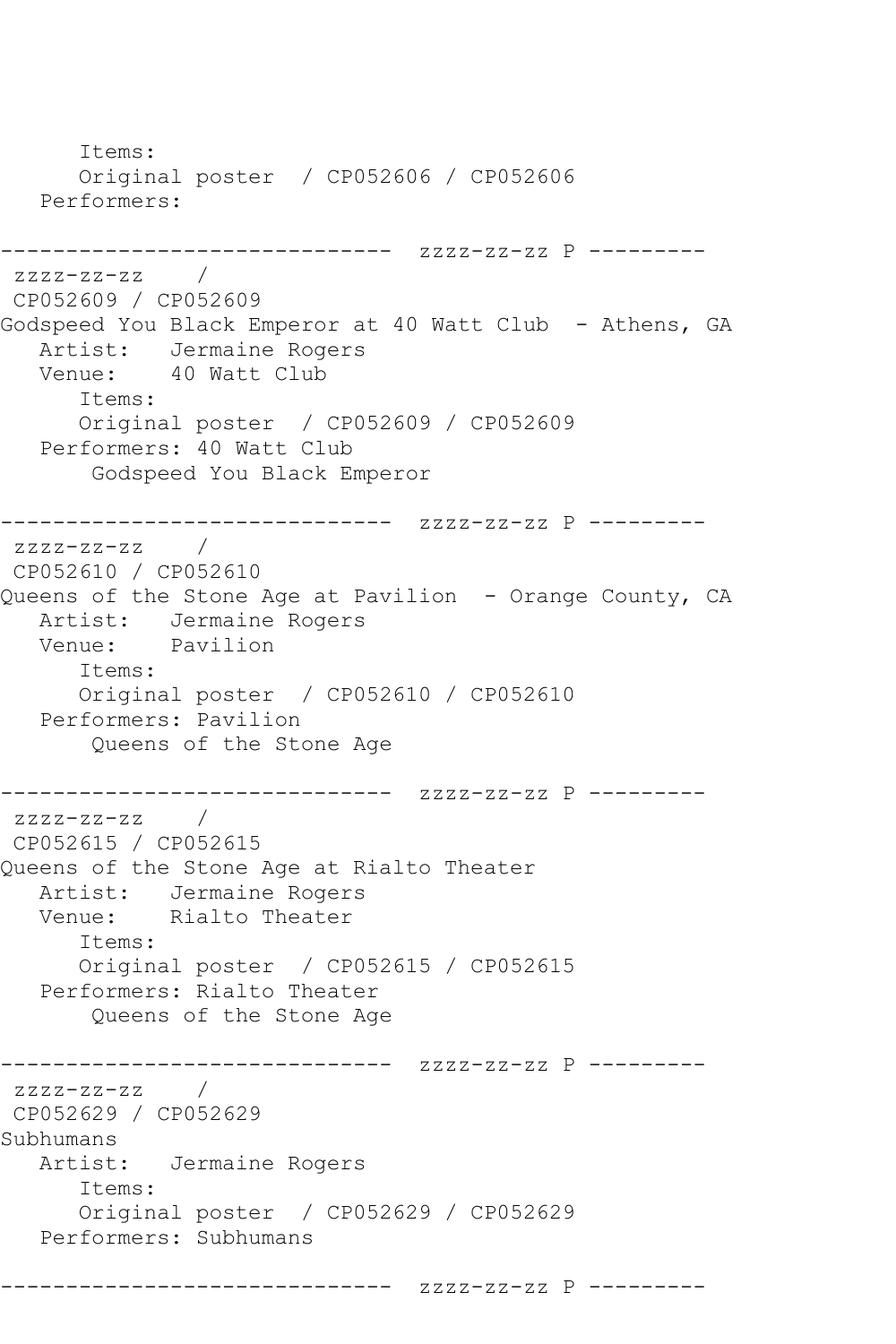zzzz-zz-zz / CP052635 / CP052635 Revolver Tour 2004 Artist: Jermaine Rogers Items: Original poster / CP052635 / CP052635 Performers: Black Rebel Motorcycle Club / Rapture ------------------------------ zzzz-zz-zz P --------  $zzzz-zz-zz$  / CP052638 / CP052638 Guided By Voices Artist: Jermaine Rogers Items: Original poster / CP052638 / CP052638 Performers: Guided By Voices ------------------------------ zzzz-zz-zz P -------- zzzz-zz-zz / CP052647 / CP052647 Tool, Melvins Artist: Jermaine Rogers Items: Original poster / CP052647 / CP052647 Performers: Tool / Melvins ------------------------------ zzzz-zz-zz P -------- zzzz-zz-zz / CP700269 / CP700269 Built To Spill Notes: This item appears in the book 'The Art of Modern Rock' as AMR # 040.4 Artist: Jermaine Rogers Items: Original poster / CP700269 / CP700269 (22 x 34) Performers: zzzz-zz-zz: Built To Spill ------------------------------ zzzz-zz-zz P -------- zzzz-zz-zz / CP700846 / CP700846 Neil Young and Crazy Horse, Lucinda Williams at Cynthia Woods Mitchell Pavilion [Woodlands, TX] Notes: Signed Limited Edition of 200 This item appears in the book 'The Art of Modern Rock' as AMR # 214 Artist: Jermaine Rogers